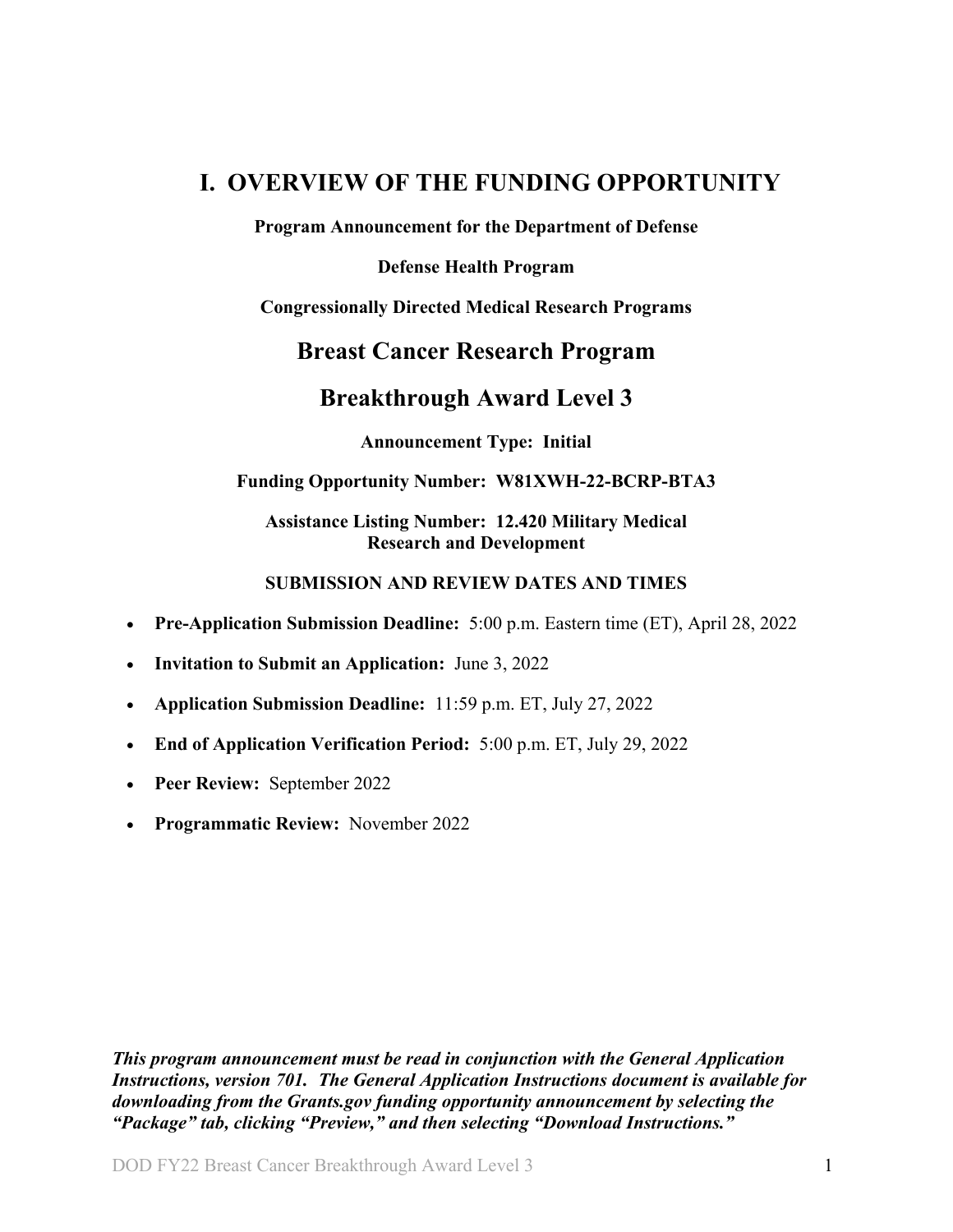# **TABLE OF CONTENTS**

| I.  |                                                                               |  |
|-----|-------------------------------------------------------------------------------|--|
| II. | <b>DETAILED INFORMATION ABOUT THE FUNDING OPPORTUNITY  3</b>                  |  |
|     |                                                                               |  |
|     |                                                                               |  |
|     |                                                                               |  |
|     |                                                                               |  |
|     |                                                                               |  |
|     |                                                                               |  |
|     |                                                                               |  |
|     |                                                                               |  |
|     |                                                                               |  |
|     |                                                                               |  |
|     |                                                                               |  |
|     | II.D.3. Unique Entity Identifier (UEI) System for Award Management (SAM) 32   |  |
|     |                                                                               |  |
|     |                                                                               |  |
|     |                                                                               |  |
|     |                                                                               |  |
|     |                                                                               |  |
|     |                                                                               |  |
|     |                                                                               |  |
|     |                                                                               |  |
|     |                                                                               |  |
|     |                                                                               |  |
|     |                                                                               |  |
|     |                                                                               |  |
|     |                                                                               |  |
|     |                                                                               |  |
|     |                                                                               |  |
|     |                                                                               |  |
|     | II.H.1. Program Announcement and General Application Instructions Versions 46 |  |
|     |                                                                               |  |
|     |                                                                               |  |
|     |                                                                               |  |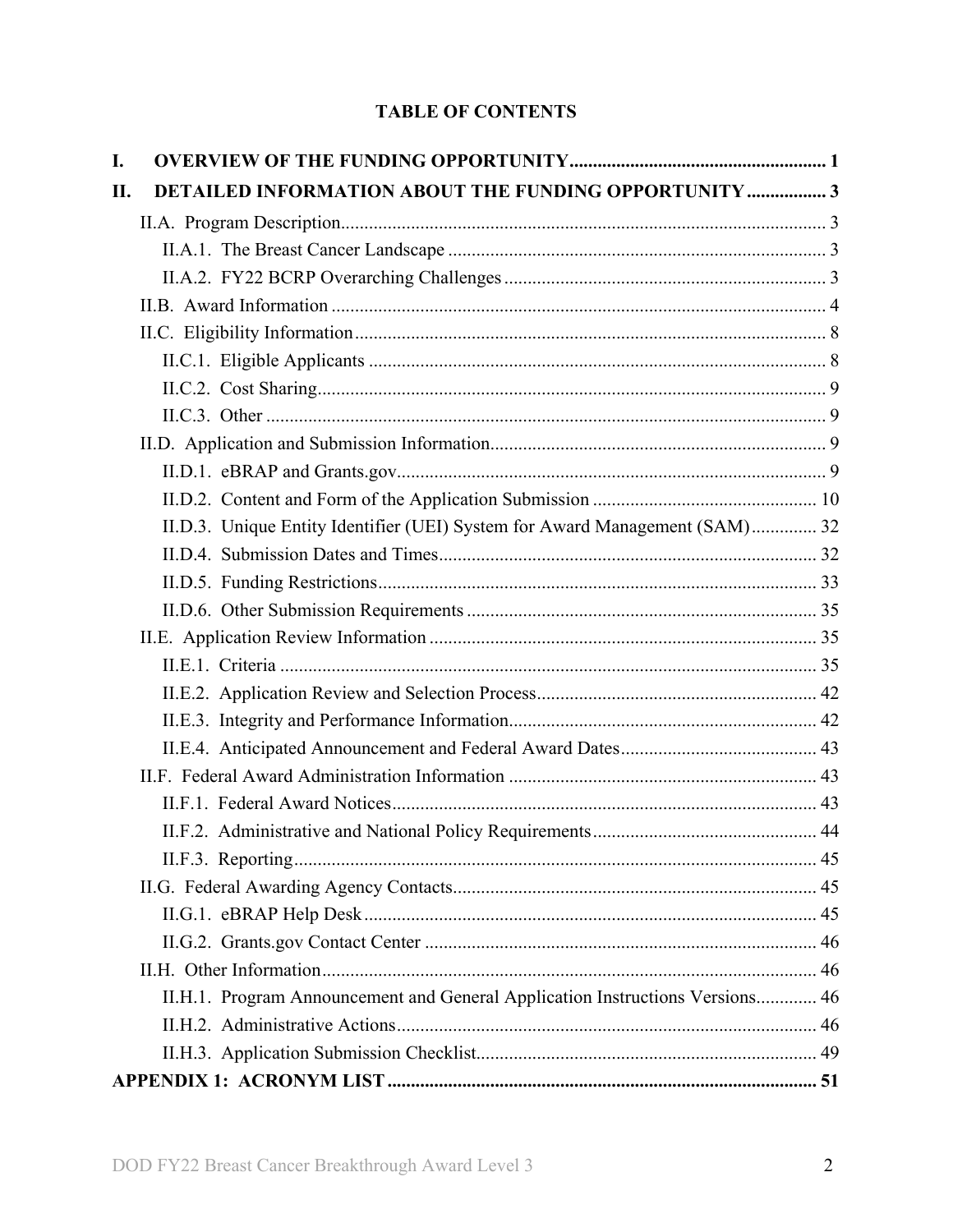# <span id="page-2-0"></span>**II. DETAILED INFORMATION ABOUT THE FUNDING OPPORTUNITY**

# <span id="page-2-1"></span>**II.A. Program Description**

Applications to the Fiscal Year 2022 (FY22) Breast Cancer Research Program (BCRP) are being solicited by the U.S. Army Medical Research Acquisition Activity (USAMRAA) using delegated authority provided by United States Code, Title 10, Section 2358 (10 USC 2358). The execution management agent for this program announcement is the Congressionally Directed Medical Research Programs (CDMRP) at the U.S. Army Medical Research and Development Command (USAMRDC). The BCRP was initiated in FY92 to support innovative, high-impact research, with a mission of ending breast cancer for Service Members, Veterans, and the general public. Appropriations for the BCRP from FY92 through FY21 totaled \$3.94 billion. The FY22 appropriation is \$150 million (M).

The BCRP challenges the scientific community to design research that will address the urgency of ending breast cancer. Specifically, the BCRP seeks to accelerate high-impact research with clinical relevance, encourage innovation and stimulate creativity, and facilitate productive collaborations.

# <span id="page-2-2"></span>**II.A.1. The Breast Cancer Landscape**

The BCRP has prepared a brief overview, *The Breast Cancer Landscape*, that describes what is currently known about the most pertinent topics that are consistent with the BCRP's mission of ending breast cancer. Applicants are strongly urged to read and consider *The Breast Cancer Landscape* before preparing their applications. The *Breast Cancer Landscape* may be found at [https://cdmrp.army.mil/bcrp/pdfs/Breast%20Cancer%20Landscape2021.pdf.](https://cdmrp.army.mil/bcrp/pdfs/Breast%20Cancer%20Landscape2021.pdf)

# <span id="page-2-3"></span>**II.A.2. FY22 BCRP Overarching Challenges**

Considering the current *[breast cancer landscape](https://cdmrp.army.mil/bcrp/pdfs/Breast%20Cancer%20Landscape2021.pdf)* and the BCRP's mission, all FY22 BCRP Breakthrough Award Level 3 applications must address at least one of the following overarching challenges unless adequate justification for exception is provided.\* Simply identifying an overarching challenge is not sufficient. Applications must address the challenge in a way that can lead to or make a breakthrough and have a major impact.

- Prevent breast cancer (primary prevention)
- Identify determinants of breast cancer initiation, risk, or susceptibility
- Distinguish deadly from non-deadly breast cancers
- Conquer the problems of overdiagnosis and overtreatment
- Identify what drives breast cancer growth; determine how to stop it
- Identify why some breast cancers become metastatic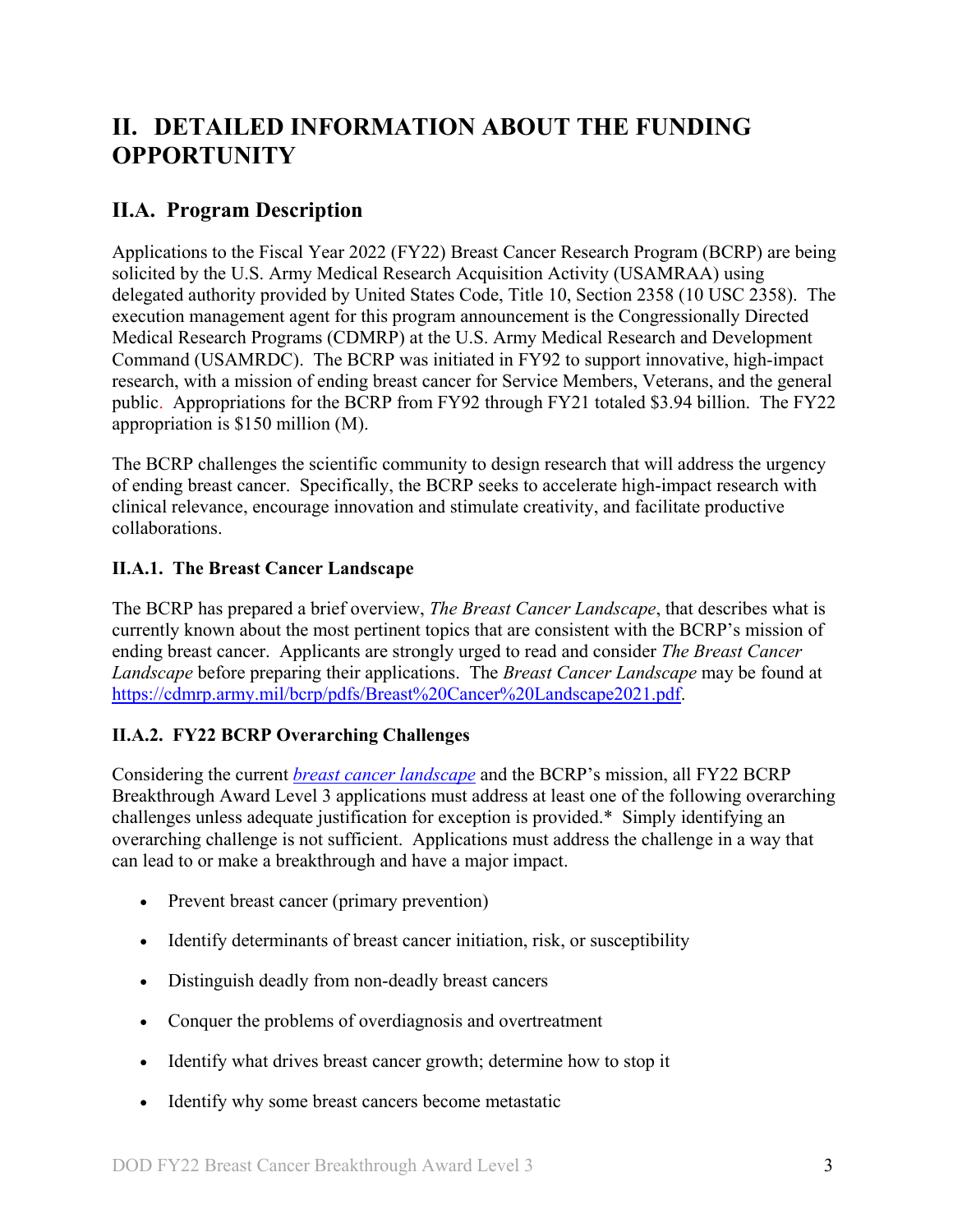- Determine why/how breast cancer cells lie dormant for years and then re-emerge; determine how to prevent lethal recurrence
- Revolutionize treatment regimens by replacing them with ones that are more effective, less toxic, and impact survival
- Eliminate the mortality associated with metastatic breast cancer

\*Alternatively, with adequate justification, applications may identify and address another overarching challenge related to the breast cancer landscape. Justification must be provided in the application.

# <span id="page-3-0"></span>**II.B. Award Information**

The intent of the Breakthrough Award is to support promising research that has high potential to lead to or make breakthroughs in breast cancer. The critical components of this award mechanism are:

**Impact:** Research supported by the Breakthrough Award will have the potential for a major impact and accelerate progress toward ending breast cancer. The impact may be near-term or long-term, but must move beyond a minor advancement and have the potential to lead to a new approach that is fundamentally better than interventions already approved or in clinical development. Applications are expected to identify the breast cancer patients or at-risk individuals who would ultimately benefit from the proposed research.

**Research Scope:** The Breakthrough Award is structured with four different funding levels. The levels are designed to support major (but not all) stages of research that will lead to clinical application. Each level has a defined research scope. It is the responsibility of the Principal Investigator (PI) to select the level that aligns with the scope of the proposed research. The funding level should be selected based on the research scope defined in the program announcement, and not on the amount of the budget.

The current program announcement discusses the Breakthrough Award Level 3. Funding Levels 1, 2, and 4 are available under other program announcements (W81XWH-22-BCRP-BTA12 for Levels 1 and 2 and W81XWH-22-BCRP-BTA4 for Level 4). The PI is strongly encouraged to review the research scope defined under each funding level as described in the corresponding Breakthrough Award program announcements before submitting the pre-application. An application that does not meet the intent of the funding level selected will not be recommended for funding, even if it might meet the intent of a different funding level.

The following is a general description, although not all-inclusive, of the scope of research projects that would be appropriate to propose under the current program announcement:

<span id="page-3-1"></span>**Funding Level 3:** Advanced translational studies with a high degree of project readiness. Where relevant, proof of availability of and access to necessary data, human samples, cohort(s) and/or critical reagents must be provided. If the proposed research would ultimately require U.S. Food and Drug Administration (FDA) involvement, applications must demonstrate availability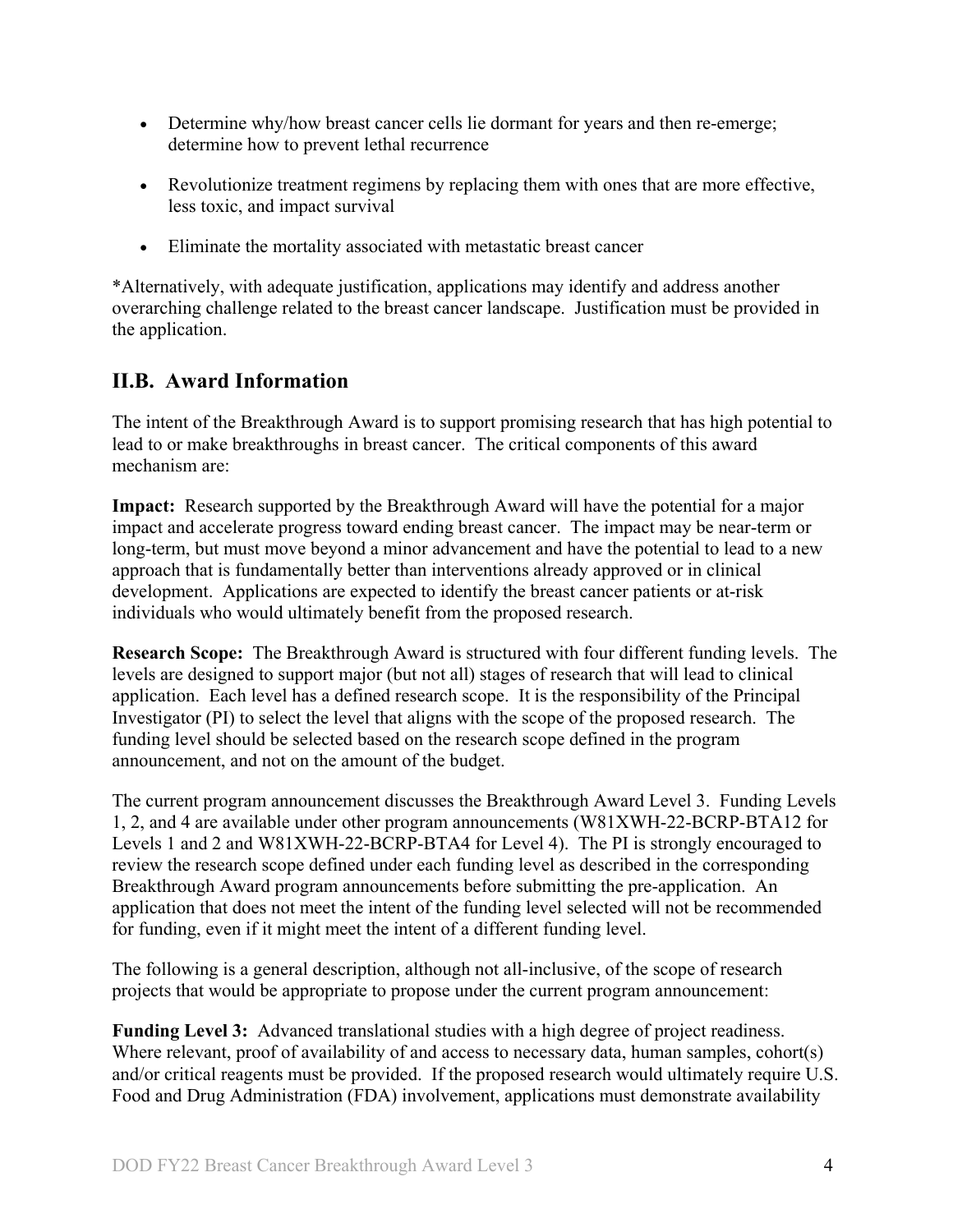of, and access to, clinical reagents (e.g., therapeutic molecules) and patient population(s). Applications must state a realistic timeline for near-term clinical investigation. Small-scale clinical trials (e.g., first in human, phase 1/1b) may be appropriate.

**Partnering PI Option:** The Breakthrough Award encourages applications that include meaningful and productive partnerships between investigators. The Partnering PI Option is structured to accommodate two PIs. One PI will be identified as the Initiating PI and will be responsible for the majority of the administrative tasks associated with application submission. The other PI will be identified as a Partnering PI. Both PIs should contribute significantly to the development of the proposed research project, including the Project Narrative, Statement of Work (SOW), and other required components. The PIs may have expertise in similar or disparate scientific disciplines, but each PI is expected to bring distinct contributions to the application. The application should clearly demonstrate that both PIs have equal intellectual input into the design of the project and will devote similar and appropriate levels of effort to the conduct of the project. It is expected that funding will be balanced between both PIs unless appropriately justified. New partnerships are encouraged, but not required. The application is expected to describe how the PIs' unique expertise combined as a partnership will better address the research question, how the unique expertise that each individual brings to the application is critical for the research strategy and completion of the SOW, and why the work should be done together rather than through separate efforts. *To meet the intent of the Partnering PI Option, applicants are discouraged from being named as a Partnering PI on multiple Breakthrough Award Level 3 applications unless they are clearly addressing distinct research questions. Applications where one PI is providing samples, animal models, or investigational agents while the other PI is conducting most or all of the experiments and analyses do not meet the intent of the Partnering PI Option.* If recommended for funding, each PI will be named to an individual award within the recipient organization. For individual submission requirements for the Initiating and Partnering PI, refer to Section [II.D.2, Content and Form of the Application](#page-9-0)  [Submission.](#page-9-0)

**Personnel:** Applications are expected to include an appropriate and robust research team with the combined backgrounds and breast cancer-related expertise to enable successful conduct of the project.

**Consumer Advocates:** Applications are required to include consumer advocate involvement. The research team must include two or more breast cancer consumer advocates, who will be integral throughout the planning and implementation of the research project. Consumer advocates should be involved in the development of the research question, project design, oversight, recruitment, and evaluation, as well as other significant aspects of the proposed project. Interactions with other team members should be well integrated and ongoing, not limited to attending seminars and semi-annual meetings. As lay representatives, the consumer advocates must be individuals who have been diagnosed with breast cancer, and they should be active in a breast cancer advocacy organization. Their role in the project should be independent of their employment, and they cannot be employees of any of the organizations participating in the application. Their role should be focused on providing objective input on the research and its potential impact for individuals with, or at risk for, breast cancer. The consumer advocates should have a high level of knowledge of current breast cancer issues and the appropriate background and/or training in breast cancer research to contribute to the project.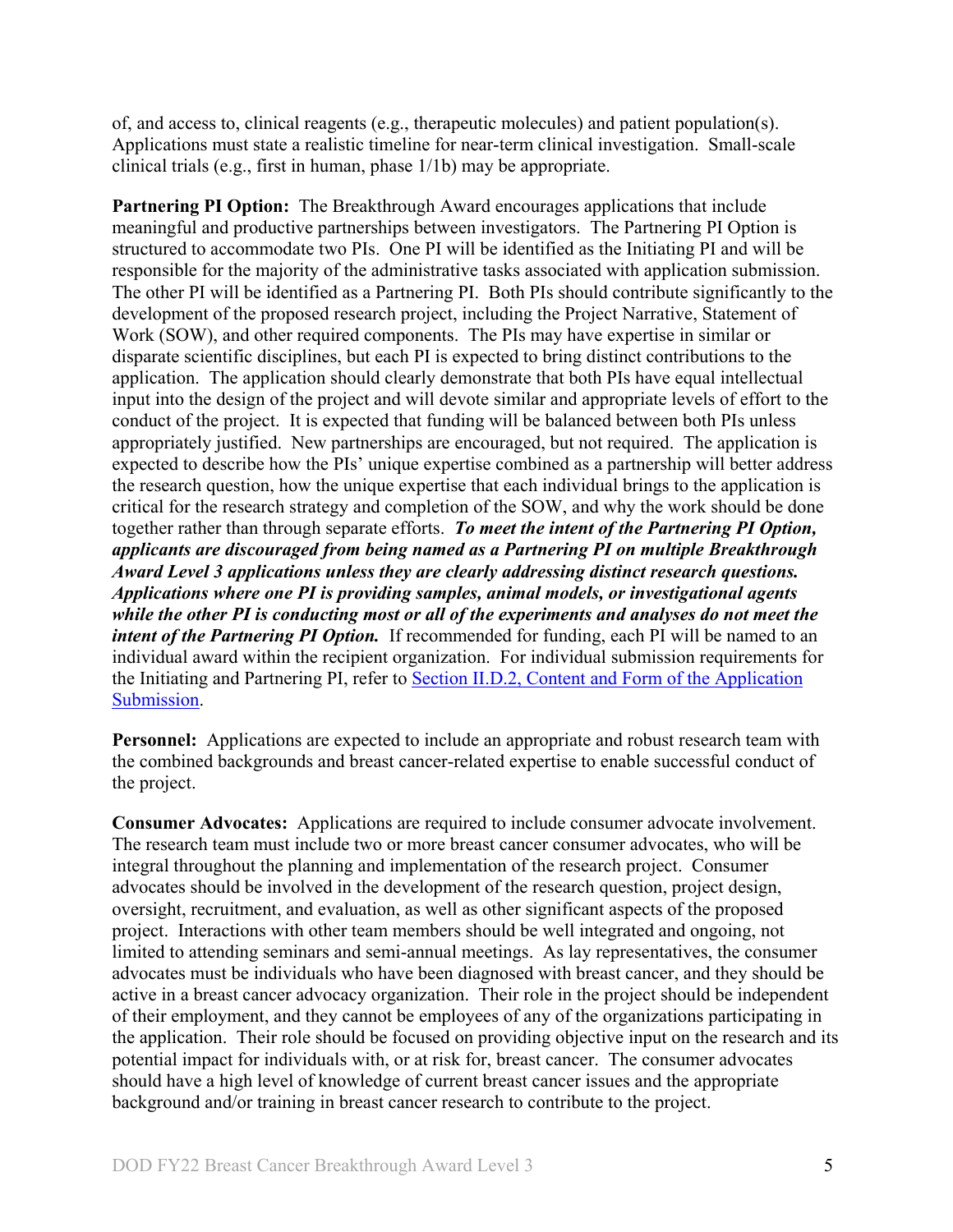A congressionally mandated Metastatic Cancer Task Force was formed with the purpose of identifying ways to help accelerate clinical and translational research aimed at extending the lives of advanced state and recurrent patients. As a member of the Metastatic Cancer Task Force, the CDMRP encourages applicants to review the recommendations [\(https://health.mil/Reference-Center/Congressional-Testimonies/2018/05/03/Metastatic-Cancer-](https://health.mil/Reference-Center/Congressional-Testimonies/2018/05/03/Metastatic-Cancer-Research)[Research\)](https://health.mil/Reference-Center/Congressional-Testimonies/2018/05/03/Metastatic-Cancer-Research) and submit research ideas to address these recommendations provided they are within the limitations of this funding opportunity and fit within the FY22 BCRP priorities.

*The proposed research must be relevant to active-duty Service Members, Veterans, military beneficiaries, and/or the American public.* Collaborations between researchers at military or Veteran institutions and non-military institutions are strongly encouraged. These relationships can leverage knowledge, infrastructure, and access to unique clinical populations that the partners bring to the research effort, ultimately advancing cancer research that is of significance to the Warfighter, military families, and the American public.

The types of awards made under the program announcement will be assistance agreements. An assistance agreement is appropriate when the federal government transfers a "thing of value" to a "state, local government," or "other recipient" to carry out a public purpose of support or stimulation authorized by a law of the United States instead of acquiring property or service for the direct benefit and use of the U.S. government. An assistance agreement can take the form of a grant or cooperative agreement. The level of involvement on the part of the Department of Defense (DOD) during project performance is the key factor in determining whether to award a grant or cooperative agreement. If "no substantial involvement" on the part of the funding agency is anticipated, a grant award will be made (31 USC 6304). Conversely, if substantial involvement on the part of the funding agency is anticipated, a cooperative agreement will be made (31 USC 6305), and the award will identify the specific substantial involvement. Substantial involvement may include, but is not limited to, collaboration, participation, or intervention in the research to be performed under the award. The award type, along with the start date, will be determined during the negotiation process.

The anticipated direct costs budgeted for the entire period of performance for an FY22 BCRP Breakthrough Award Funding Level 3 will not exceed **\$4M** for applications with a single PI or **\$5M** if applying under the Partnering PI Option. Refer to Section [II.D.5, Funding Restrictions,](#page-32-0) for detailed funding information.

Awards will be made no later than September 30, 2023. For additional information refer to [Section II.F.1, Federal Award Notices.](#page-42-2)

*The CDMRP expects to allot approximately \$21.7M to fund approximately three Breakthrough Award Level 3 applications. Funding of applications received is contingent upon the availability of federal funds for this program as well as the number of applications received, the quality and merit of the applications as evaluated by scientific and programmatic review, and the requirements of the government. Funds to be obligated on any award resulting from this funding opportunity will be available for use for a limited time period based on the fiscal year of the funds. It is anticipated that awards made from this FY22 funding opportunity will be funded with FY22 funds, which will expire for use on September 30, 2028.*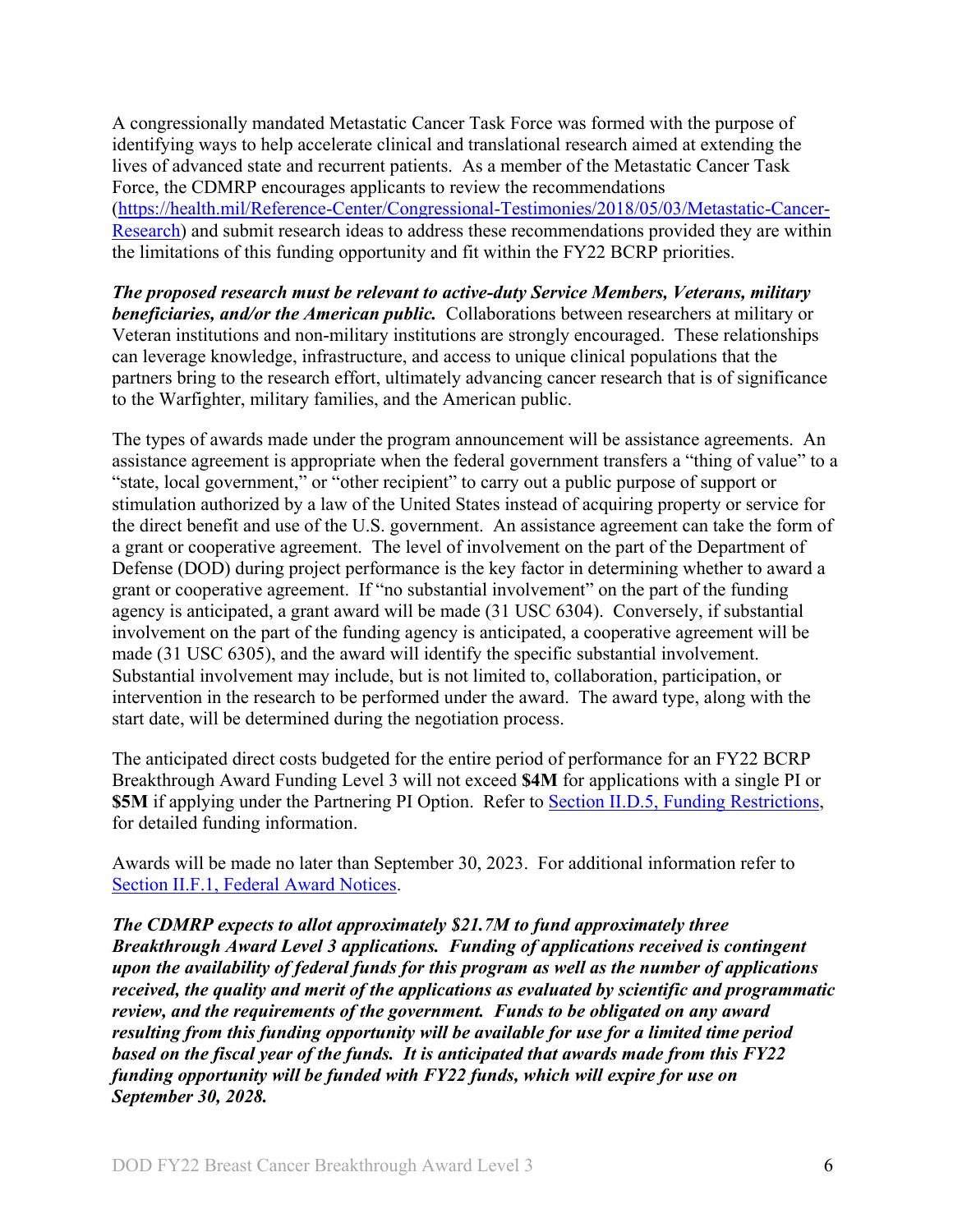#### **Research Involving Human Anatomical Substances, Human Subjects, or Human**

**Cadavers:** All DOD-funded research involving new and ongoing research with human anatomical substances, human subjects, or human cadavers must be reviewed and approved by the USAMRDC Office of Research Protections (ORP), Human Research Protection Office (HRPO), prior to research implementation. This administrative review requirement is in addition to the local Institutional Review Board (IRB) or Ethics Committee (EC) review. Local IRB/EC approval at the time of submission is *not* required. Allow up to 3 months to complete the HRPO regulatory review and approval process following submission of *all required and complete* documents to the HRPO. Refer to the General Application Instructions, Appendix 1, and the Human Research Protections Office Resources and Overview document available on the electronic Biomedical Research Application Portal (eBRAP) "Funding Opportunities & Forms" web page [\(https://ebrap.org/eBRAP/public/Program.htm\)](https://ebrap.org/eBRAP/public/Program.htm) for additional information.

If the proposed research involves more than one institution, a written plan for single IRB review arrangements must be provided at the time of application submission or award negotiation. The lead institution responsible for developing the master protocol and master consent form should be identified and should be the single point of contact for regulatory submissions and requirements.

<span id="page-6-0"></span>*Clinical research is defined* as: (1) Patient-oriented research. Research conducted with human subjects (or on material of human origin such as tissues, specimens, and cognitive phenomena) for which an investigator (or colleague) directly interacts with human subjects. Excluded from this definition are in vitro studies that utilize human tissues that cannot be linked to a living individual. Patient-oriented research includes: (a) mechanisms of human disease, (b) therapeutic interventions, (c) clinical trials, and (d) development of new technologies. (2) Epidemiologic and behavioral studies. (3) Outcomes research and health services research. *Note:* Studies that meet the requirements for IRB Exemption 4 are not considered CDMRP-defined clinical research. IRB Exemption 4 refers to research involving the collection or study of existing deidentified specimens or data, if these sources are publicly available.

*Clinical trials are allowed.* A clinical trial is defined as a research study in which one or more human subjects are prospectively assigned to one or more interventions (which may include placebo or other control) to evaluate the effects of the interventions on biomedical or behavioral health-related outcomes. Funded trials are required to post a copy of the IRB-approved informed consent form used to enroll subjects on a publicly available federal website in accordance with federal requirements described in Code of Federal Regulations, Title 32, Part 219 (32 CFR 219).

**Research Involving Animals:** All research funded by the FY22 BCRP Breakthrough Award Level 3 involving new and ongoing research with animals must be reviewed and approved by the USAMRDC Office of Research Protections (ORP) Animal Care and Use Review Office (ACURO), in addition to the local Institutional Animal Care and Use Committee (IACUC) of record. IACUC approval at the time of submission is *not* required. *Allow at least 3 to 4 months for ACURO regulatory review and approval processes for animal studies.* Refer to the General Application Instructions, Appendix 1, for additional information.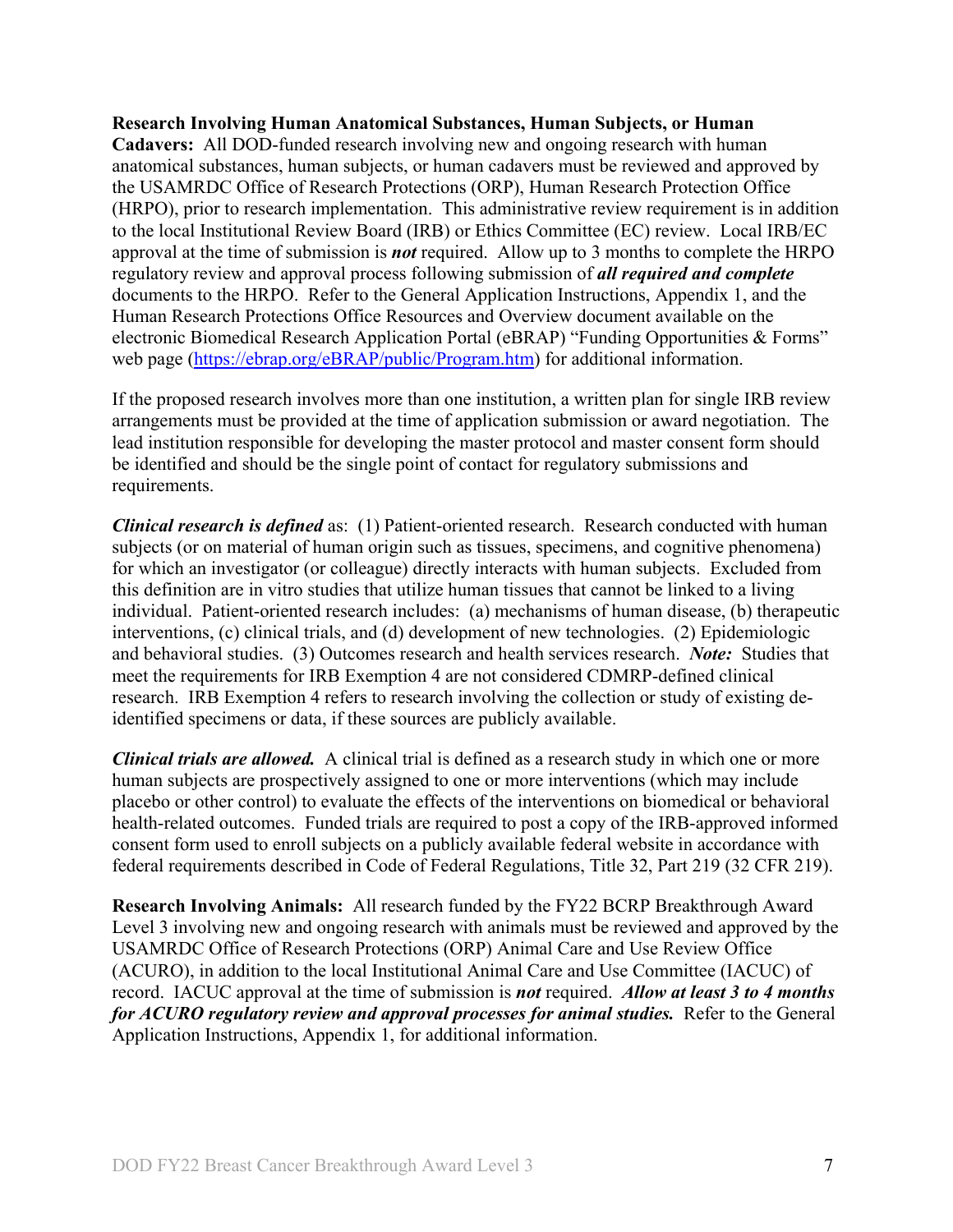# <span id="page-7-0"></span>**II.C. Eligibility Information**

# <span id="page-7-1"></span>**II.C.1. Eligible Applicants**

<span id="page-7-2"></span>**II.C.1.a. Organization: All organizations, including foreign organizations, foreign public entities, and international organizations, are eligible to apply.** 

**Government Agencies Within the United States:** Local, state, and federal government agencies are eligible to the extent that applications do not overlap with their fully funded internal programs. Such agencies are required to explain how their applications do not overlap with their internal programs.

As applications for this program announcement may be submitted by extramural and intramural organizations, these terms are defined below.

**Extramural Organization:** An eligible non-DOD organization. Examples of extramural organizations include academic institutions, biotechnology companies, foundations, federal government organizations other than the DOD, and research institutes.

**Intramural DOD Organization:** A DOD laboratory, DOD military treatment facility, and/or DOD activity embedded within a civilian medical center. *Intramural Submission:**An application submitted by a DOD organization for an intramural investigator working within a DOD laboratory or military treatment facility or in a DOD activity embedded within a civilian medical center.*

**The USAMRAA makes awards to eligible organizations, not to individuals.**

### **II.C.1.b. Principal Investigator**

Independent investigators at all academic levels (or equivalent) are eligible to be named as a PI, Initiating PI, or Partnering PI on an application.

*There are no limits on the number of pre-applications for which an investigator may be named as a PI, Initiating PI, or Partnering PI for this Breakthrough Award Level 3 program announcement.*

*Investigators are discouraged from being named on multiple pre-applications unless they are clearly addressing distinct research questions. Invited applications will be required to include a brief description of all the applications in which the PI is named as a PI, Initiating PI, Partnering PI, or collaborator under this Breakthrough Award Level 3 program announcement.* 

An eligible PI, regardless of ethnicity, nationality, or citizenship status, must be employed by, or affiliated with, an eligible organization.

The CDMRP strongly encourages all PIs to participate in a digital identifier initiative through Open Researcher and Contributor ID, Inc. (ORCID). Registration for a unique ORCID identifier can be done online at [https://orcid.org/.](https://orcid.org/)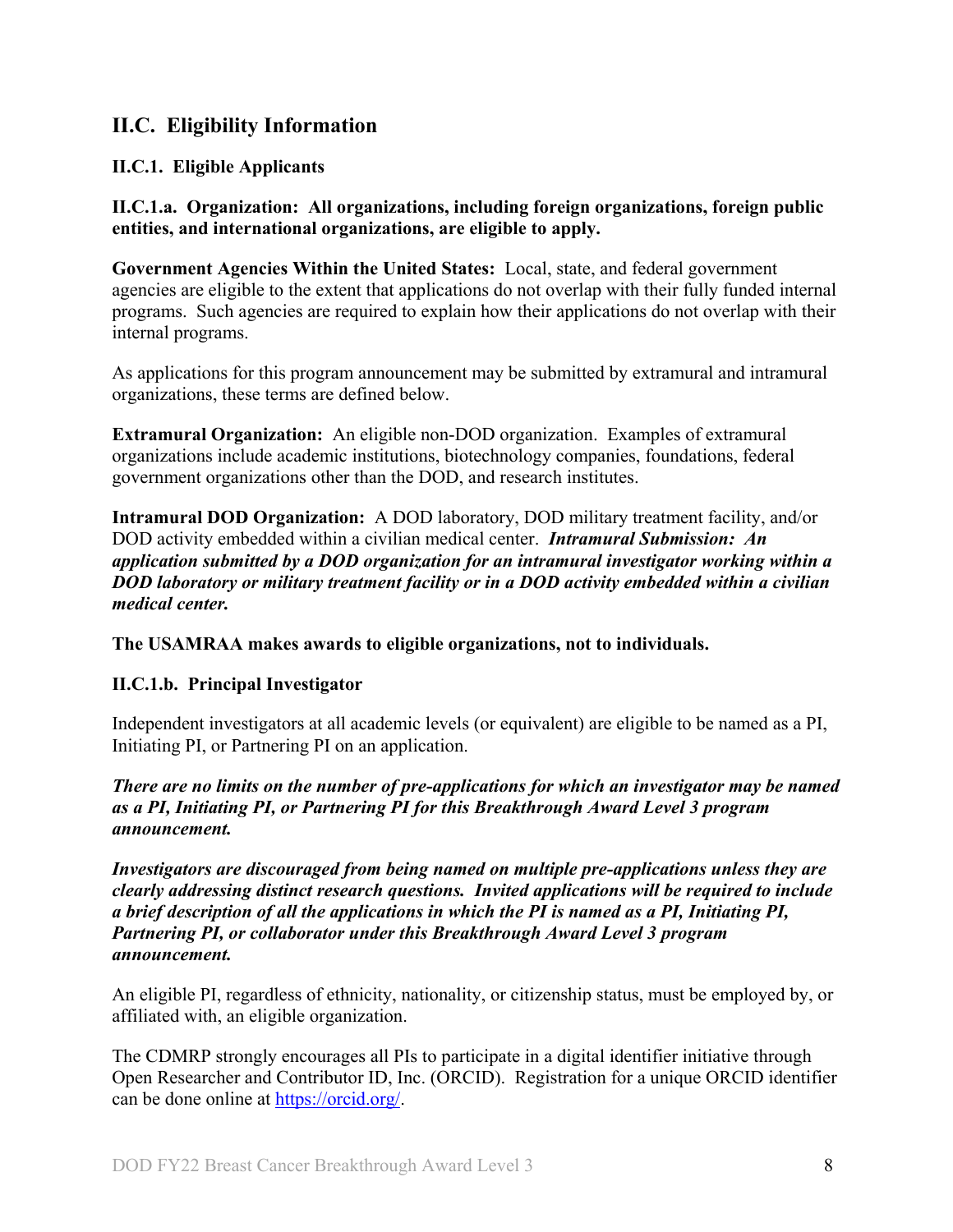# <span id="page-8-0"></span>**II.C.2. Cost Sharing**

Cost sharing/matching is not an eligibility requirement.

#### <span id="page-8-1"></span>**II.C.3. Other**

Organizations must be able to access **.gov** and **.mil** websites in order to fulfill the financial and technical deliverable requirements of the award and submit invoices for payment.

For general information on required qualifications for award recipients, refer to the General Application Instructions, Appendix 3.

Refer to [Section II.H.2, Administrative Actions,](#page-45-3) for a list of administrative actions that may be taken if a pre-application or application does not meet the administrative, eligibility, or ethical requirements defined in this program announcement.

# <span id="page-8-2"></span>**II.D. Application and Submission Information**

*Submission of applications that are essentially identical or propose essentially the same research project to different funding opportunities within the same program and funding cycle is prohibited and will result in administrative withdrawal of the duplicative application(s).*

#### <span id="page-8-3"></span>**II.D.1. eBRAP and Grants.gov**

**eBRAP** [\(https://ebrap.org\)](https://ebrap.org/) is a secure web-based system that allows PIs to submit their preapplications, view and verify extramural full applications submitted to Grants.gov [\(https://grants.gov\)](https://grants.gov/), receive communications from the CDMRP, and submit documentation during award negotiations and throughout the period of performance. eBRAP also allows intramural organizations to submit full applications following pre-application submission.

Grants.gov is a federal system required to be utilized by agencies to receive and process extramural grant applications. Full applications may only be submitted to Grants.gov after submission of a pre-application through eBRAP.

Contact information for the eBRAP Help Desk and the Grants.gov Contact Center can be found in [Section II.G, Federal Awarding Agency Contacts.](#page-44-1)

#### *Extramural Submission:*

- Pre-application content and forms must be accessed and submitted at eBRAP.org.
- Full application packages must be accessed and submitted at Grants.gov.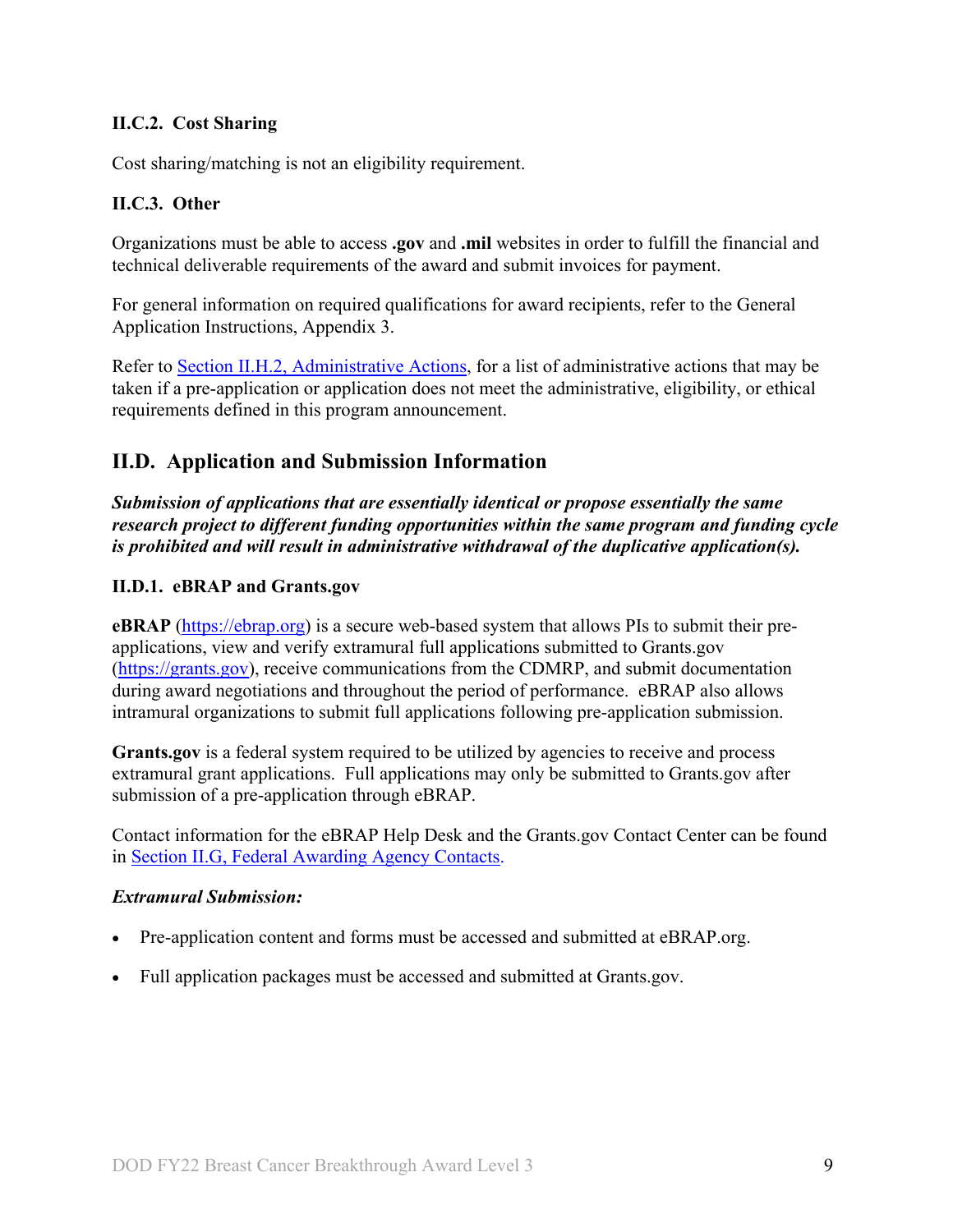#### *Intramural DOD Submission:*

- Pre-application content and forms must be accessed and submitted at eBRAP.org.
- Full application packages must be accessed and submitted at eBRAP.org.

#### *Note: Applications from an intramural DOD organization or from an extramural federal government organization may be submitted to Grants.gov through a research foundation.*

#### <span id="page-9-0"></span>**II.D.2. Content and Form of the Application Submission**

Submission is a two-step process requiring both *pre-application* (eBRAP.org) and *full application* (eBRAP.org or Grants.gov) as indicated below. The submission process should be started early to avoid missing deadlines. There are no grace periods. Full application submission guidelines differ for extramural (Grants.gov) and intramural (eBRAP.org) organizations (refer to [Table 1, Full Application Guidelines\)](#page-14-0).

*The application title, eBRAP log number, and all information for the PI, Business Official(s), performing organization, and contracting organization must be consistent throughout the entire pre-application and full application submission process.* Inconsistencies may delay application processing and limit or negate the ability to view, modify, and verify the application in eBRAP. If any changes need to be made, the applicant should contact the eBRAP Help Desk at [help@eBRAP.org](mailto:help@eBRAP.org) or 301-682-5507 prior to the application submission deadline.

*Partnering PI Option:* The Initiating PI must complete the pre-application submission process and submit the contact information for the Partnering PI. The Partnering PI will then be notified of the pre-application submission separately by email. *The Partnering PI must follow the link in the notification email in order to associate their full application package with that of the Initiating PI. After following the link, the Partnering PI must verify their contact information, organization, and designation as an extramural or intramural submission within eBRAP***.** If not previously registered, the Partnering PI must register in eBRAP. A new preapplication based on this research project should not be initiated by the Partnering PI. Applicants are urged to complete these steps as soon as possible. If they are not completed, the Partnering PI will not be able to view and modify their application during the verification period in eBRAP. If these steps are not completed, an intramural partner will not be able to submit the Partnering PI's required full application package components to eBRAP.

#### **II.D.2.a. Step 1: Pre-Application Submission Content**

### *During the pre-application process, eBRAP assigns each submission a unique log number. This unique eBRAP log number is required during the full application submission process***.**

To begin the pre-application process, first select whether the submitting organization is extramural or intramural, then confirm your selection or cancel. **Incorrect selection of extramural or intramural submission type will delay processing.**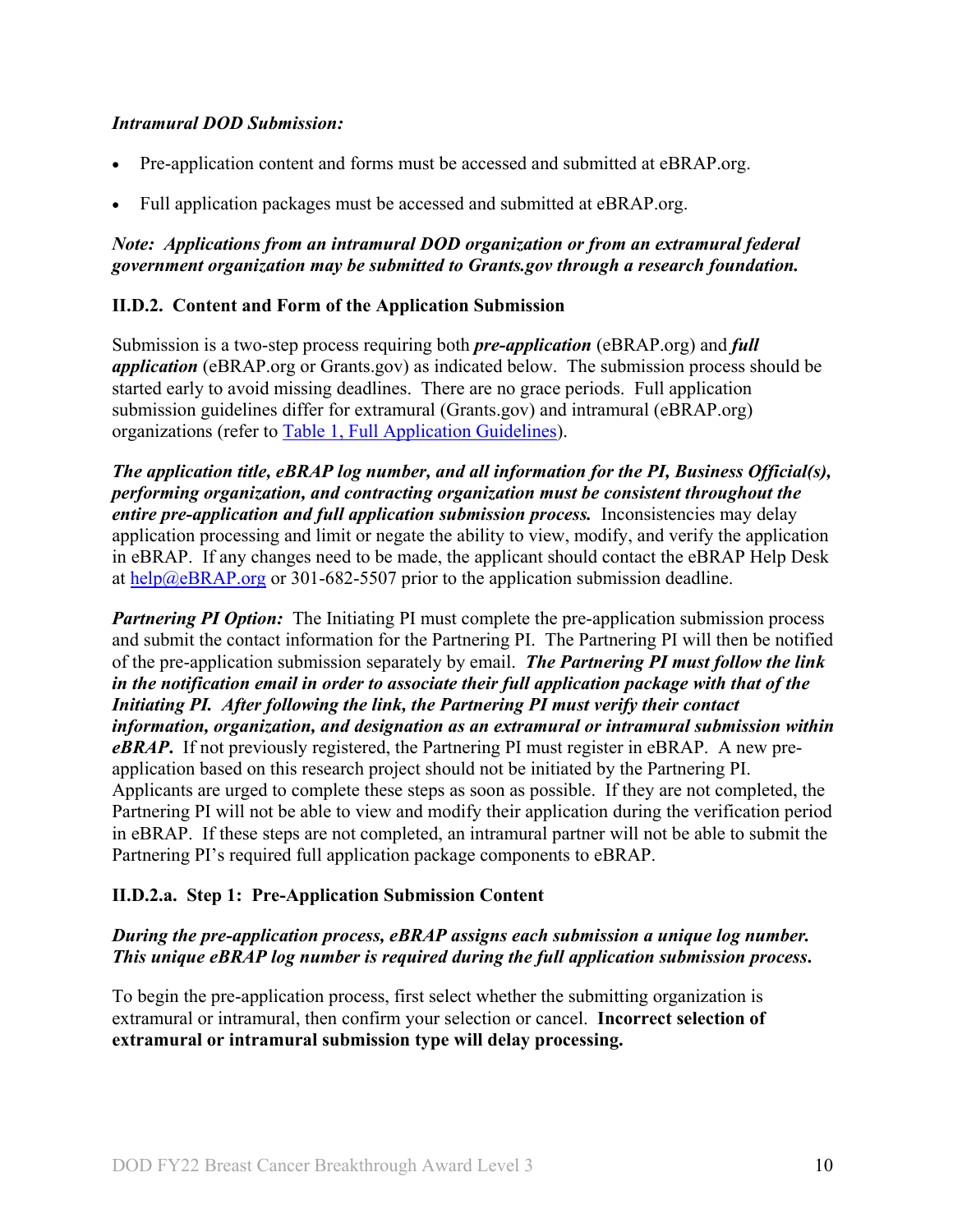If an error has been made in the selection of extramural versus intramural and the pre-application submission deadline has passed, the PI or Business Official must contact the eBRAP Help Desk at [help@eBRAP.org](mailto:help@eBRAP.org) or 301-682-5507 to request a change in designation.

All pre-application components must be submitted by the PI (single PI) or Initiating PI (Partnering PI Option) through eBRAP [\(https://eBRAP.org/\)](https://ebrap.org/). Because the invitation to submit an application is based on the contents of the pre-application, investigators should not change the title or research objectives after the pre-application is submitted.

The applicant organization and associated PI(s) identified in the pre-application should be the same as those intended for the subsequent application submission. If any changes are necessary after submission of the pre-application, the applicant must contact the eBRAP Help Desk at [help@eBRAP.org](mailto:help@eBRAP.org) or 301-682-5507.

A change in PI or organization after submission of the pre-application may be allowed after review of a submitted written appeal (contact the eBRAP Help Desk at  $\frac{he}{p}$ ) eBRAP.org or 301-682-5507) and at the discretion of the USAMRAA Grants Officer.

PIs with an ORCID identifier should enter that information in the appropriate field in the "My Profile" tab in the "Account Information" section of eBRAP.

The pre-application consists of the following components, which are organized in eBRAP by separate tabs (refer to the General Application Instructions, Section II.B, for additional information on pre-application submission):

### • **Tab 1 – Application Information**

Submission of application information includes assignment of primary and secondary research classification codes, which may be found at [https://ebrap.org/eBRAP/public/](https://ebrap.org/eBRAP/public/Program.htm) [Program.htm.](https://ebrap.org/eBRAP/public/Program.htm) Applicants are strongly encouraged to review and confirm the codes prior to making their selection.

### • **Tab 2 – Application Contacts**

Enter contact information for the PI. Enter the organization's Business Official responsible for sponsored program administration (the "person to be contacted on matters involving this application" in Block 5 of the Grants.gov SF424 Research & Related Form). The Business Official must be either selected from the eBRAP list or invited in order for the preapplication to be submitted.

Select the performing organization (site at which the PI will perform the proposed work) and the contracting organization (organization submitting on behalf of the PI, which corresponds to Block 5 on the Grants.gov SF424 Research & Related Form), and click on "Add Organizations to this Pre-application." The organization(s) must be either selected from the eBRAP drop-down list or invited in order for the pre-application to be submitted.

It is recommended that PIs identify an Alternate Submitter in the event that assistance with pre-application submission is needed.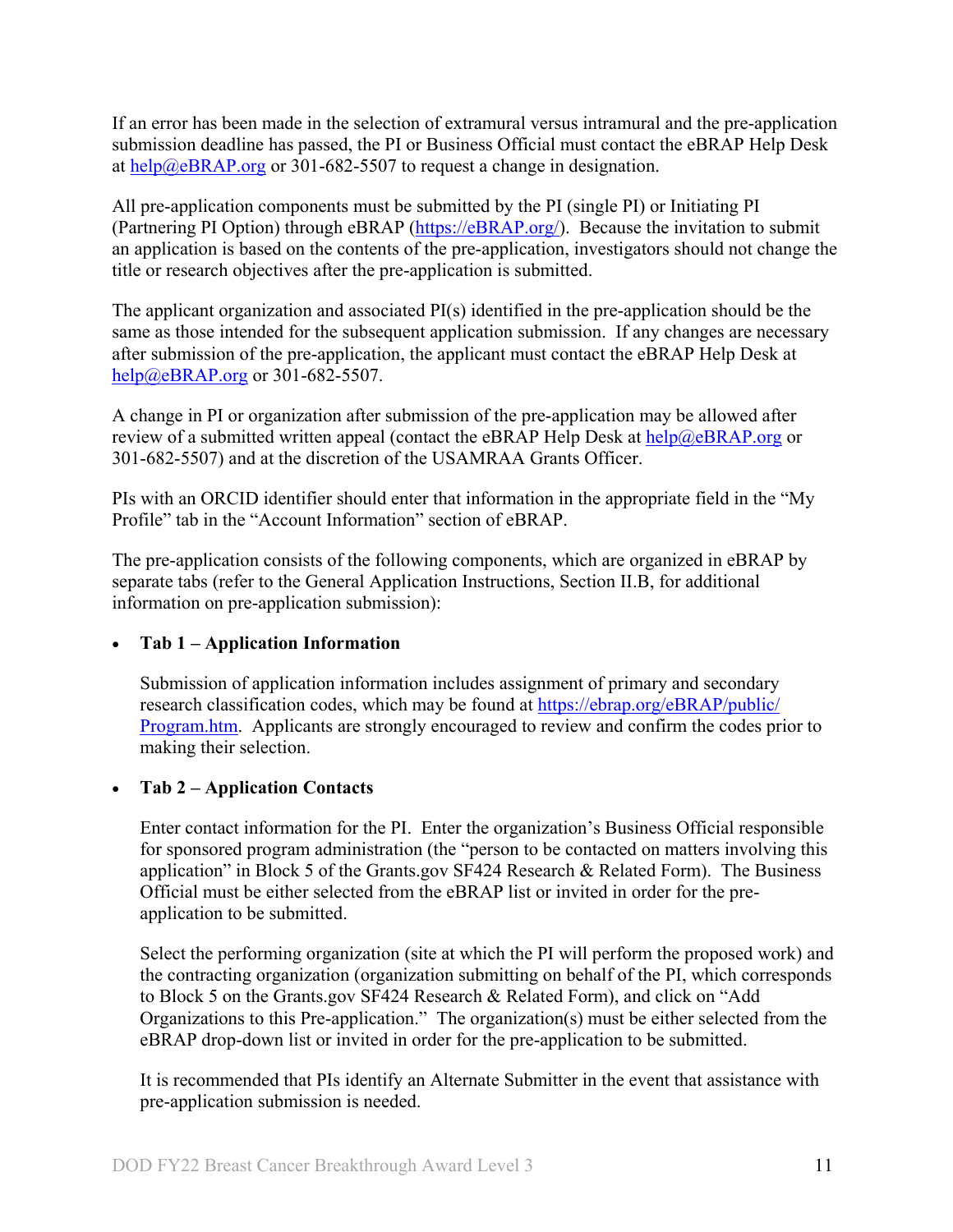#### • **Tab 3 – Collaborators and Key Personnel**

Enter the name, organization, and role of all collaborators and key personnel associated with the application.

FY22 [BCRP Programmatic Panel members](http://cdmrp.army.mil/bcrp/panels/panels22) should not be involved in any pre-application or application. For questions related to panel members and pre-applications or applications, refer to Section [II.H.2.c, Withdrawal,](#page-46-0) or contact the eBRAP Help Desk at [help@eBRAP.org](mailto:help@eBRAP.org) or 301-682-5507.

**Partnering PI Option:**The Initiating PI must enter the contact information for each Partnering PI in the Partnering PI section.

The PI must enter the name of each consumer advocate on the research team and indicate the consumer advocate's role in the drop-down list.

#### • **Tab 4 – Conflicts of Interest**

List all individuals other than collaborators and key personnel who may have a conflict of interest in the review of the application (including those with whom the PI has a personal or professional relationship).

#### • **Tab 5 – Pre-Application Files**

### *Note: Upload documents as individual PDF files unless otherwise noted. eBRAP will not allow a file to be uploaded if the number of pages exceeds the limit specified below.*

- **Preproposal Narrative:** Provide responses in the appropriate data fields for the following:
	- What BCRP overarching challenge(s) will the proposed research address? If "other," state the overarching challenge and provide justification within the context of the *[breast cancer landscape](https://cdmrp.army.mil/bcrp/pdfs/Breast%20Cancer%20Landscape2021.pdf)*. Simply identifying an overarching challenge is not sufficient. (200-character limit)
	- How will the proposed research lead to a major impact for the overarching challenge(s)? Explain how the research meets the requirement for high potential to lead to or make a breakthrough and accelerate progress toward ending breast cancer (2,000 character limit)
	- How will the proposed research move beyond a minor advancement? How will the proposed research lead to a new approach that is fundamentally better than interventions already approved or in clinical development? (2,000-character limit)
	- $-$  Briefly state how the scope of the proposed research is appropriate for Funding [Level](#page-3-1) 3 as described in this program announcement. (500-character limit)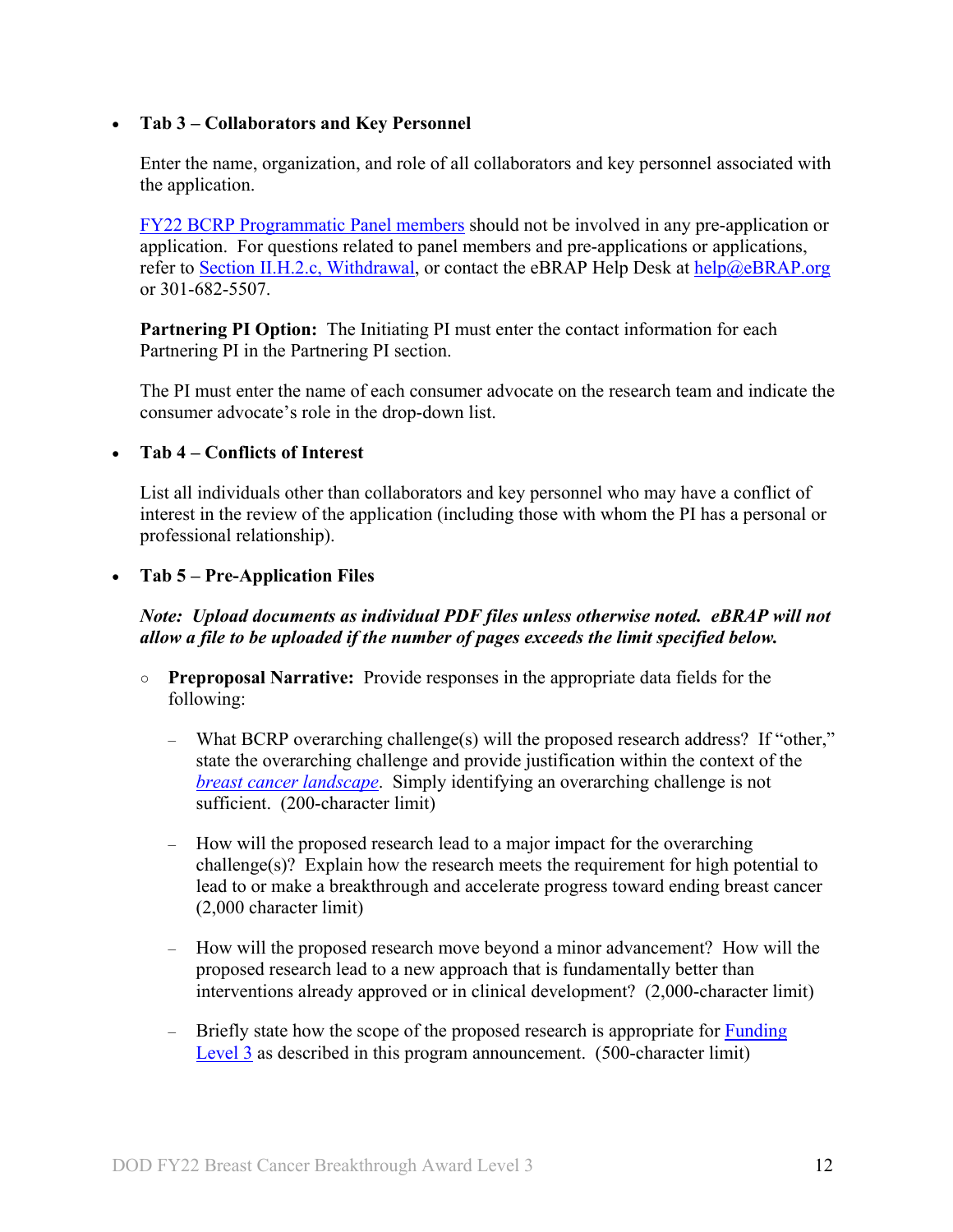- Will the proposed research include a clinical trial? If yes, briefly state the clinical intervention, subject population(s), and phase of the clinical trial. (500-character limit)
- **○ Pre-Application Supporting Documentation:** The items to be included as supporting documentation for the pre-application *must be uploaded as individual files* and are limited to the following:
	- One page for additional information that the PI can use, at their discretion, to provide supporting data or rationale for the pre-application.
	- If applicable, one page to provide a list of all FY22 BCRP Breakthrough Award Level 3 pre-applications in which the PI is named as a PI, Initiating PI, Partnering PI, or collaborator. Include the CDMRP log number, role on the project, project title, specific aims, and a brief description of how each pre-application will address distinct research questions.

### • **Tab 6 – Submit Pre-Application**

This tab must be completed for the pre-application to be accepted and processed.

#### **Pre-Application Screening**

#### • **Pre-Application Screening Criteria**

To determine the technical merits of the pre-application and the relevance to the mission of the Defense Health Program (DHP) and the BCRP, pre-applications will be screened based on the following criteria:

- Whether the pre-application addresses at least one overarching challenge that meets the program's goals.
- To what degree the proposed research will lead to a major impact for the overarching challenge.
- To what degree the proposed research meets the requirement for high potential to lead to or make a breakthrough and accelerate progress toward ending breast cancer.
- To what degree the proposed research moves beyond a minor advancement and will lead to a new approach that is fundamentally better than interventions already approved or in clinical development.
- To what degree the scope of the proposed research is appropriate for [Funding Level](#page-3-1) 3 as described in this program announcement.

*Note: The scope of research proposed in the pre-application must align with the research scope for Funding Level 3. Funding Levels 1, 2, and 4 are available under different program announcements (W81XWH-22-BCRP-BTA12 for Levels 1 and 2 and W81XWH-*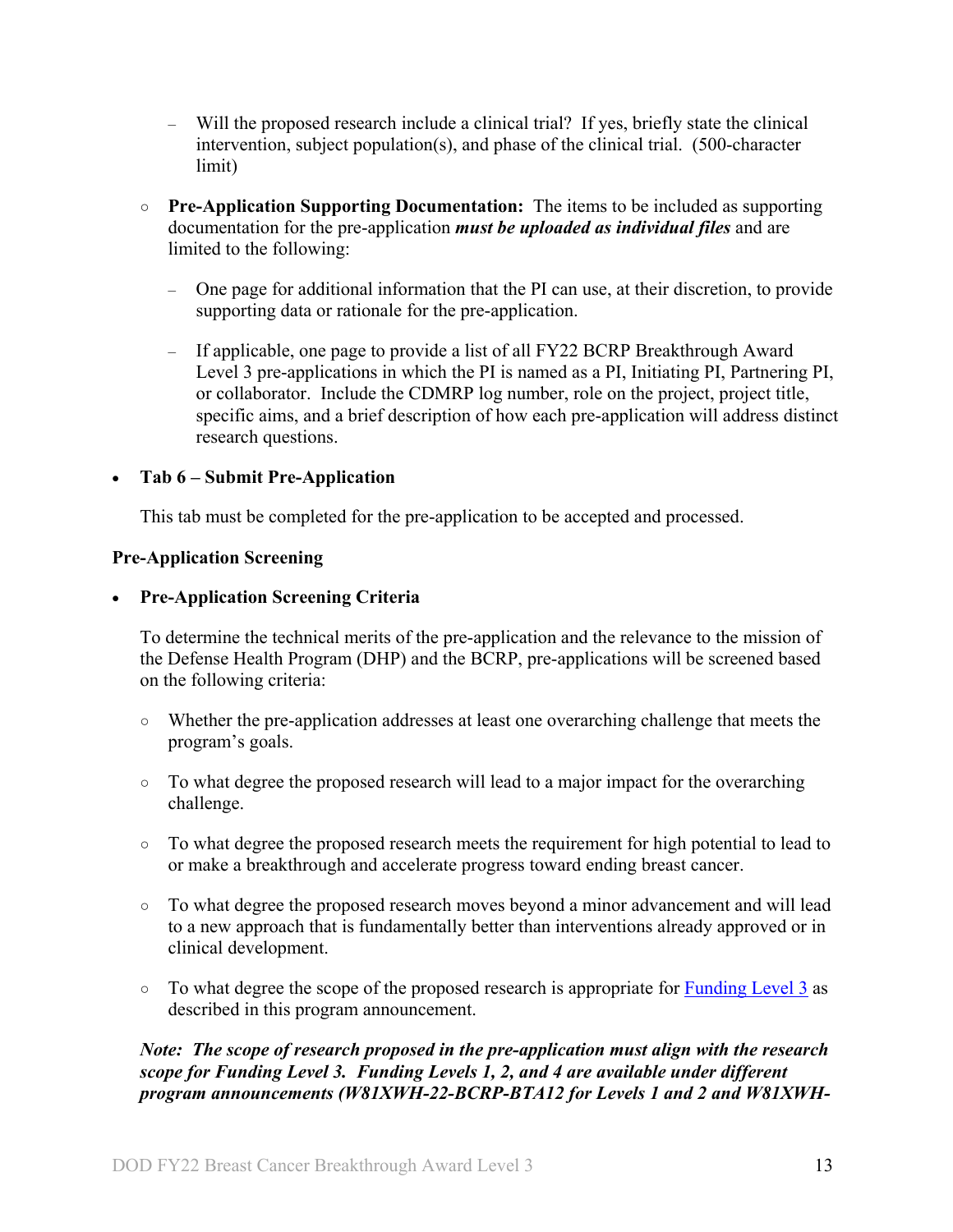*22-BCRP-BTA4 for Level 4). It is the responsibility of the PI to select the level that aligns with the scope of the proposed research. The funding level should be selected based on the research scope defined in the program announcement, and not on the amount of the budget. PIs whose pre-applications request a funding level that is not deemed appropriate for the scope of the research proposed will not be invited to submit an application.*

# • **Notification of Pre-Application Screening Results**

Following the pre-application screening, PIs and Initiating PIs will be notified as to whether or not they are invited to submit applications; however, they will not receive feedback (e.g., a critique of strengths and weaknesses) on their pre-application. The estimated timeframe for notification of invitation to submit an application is indicated in Section [I, Overview of the](#page-0-1)  [Funding Opportunity.](#page-0-1) Invitations to submit a full application are based on the Pre-Application Screening Criteria listed above.

# **II.D.2.b. Step 2: Full Application Submission Content**

Applications will not be accepted unless notification of invitation has been received by the PI or Initiating PI.

# *The CDMRP cannot make allowances/exceptions to its policies for submission problems encountered by the applicant organization using system-to-system interfaces with Grants.gov.*

Each application submission must include the completed full application package for this program announcement. The full application package is submitted by the Authorized Organizational Representative through Grants.gov [\(https://grants.gov/\)](https://grants.gov/) for extramural organizations or through eBRAP [\(https://ebrap.org/\)](https://ebrap.org/) for intramural organizations. See Table 1 below for more specific guidelines.

# **II.D.2.b.i. Full Application Guidelines**

Extramural organizations must submit full applications through Grants.gov. Applicants must create a Grants.gov Workspace for submission, which allows the application components to be completed online and routed through the applicant organization for review prior to submission. Applicants may choose to download and save individual PDF forms rather than filling out webforms in Workspace. A compatible version of Adobe Reader **must** be used to view, complete, and submit an application package consisting of PDF forms. If more than one person is entering text into an application package, the *same version* of Adobe Reader software should be used by each person. Check the version number of the Adobe software on each user's computer to make sure the versions match. Using different versions of Adobe Reader may cause submission and/or save errors – even if each version is individually compatible with Grants.gov. Refer to the General Application Instructions, Section III, and the "Apply For Grants" page of Grants.gov [\(https://www.grants.gov/web/grants/applicants/apply-for-grants.html\)](https://www.grants.gov/web/grants/applicants/apply-for-grants.html) for further information about the Grants.gov Workspace submission process. Submissions of extramural applications through eBRAP may be withdrawn.

### *Do not password protect any files of the application package, including the Project Narrative.*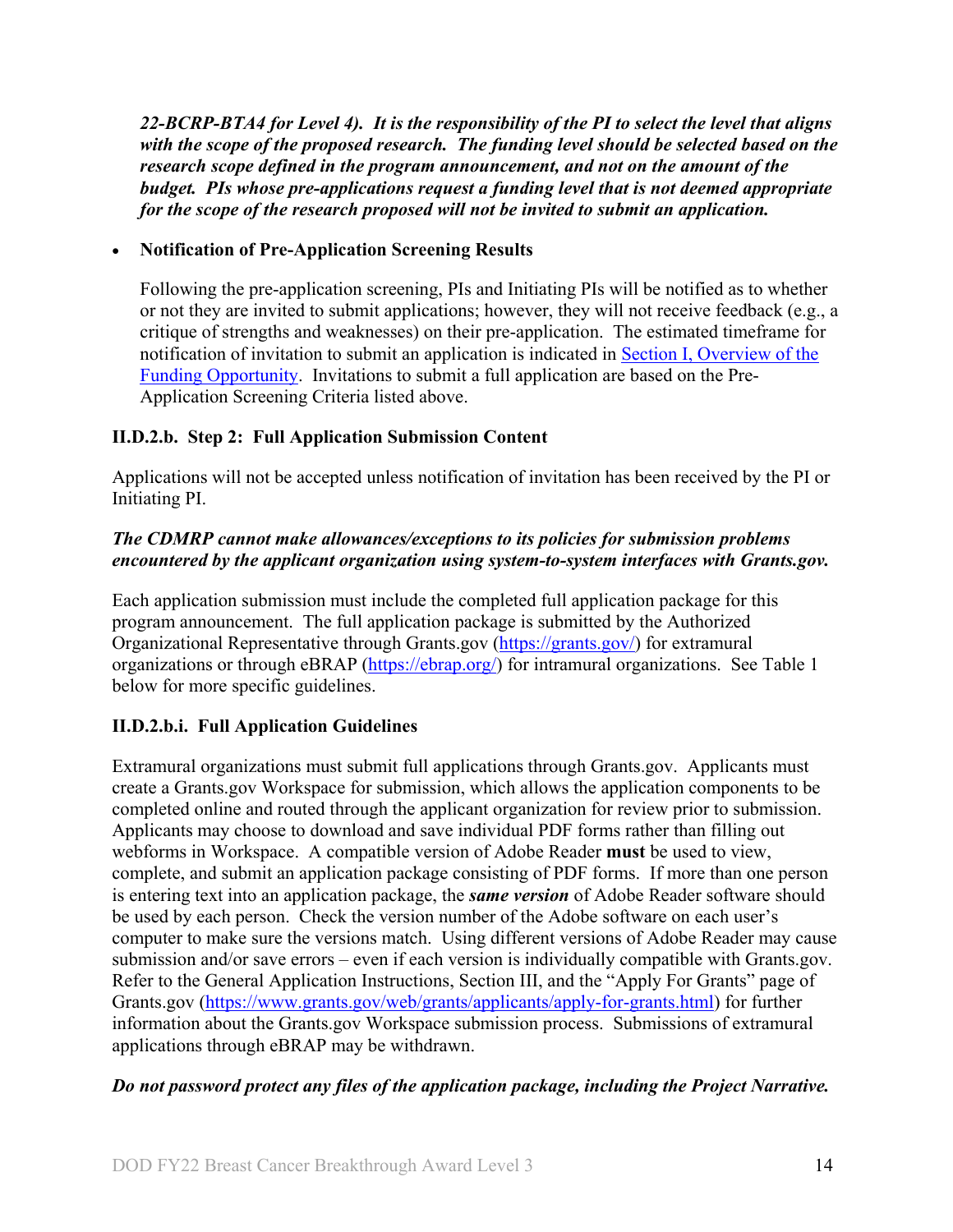<span id="page-14-0"></span>

| <b>Extramural Submissions</b>                                                                                                                                                                                                                                                                                                                                                    | <b>Intramural DOD Submissions</b>                                                                                                                                                                                                                                                                                                                                                                                                                              |  |  |  |
|----------------------------------------------------------------------------------------------------------------------------------------------------------------------------------------------------------------------------------------------------------------------------------------------------------------------------------------------------------------------------------|----------------------------------------------------------------------------------------------------------------------------------------------------------------------------------------------------------------------------------------------------------------------------------------------------------------------------------------------------------------------------------------------------------------------------------------------------------------|--|--|--|
| <b>Application Package Location</b>                                                                                                                                                                                                                                                                                                                                              |                                                                                                                                                                                                                                                                                                                                                                                                                                                                |  |  |  |
| Download application package components for<br>W81XWH-22-BCRP-BTA3 from Grants.gov<br>(https://grants.gov) and create a Grants.gov<br>Workspace. Workspace allows online<br>completion of the application components and<br>routing of the application package through the<br>applicant organization for review prior to<br>submission.                                          | Download application package components for<br>W81XWH-22-BCRP-BTA3 from eBRAP<br>(https://ebrap.org).                                                                                                                                                                                                                                                                                                                                                          |  |  |  |
| <b>Full Application Package Components</b>                                                                                                                                                                                                                                                                                                                                       |                                                                                                                                                                                                                                                                                                                                                                                                                                                                |  |  |  |
| <b>SF424 Research &amp; Related Application for</b><br>Federal Assistance Form: Refer to the General<br>Application Instructions, Section III.A.1, for<br>detailed information.                                                                                                                                                                                                  | Tab 1 – Summary: Provide a summary of the<br>application information.<br>Tab 2 – Application Contacts: This tab will be<br>pre-populated by eBRAP; add Authorized<br>Organizational Representative.                                                                                                                                                                                                                                                            |  |  |  |
| Descriptions of each required file can be found<br>under Full Application Submission Components:<br><b>Attachments</b><br>Research & Related Personal Data<br>Research & Related Senior/Key Person<br>Profile (Expanded)<br><b>Research &amp; Related Budget</b><br>Project/Performance Site Location(s) Form<br>Research & Related Subaward Budget<br><b>Attachment(s)</b> Form | Tab 3 – Full Application Files: Upload files<br>under each Application Component in eBRAP.<br>Descriptions of each required file can be found<br>under Full Application Submission Components:<br><b>Attachments</b><br><b>Key Personnel</b><br><b>Budget</b><br><b>Performance Sites</b><br>Tab 4 – Application and Budget Data: Review<br>and edit proposed project start date, proposed<br>end date, and budget data pre-populated from the<br>Budget Form. |  |  |  |

# **Table 1. Full Application Submission Guidelines**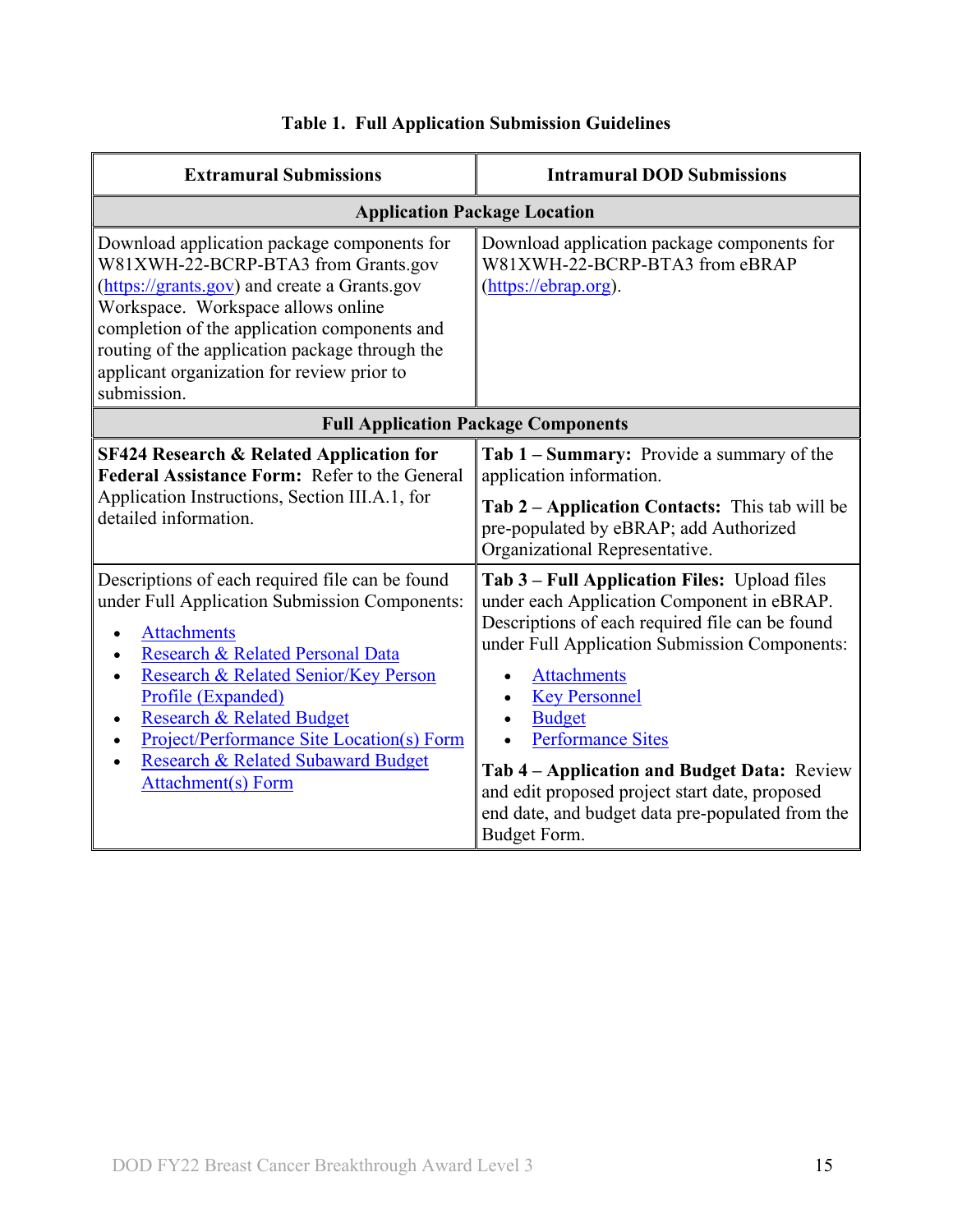| <b>Extramural Submissions</b>                                                                                                                                                                                                                                                                                                                                                                                                                                                                                                                                                                                                                                                                                                                                                                                                                                                                                                                                                                                                                                                  | <b>Intramural DOD Submissions</b>                                                                                                                                                                                                                                                                                                                                                                                                                                                                                                                                                                                                                                                              |  |  |  |
|--------------------------------------------------------------------------------------------------------------------------------------------------------------------------------------------------------------------------------------------------------------------------------------------------------------------------------------------------------------------------------------------------------------------------------------------------------------------------------------------------------------------------------------------------------------------------------------------------------------------------------------------------------------------------------------------------------------------------------------------------------------------------------------------------------------------------------------------------------------------------------------------------------------------------------------------------------------------------------------------------------------------------------------------------------------------------------|------------------------------------------------------------------------------------------------------------------------------------------------------------------------------------------------------------------------------------------------------------------------------------------------------------------------------------------------------------------------------------------------------------------------------------------------------------------------------------------------------------------------------------------------------------------------------------------------------------------------------------------------------------------------------------------------|--|--|--|
| <b>Application Package Submission</b>                                                                                                                                                                                                                                                                                                                                                                                                                                                                                                                                                                                                                                                                                                                                                                                                                                                                                                                                                                                                                                          |                                                                                                                                                                                                                                                                                                                                                                                                                                                                                                                                                                                                                                                                                                |  |  |  |
| <b>Create a Grants.gov Workspace.</b><br>Add participants (investigators and Business<br>Officials) to Workspace, complete all required<br>forms, and check for errors before submission.<br><b>Submit a Grants.gov Workspace Package.</b><br>An application may be submitted through<br>Workspace by clicking the "Sign and Submit"<br>button on the "Manage Workspace" page, under<br>the "Forms" tab. Grants.gov recommends<br>submission of the application package at least<br>24-48 hours prior to the close date to allow<br>time to correct any potential technical issues that<br>may disrupt the application submission.<br><b>Note:</b> If either the Project Narrative or the<br>budget fails eBRAP validation or needs to be<br>modified, an updated Grants.gov application<br>package must be submitted via Grants.gov as a<br>"Changed/Corrected Application" with the<br>previous Grants.gov Tracking ID prior to the<br>application submission deadline. Do not<br>password protect any files of the application<br>package, including the Project Narrative. | <b>Submit package components to eBRAP</b><br>(https://ebrap.org).<br>Tab 5 - Submit/Request Approval Full<br>Application: After all components are uploaded<br>and prior to the full application submission<br>deadline, enter your password in the space<br>provided next to "Enter Your Password Here"<br>and press the "Submit Full Application" button.<br>eBRAP will notify your Resource Manager/<br>Comptroller/Task Area Manager or equivalent<br>Business Official by email. Do not password<br>protect any files of the application package,<br>including the Project Narrative.                                                                                                     |  |  |  |
| <b>Application Verification Period</b>                                                                                                                                                                                                                                                                                                                                                                                                                                                                                                                                                                                                                                                                                                                                                                                                                                                                                                                                                                                                                                         |                                                                                                                                                                                                                                                                                                                                                                                                                                                                                                                                                                                                                                                                                                |  |  |  |
| The full application package submitted to<br>Grants.gov may be viewed and modified in<br>eBRAP until the end of the application<br>verification period. During the application<br>verification period, the full application package<br>may be modified with the exception of the<br><b>Project Narrative and Research &amp; Related</b><br><b>Budget Form.</b>                                                                                                                                                                                                                                                                                                                                                                                                                                                                                                                                                                                                                                                                                                                 | After eBRAP has processed the full application,<br>the organizational Resource Manager/<br>Comptroller/Task Area Manager or equivalent<br>Business Official and PI(s) will receive email<br>notification of this status and will be able to view<br>and modify application components in eBRAP.<br>During the application verification period, the<br>full application package may be modified with<br>the exception of the Project Narrative and<br><b>Research &amp; Related Budget Form.</b> Your<br>Resource Manager/Comptroller/Task Area<br>Manager or equivalent Business Official should<br>log into eBRAP to review and to approve prior to<br>the application verification deadline. |  |  |  |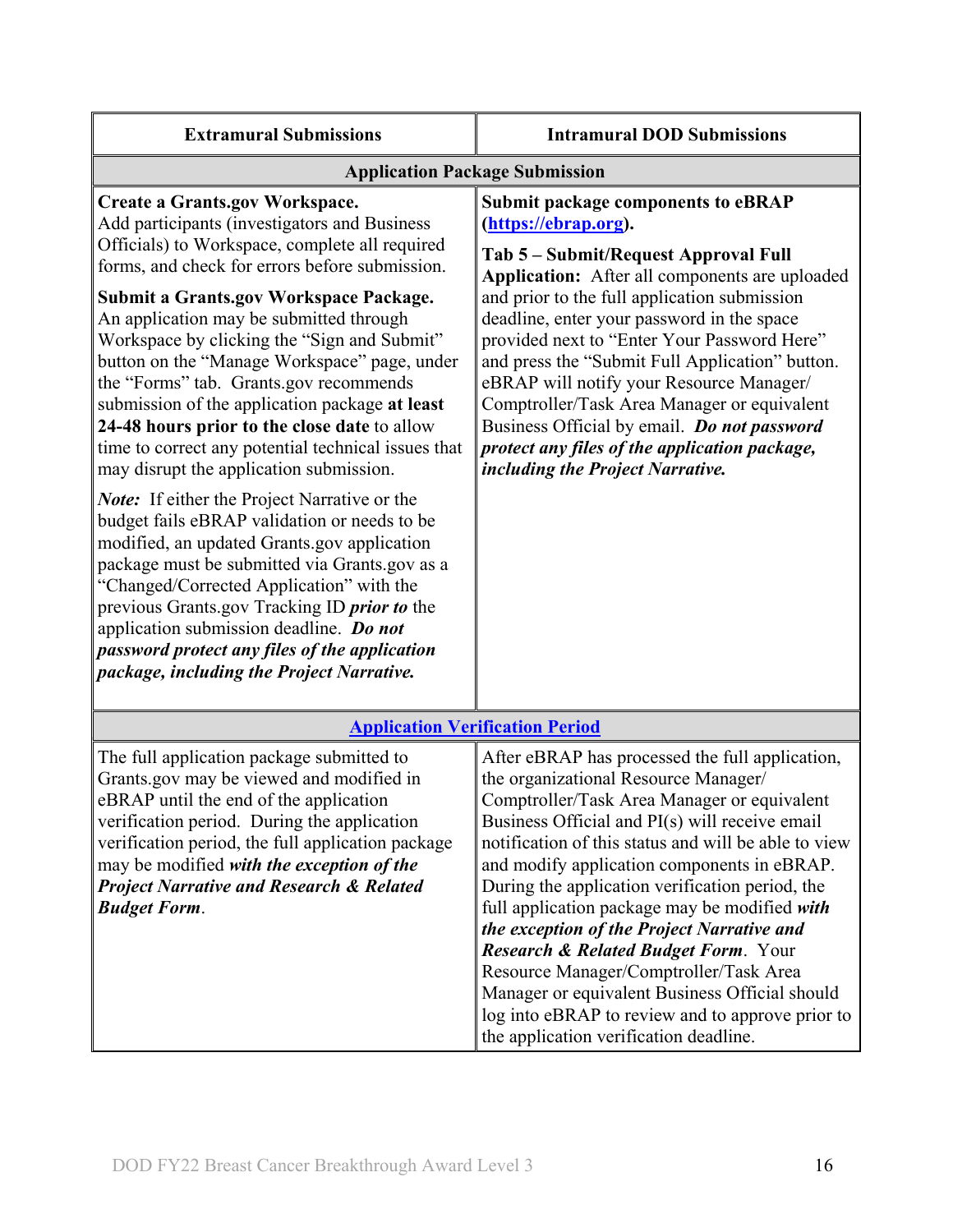| <b>Extramural Submissions</b>                                                                                                                                                                                                                                                     | <b>Intramural DOD Submissions</b>                                                                                      |  |  |  |
|-----------------------------------------------------------------------------------------------------------------------------------------------------------------------------------------------------------------------------------------------------------------------------------|------------------------------------------------------------------------------------------------------------------------|--|--|--|
| <b>Further Information</b>                                                                                                                                                                                                                                                        |                                                                                                                        |  |  |  |
| <b>Tracking a Grants.gov Workspace Package.</b><br>After successfully submitting a Workspace<br>package, a Grants.gov Tracking Number is<br>automatically assigned to the package. The<br>number will be listed on the "Confirmation"<br>page that is generated after submission. | Refer to the General Application Instructions,<br>Section IV, for further information regarding<br>eBRAP requirements. |  |  |  |
| Refer to the General Application Instructions,<br>Section III, for further information regarding<br>Grants.gov requirements.                                                                                                                                                      |                                                                                                                        |  |  |  |

**Partnering PI Option:** The CDMRP requires separate full application package submissions for the Initiating PI and each Partnering PI, even if the PIs are located within the same organization. Initiating and Partnering PIs will each be assigned a unique eBRAP log number. Each full application package must be submitted using the unique eBRAP log number. *Note: All associated applications (Initiating PI's and the Partnering PI's) must be submitted by the full application submission deadline.*

#### **Application Components for the PI or Initiating PI**

The full application package must be submitted using the unique eBRAP log number to avoid delays in application processing.

#### **II.D.2.b.ii. Full Application Submission Components**

**Extramural Applications Only** 

**SF424 Research & Related Application for Federal Assistance Form:** Refer to the General Application Instructions, Section III.A.1, for detailed information.

#### • **Extramural and Intramural Applications**

#### <span id="page-16-0"></span>**Attachments:**

#### *Each attachment to the full application components must be uploaded as an individual file in the format specified and in accordance with the formatting guidelines listed in the General Application Instructions, Appendix 4.*

For all attachments, ensure that the file names are consistent with the guidance. Attachments will be rejected if the file names are longer than 50 characters or have incorrect file names that contain characters other than the following: A-Z, a-z, 0-9, underscore, hyphen, space, and period. In addition, there are file size limits that may apply in some circumstances. Individual attachments may not exceed 20 megabytes (MB), and the file size for the entire full application package may not exceed 200 MB.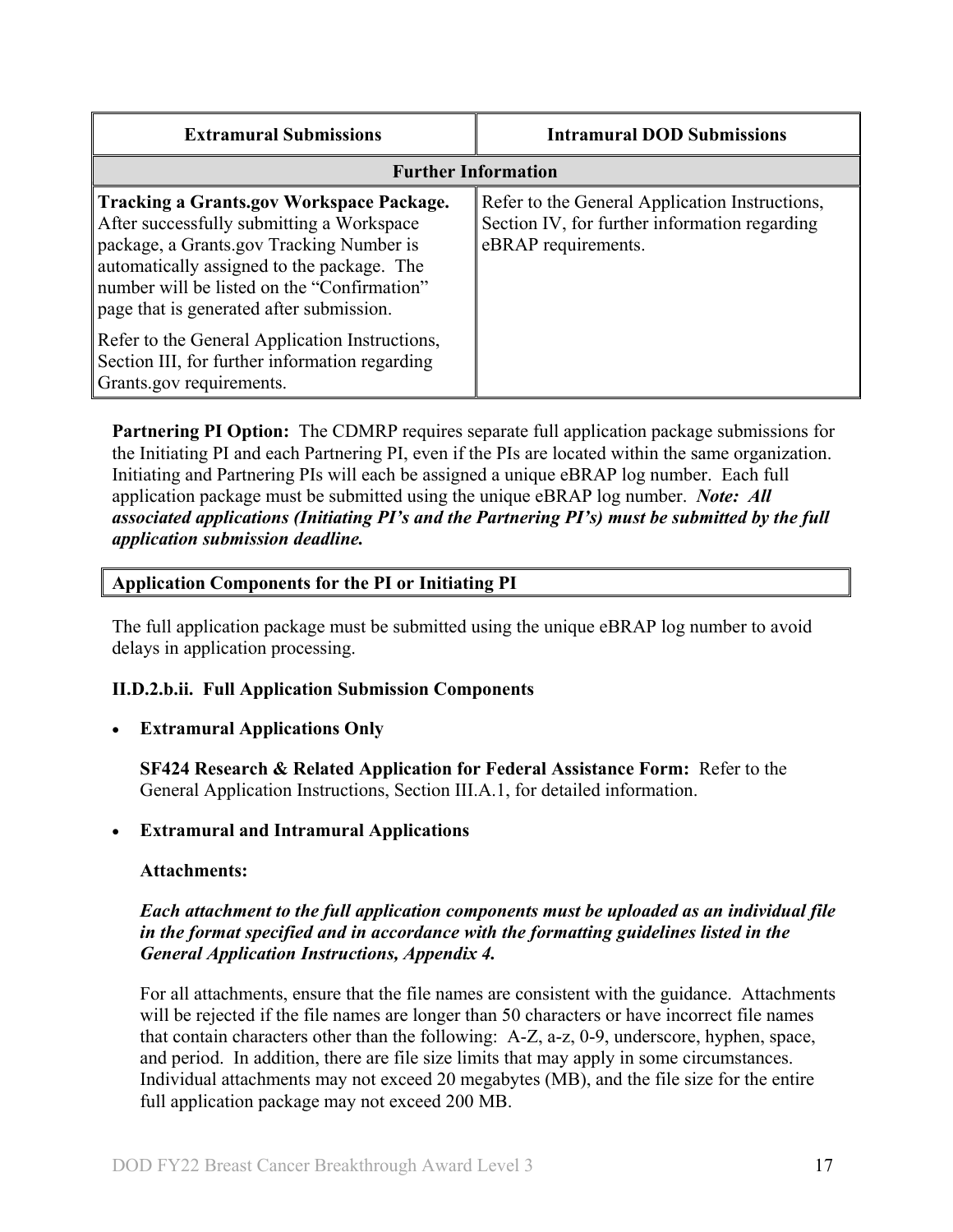#### ○ **Attachment 1: Project Narrative (18-page limit): Upload as**

**"ProjectNarrative.pdf".** The page limit of the Project Narrative applies to text and nontext elements (e.g., figures, tables, graphs, photographs, diagrams, chemical structures, drawings) used to describe the project. Inclusion of URLs (uniform resource locators) that provide additional information to expand the Project Narrative and could confer an unfair competitive advantage is prohibited and may result in administrative withdrawal of the application.

– **Outline for the Project Narrative:** Describe the proposed project in detail using **<u>one</u>** of the two outlines below, depending on whether or not a clinical trial is proposed.

#### *Outline for projects without a clinical trial:*

- **Background:** Briefly describe the ideas and reasoning on which the proposed work is based. Provide sufficient preliminary data to support the feasibility of work proposed. The application must demonstrate logical reasoning and provide a sound scientific rationale for the proposed project as established through a critical review and analysis of published literature. If proposing translational or clinical research, it is important to describe the studies showing proof of concept, and, if applicable, efficacy in an in vivo system.
- **Hypothesis or Objective:** State the hypothesis to be tested or the objective to be reached.
- **Specific Aims:** Concisely explain the project's specific aims to be funded by this award.
- **Research Strategy:** Describe the experimental design, methods, and analyses including appropriate controls in sufficient detail for evaluation. Explain how this research strategy will meet the research goals and milestones. Where relevant, describe the accessibility to the data, cohort(s), and/or critical reagents (e.g., therapeutic molecules, human samples) necessary for the project. If applicable, describe resources available for the development of sufficient quantities of critical reagents under Good Manufacturing Practice (GMP). Address potential pitfalls and problem areas and present alternative methods and approaches. If proposing translational research, provide a well-developed, well-integrated, and detailed research plan that supports the translational feasibility and promise of the approach. If the methodology is new or unusual, provide sufficient details for evaluation. Describe how data will be reported and how it will be assured that the documentation will support a regulatory filing with the FDA, if applicable. For clinical research, see [Attachment 12](#page-26-1) for the required strategy for the inclusion of women and minorities appropriate to the objectives of the study. Please see the definition of clinical research in [Section II.B, Award Information.](#page-6-0)
- **Statistical Plan:** Describe the statistical plan in detail including power analysis, as appropriate, for the research proposed.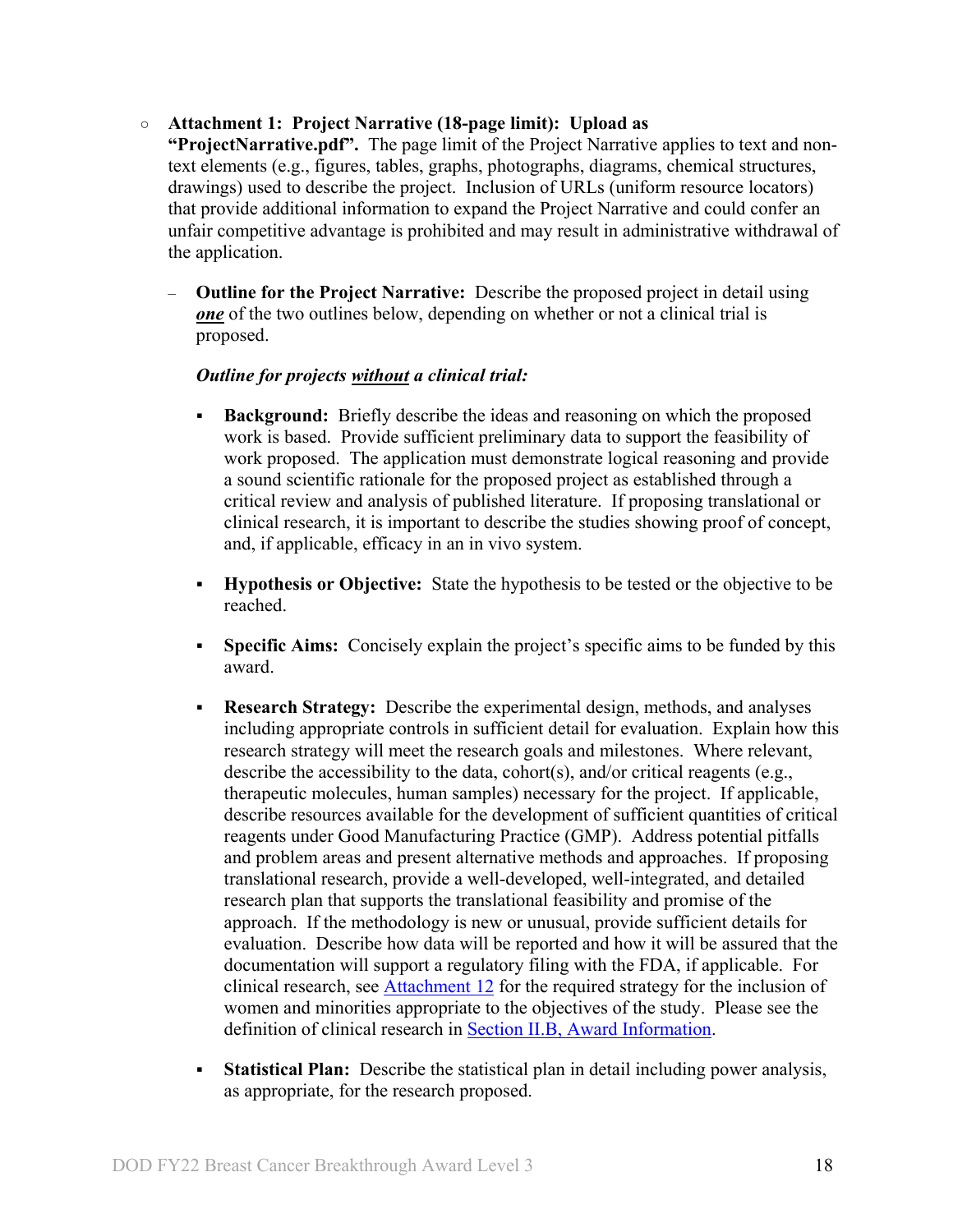**Research Team:** Describe how the combined backgrounds and breast cancerrelated expertise of the research team will enable successful conduct of the project.

# *Outline for projects with a clinical trial. (Note: The Project Narrative is not the formal clinical trial protocol. If recommended for funding, the clinical trial protocol will be requested.):*

 **Background:** Describe in detail the rationale for the study and include a literature review, preliminary studies, and/or preclinical data that led to the development of the proposed clinical trial. Importantly, describe the studies showing proof of concept and efficacy in in vivo system(s) that led to the current proposed work. Provide a summary of relevant clinical trials and distinguish how the proposed study differs from other relevant ongoing or recently completed clinical trials. Include a discussion of any current clinical use of the intervention under investigation and/or details of its study in clinical trials for other indications (as applicable). The background section should clearly support the choice of study variables and should explain the basis for the study questions and/or study hypotheses. This section should establish the relevance of the study and explain the applicability of the proposed findings.

If the proposed clinical trial was initiated using other funding prior to this application, explain the history and background of the clinical trial and declare the source of prior funding. Specifically identify the portions of the study that would be supported with funds from this award.

- **Objectives/Specific Aims/Hypothesis:** Provide a description of the purpose and objectives of the study with detailed specific aims and hypotheses.
- **Research Strategy (include only if laboratory research studies are proposed as a component of the application):** Describe the laboratory research studies that will be performed under this award and how they are *clearly linked* to the clinical trial. Describe the experimental design and methodology, including reagents, assay validation, statistical analysis, potential pitfalls, and alternative approaches. Where relevant, describe the availability of, and access to, necessary data and/or critical reagents (e.g., therapeutic molecules, human samples) necessary for the proposed research. If applicable, describe resources available for the development of sufficient quantities of critical reagents under GMP. Provide a well-developed, well-integrated research strategy that supports the feasibility of the approach. If the methodology is new or unusual, provide sufficient details for evaluation. Describe how data will be reported and how it will be assured that the documentation will support a regulatory filing with the FDA, if applicable.
- **Clinical Trial:** Provide detailed plans for initiating, conducting, and completing the clinical trial during the period of performance. As appropriate, outline a plan for obtaining Investigational New Drug/Investigational Device Exemption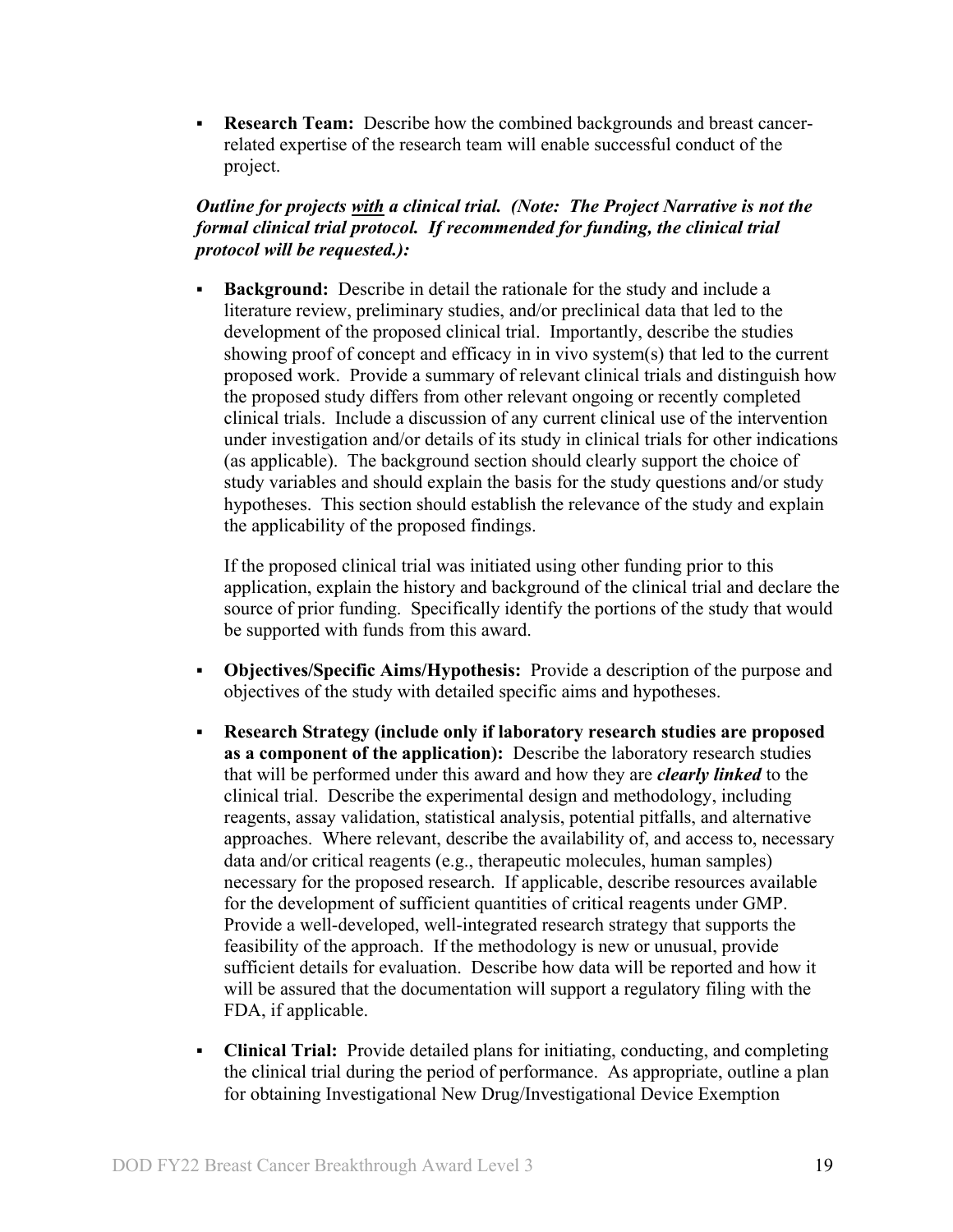(IND/IDE) status (or other FDA approvals). Describe the type of clinical trial to be performed (e.g., prospective, randomized, controlled) and outline the proposed methodology in sufficient detail to show a clear course of action. Describe potential challenges and alternative strategies where appropriate.

- $\div$  Identify the intervention to be tested and describe the projected outcomes.
- $\div$  Define the study variables and describe how they will be measured. Include a description of appropriate controls and the endpoints to be tested.
- $\bullet$  Describe the availability of, and access to, critical reagents (e.g., therapeutic molecules) necessary for the clinical trial.
- $\div$  Describe the methods that will be used to recruit a sample of human subjects from the accessible population (e.g., convenience, simple random, stratified random). Provide information on the availability of, and access to, sufficient subjects to meet accrual goals for the clinical trial.
- *Inclusion of Women and Minorities in Study.* Consistent with the Belmont Report, "Ethical Principles and Guidelines for the Protection of Human Subjects," and congressional legislation, special attention is given to inclusion of women and/or minorities in studies funded or supported by the USAMRDC. This policy is intended to promote equity both in assuming the burdens and in receiving the benefits of human subjects research. See [Attachment 12](#page-26-1) for the required strategy for the inclusion of women and minorities appropriate to the objectives of the study.
- $\triangle$  Describe the human subject-to-group assignment process (e.g., randomization, block randomization, stratified randomization, age-matched controls, alternating group, or other procedures), if applicable. Explain the specific actions to accomplish the group assignment (e.g., computer assignment, use of table of random numbers).
- **Statistical Plan:** Describe the statistical model and data analysis plan with respect to the study objectives. Specify the number of human subjects that will be enrolled. If multiple sites are involved, state the approximate number to be enrolled at each site. Include a complete power analysis to demonstrate that the sample size is appropriate to meet the objectives of the study.
- **Clinical Team:** Describe the composition of the clinical trial team. Provide details on how the team (including investigator(s), study coordinator, statistician) possesses the appropriate expertise in conducting clinical trials.
- **Attachment 2: Supporting Documentation: Combine and upload as a single file named "Support.pdf".** Start each document on a new page. If documents are scanned to PDF, the lowest resolution (100 to 150 dpi) should be used. The Supporting Documentation attachment should not include additional information such as figures,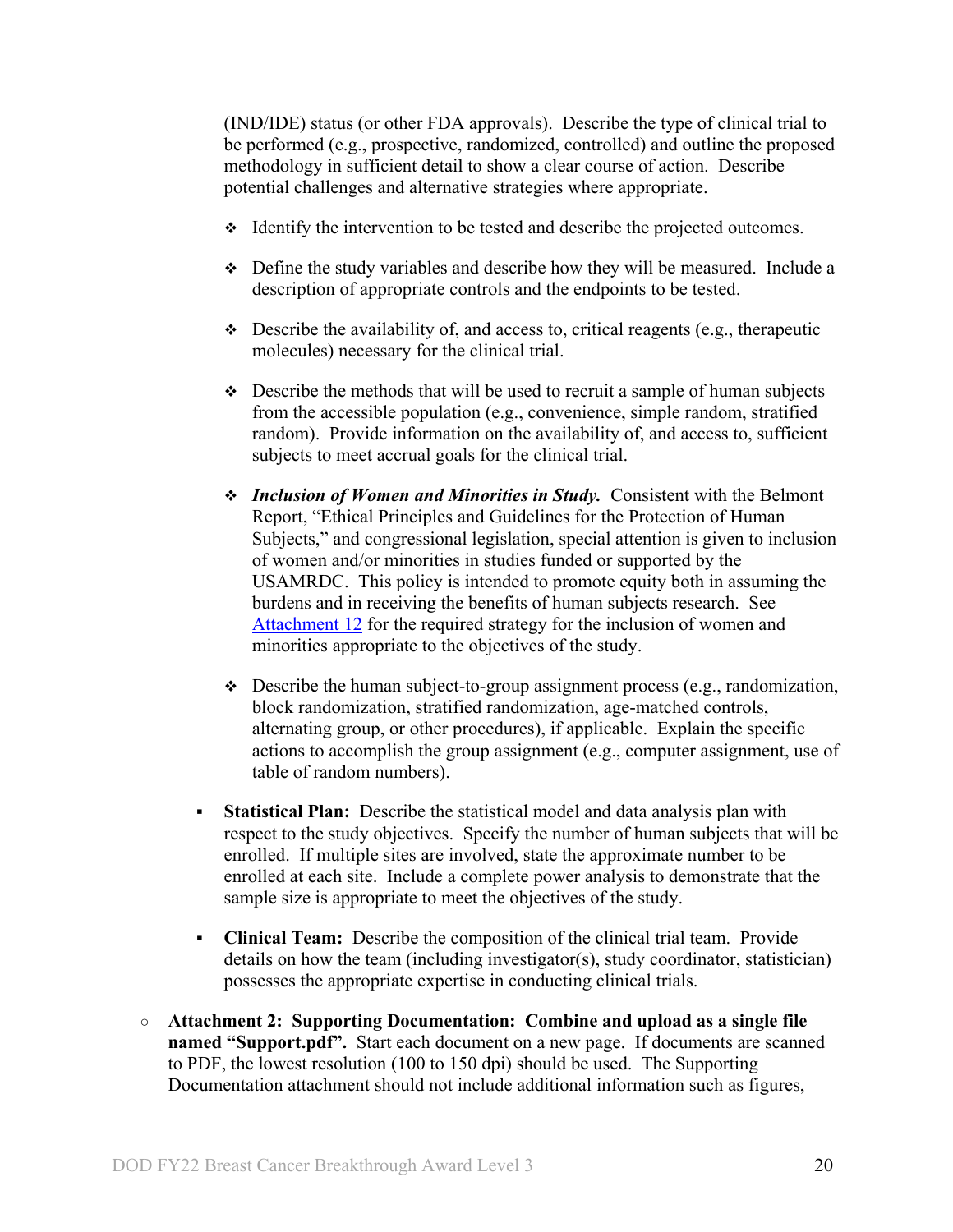tables, graphs, photographs, diagrams, chemical structures, or drawings. These items should be included in the Project Narrative.

*There are no page limits for any of these components unless otherwise noted. Include only those components described below; inclusion of items not requested or viewed as an extension of the Project Narrative will result in the removal of those items or may result in administrative withdrawal of the application.*

- **References Cited:** List the references cited (including URLs, if available) in the Project Narrative using a standard reference format that includes the full citation (i.e., author[s], year published, title of reference, source of reference, volume, chapter, page numbers, and publisher, as appropriate).
- **List of Abbreviations, Acronyms, and Symbols:** Provide a list of abbreviations, acronyms, and symbols.
- **Facilities, Existing Equipment, and Other Resources:** Describe the facilities and equipment available for performance of the proposed project and any additional facilities or equipment proposed for acquisition at no cost to the award. Indicate whether or not government-furnished facilities or equipment are proposed for use. If so, reference should be made to the original or present government award under which the facilities or equipment items are now accountable. There is no form for this information.
- **Publications and/or Patents:** Include a list of relevant publication URLs and/or patent abstracts. If articles are not publicly available, then copies of up to five published manuscripts may be included in Attachment 2. Extra items will not be reviewed.
- **Letters of Organizational Support:** Provide a letter (or letters, if applicable) signed by the Department Chair or appropriate organization official, confirming the laboratory space, equipment, and other resources available for the project. Letters of support not requested in the program announcement, such as those from members of Congress, do not impact application review or funding decisions.
- **Letters of Collaboration (if applicable):** Provide a signed letter from each collaborating individual or organization that demonstrates that the PI has the support or resources necessary for the proposed work.
	- Availability of, and access to, quality control for all data, critical reagents (e.g., therapeutic molecules, human samples), and/or cohorts.
	- Availability of, and access to, the appropriate patient population(s).
	- Consumer Advocate Letters of Commitment: Provide a letter signed by each consumer advocate confirming their commitment to participate on the research team.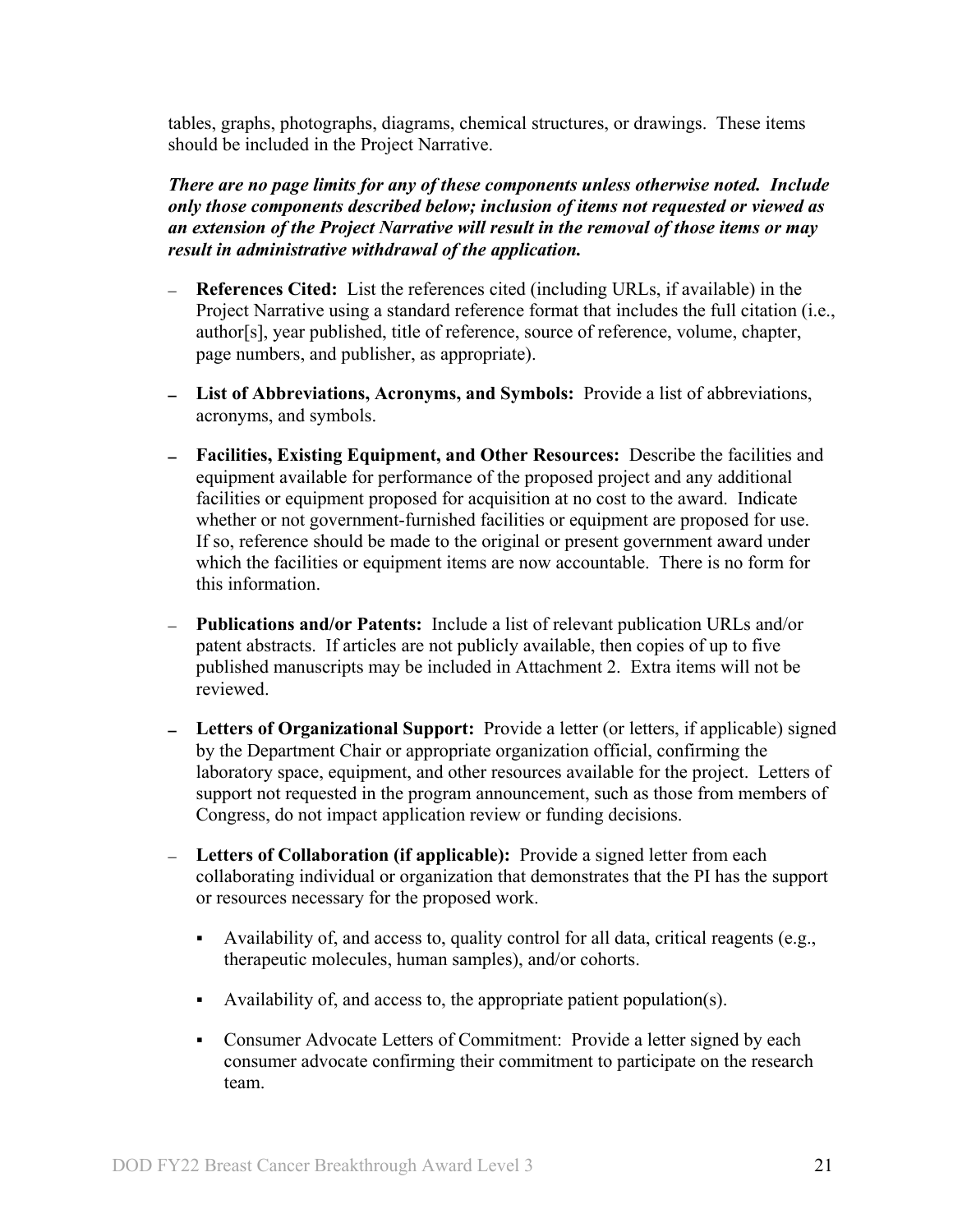- Multi-Site Clinical Trial Participating Institution Letters of Commitment (if applicable): If proposing to conduct a multi-site clinical trial, provide a letter of commitment signed by each participating organization confirming its commitment to participate in the clinical trial.
- GMP Compliance (if applicable): Provide information regarding the resources available to aid in the development of sufficient quantities of the reagent under GMP.

If an investigator at an intramural organization is named as a collaborator on an application submitted through an extramural organization, the application must include a letter from the collaborator's Commander or Commanding Officer at the intramural organization that authorizes the collaborator's involvement.

- **Letters of Commitment (if applicable):** If the proposed study involves the use of a commercially produced investigational drug, device, or biologic, provide a letter of commitment from the commercial entity indicating the availability of the product for the duration of the study, support for the proposed phase of research, and support for the indication to be tested.
- **Intellectual Property:** Information can be found in 2 CFR 200.315, "Intangible Property."
	- **Intellectual and Material Property Plan (if applicable):** Provide a plan for resolving intellectual and material property issues among participating organizations.
- **Data and Research Resources Sharing Plan:** Describe how data and resources generated during the performance of the project will be shared with the research community. Refer to the General Application Instructions, Appendix 2, Section K, for more information about the CDMRP expectations for making data and research resources publicly available.
- **Attachment 3: Technical Abstract (one-page limit): Upload as "TechAbs.pdf".** The technical abstract is used by all reviewers. Abstracts of all funded research projects will be posted publicly. *Do not include proprietary or confidential information.* Use only characters available on a standard QWERTY keyboard. Spell out all Greek letters, other non-English letters, and symbols. Graphics are not allowed.

Use the outline below:

- Background: Present the ideas and reasoning behind the proposed work.
- Overarching Challenge(s): State the overarching challenge(s) that will be addressed and briefly state how the project will address the challenge in a way that can lead to or make a breakthrough and have a major impact. Simply identifying an overarching challenge is not sufficient.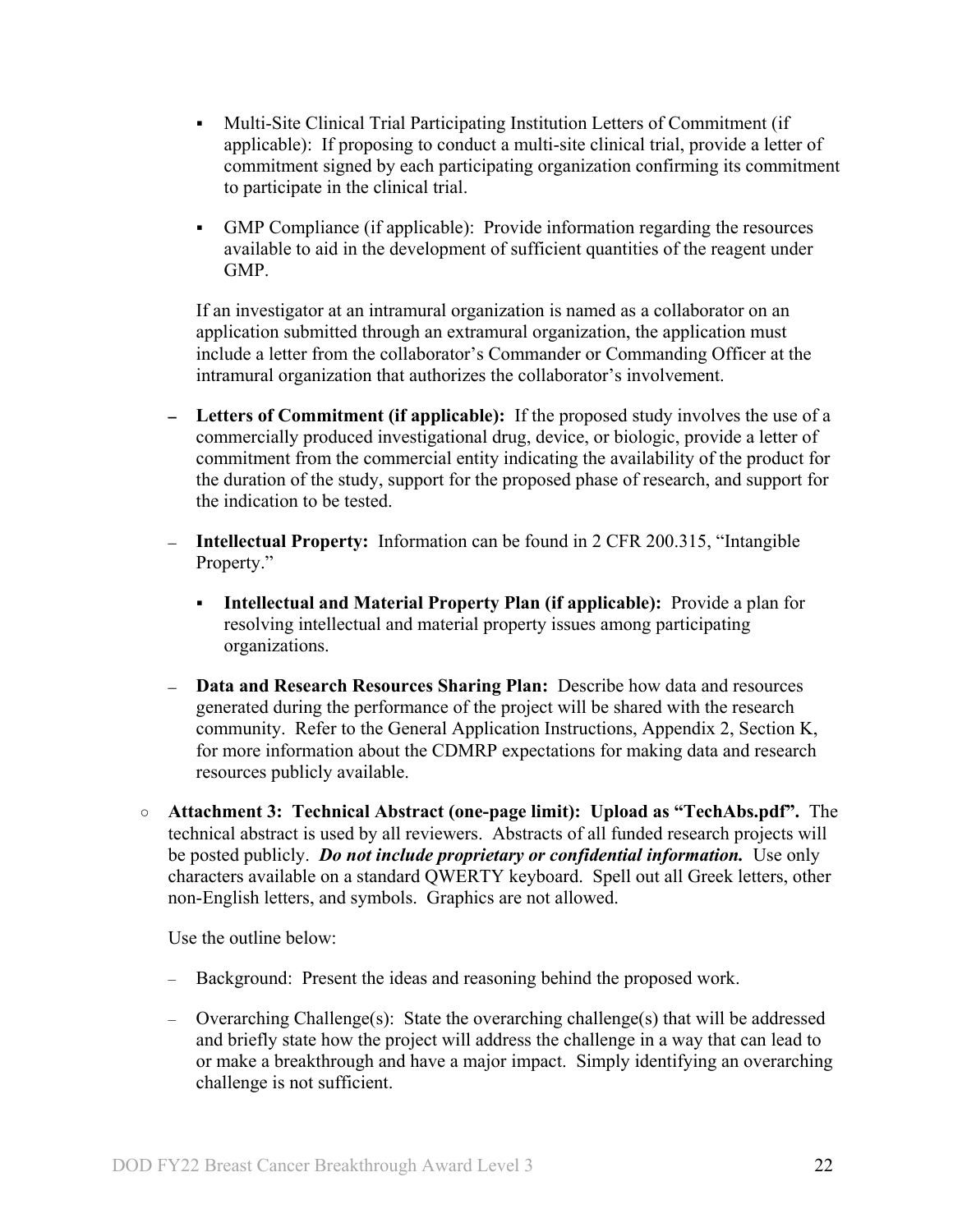- Objective/Hypothesis: State the objective to be reached/hypothesis to be tested. Provide evidence or rationale that supports the objective/hypothesis.
- Specific Aims: State the specific aims of the study.
- Study Design: Briefly describe the study design, including appropriate controls.
- Impact: Briefly describe how the proposed project will lead to a major impact for the overarching challenge(s). Explain how the research meets the requirement for high potential to lead to or make a breakthrough and accelerate progress toward ending breast cancer.
- **Attachment 4: Lay Abstract (one-page limit): Upload as "LayAbs.pdf".** The lay abstract is used by all reviewers. Abstracts of all funded research projects will be posted publicly. *Do not include proprietary or confidential information*. Use only characters available on a standard QWERTY keyboard. Spell out all Greek letters, other non-English letters, and symbols. Graphics are not allowed.
	- Clearly describe the rationale, objective, and aims of the application in a manner readily understood by readers without a background in science or medicine.
		- Do not duplicate the technical abstract.
	- Describe the ultimate applicability of the research.
		- Which overarching challenge(s) does this research address?
		- What types of patients or at-risk individuals will it help and how will it help them?
		- What are the potential clinical applications, benefits, and risks?
		- What is the projected time it may take to achieve a patient-related outcome?
		- How will the proposed project lead to or make a breakthrough in breast cancer and accelerate progress toward the BCRP's mission of ending breast cancer?
- **Attachment 5: Statement of Work (three-page limit if a clinical trial is not proposed or six-page limit if a clinical trial is proposed): Upload as "SOW.pdf".** The suggested SOW format and examples specific to different types of research projects are available on the eBRAP "Funding Opportunities & Forms" web page [\(https://ebrap.org/eBRAP/public/Program.htm\)](https://ebrap.org/eBRAP/public/Program.htm). Recommended strategies for assembling the SOW can be found at [https://ebrap.org/eBRAP/public/Program.htm.](https://ebrap.org/eBRAP/public/Program.htm)

For the Breakthrough Award Level 3 mechanism, if a clinical trial is not proposed, refer to the "*Suggested SOW Strategy Generic Research"* document and use the blank SOW format titled "Suggested SOW Format". If a clinical trial is proposed, refer to the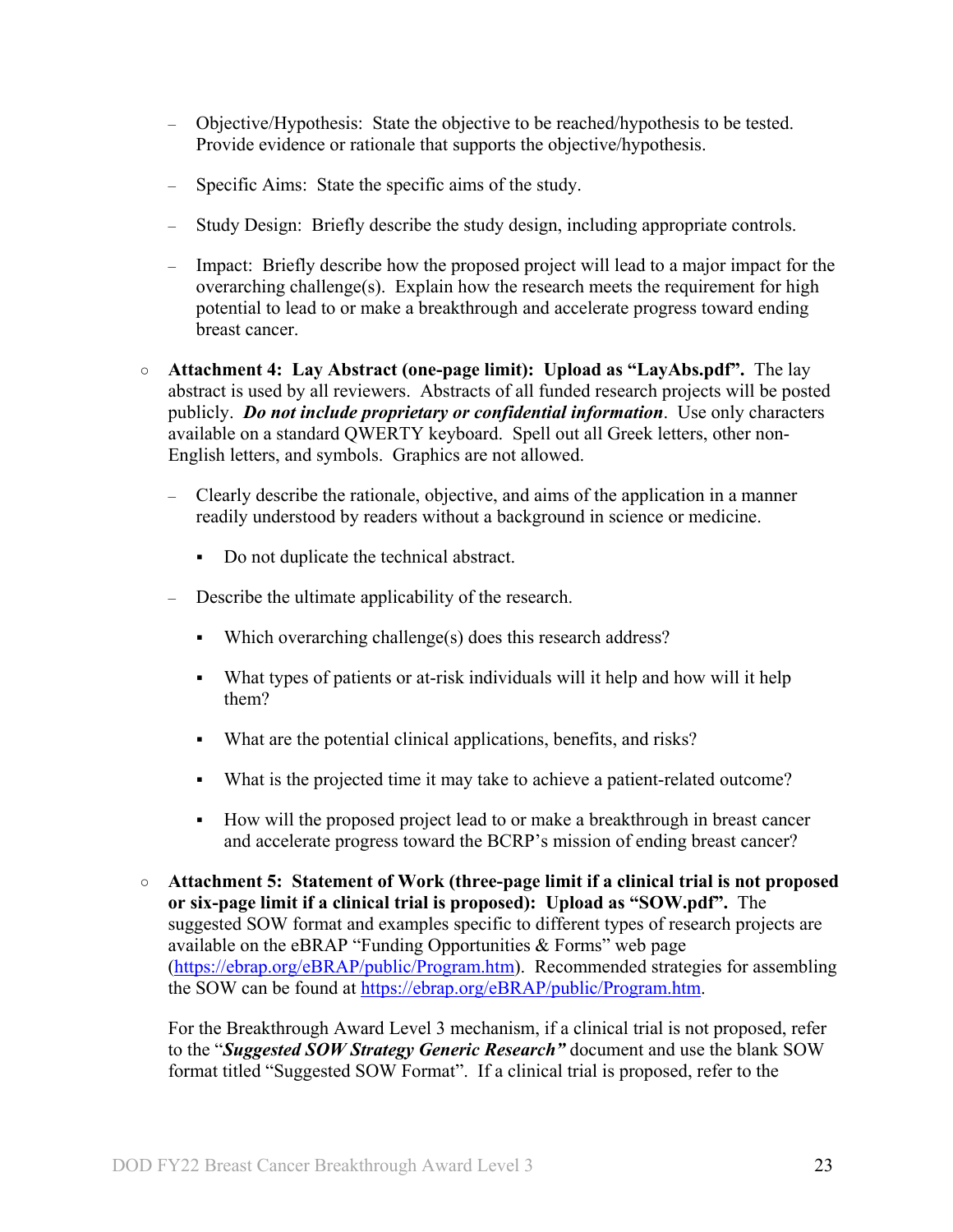"*Suggested SOW Strategy Clinical Research*" document and use the blank SOW format titled "Suggested SOW Format". The SOW must be in PDF format prior to attaching.

The SOW should include a feasible plan and timeline to conduct the research. The SOW must include specific research milestones to be accomplished by the end of each year in the period of performance.

#### *Partnering PI Option: Each PI must submit an identical copy of a jointly created SOW. The contributions of the Initiating PI and the Partnering PI should be noted for each task.*

#### ○ **Attachment 6: Impact Statement (300 words or less recommended; one-page limit): Upload as "Impact.pdf".**

#### *DO NOT restate the research strategy as part of the Impact Statement.*

- Articulate concisely how the proposed project will have a major impact on at least one of the overarching challenge(s).
- Explain how the project meets the requirement for high potential to accelerate progress toward ending breast cancer substantially beyond an incremental advance.
- Explain briefly how the proposed research will lead to a fundamentally new approach that is significantly more effective than interventions already approved or in clinical development.
- Identify the breast cancer patients or at-risk individuals and justify how they would benefit from the proposed research.
- **Attachment 7: Partnership Statement (one-page limit): Upload as "Partnership.pdf".** *(Attachment 7 is only applicable and required for applications submitted under the Partnering PI Option.)* Describe the partnership and combined expertise of the Initiating and Partnering PIs that are critical for the research strategy and completion of the SOW. Explain how the partnership will better address the research question and why the work should be done together rather than through separate individual efforts. Explain how both PIs have equal intellectual input into the design of the project and will devote similar and appropriate levels of effort to the conduct of the project. Explain how funding will be balanced between both PIs or otherwise provide appropriate justification.
- **Attachment 8: Submissions Statement (one-page limit): Upload as "Submissions.pdf".** *(Attachment 8 is only applicable and required for applications in which the PI, Initiating PI, or Partnering PI is named in multiple FY21 BCRP Breakthrough Award Level 3 applications. Attachment 8 will be available for programmatic review only.)*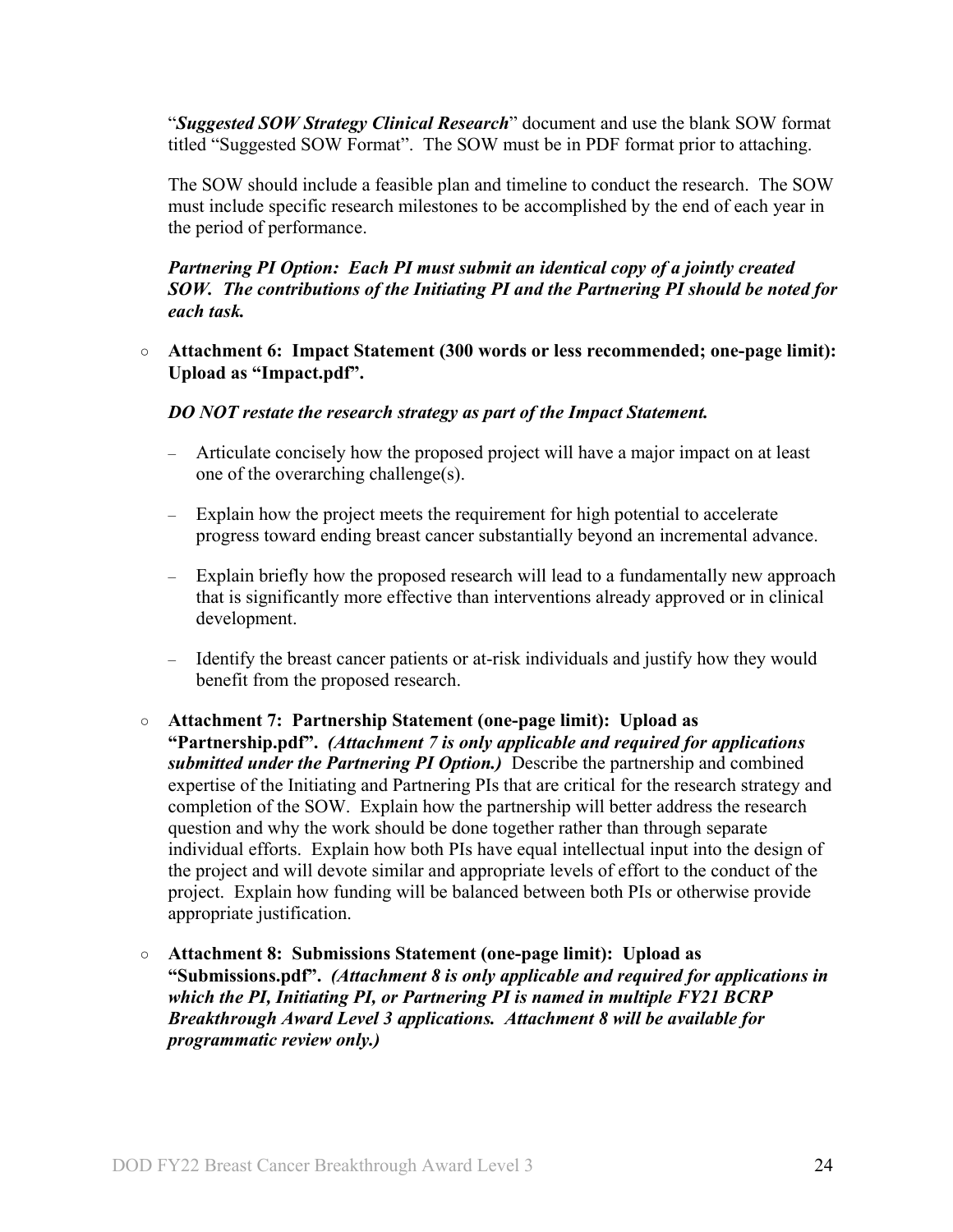Provide the following information for each individual named as a PI, Initiating PI, Partnering PI, or collaborator in multiple Breakthrough Award Level 3 applications:

- CDMRP log number, funding level, role on the project, project title, and specific aims.
- Brief description of how the application addresses a research question that is distinct from the other application(s).
- **Attachment 9: Consumer Advocate Statement (one-page limit): Upload as "ConsumerAdvocate.pdf".** The Consumer Advocate Statement should be written by the PI or Initiating PI. Provide the names of at least two consumer advocates and their affiliation with a breast cancer advocacy organization(s). Describe the integral roles that the consumer advocates will play in the planning, design, implementation, and evaluation of the research. Describe how the consumer advocates' knowledge of current breast cancer issues and how their background and/or training in breast cancer research will contribute to the project. Explain how the consumer advocates' experience and expertise will be integrated into the research project and management of the collaboration.
- **Attachment 10: Transition Plan (one-page limit): Upload as "Transition.pdf".**  Provide information on potential methods and strategies to move the project's findings to the next phase of development, clinical trials, and/or delivery to the commercial market after successful completion of the award (e.g., specific potential industry partners, specific funding opportunities to apply for). If the application does not include a clinical trial, provide a realistic timeline for near-term clinical investigation. In addition, provide a plan to distribute the findings or intervention to the breast cancer community.
- **Attachment 11: Regulatory Strategy (no page limit):** *(Attachment 11 is only applicable and required for applications in which a clinical trial is proposed.)* **If submitting multiple documents, start each document on a new page. Combine and upload as a single file named "Regulatory.pdf".**

Describe the regulatory strategy using the following outline and provide supporting documentation as applicable.

- State the product/intervention name.
- State how many months into the award the anticipated clinical trial would be initiated after the award begins, taking into account any required advanced preclinical work (e.g., GMP production, pharmacokinetics, and toxicity testing) and/or clinical trial preparation (IRB and DOD HRPO approval).

### *For products/interventions that do not require regulation by the FDA or an international regulatory agency:*

– For investigator-sponsored regulatory exemptions (e.g., IND, IDE, or other international equivalent) provide evidence of institutional support. Provide evidence that the clinical trial does not require regulation by the FDA. If the clinical trial will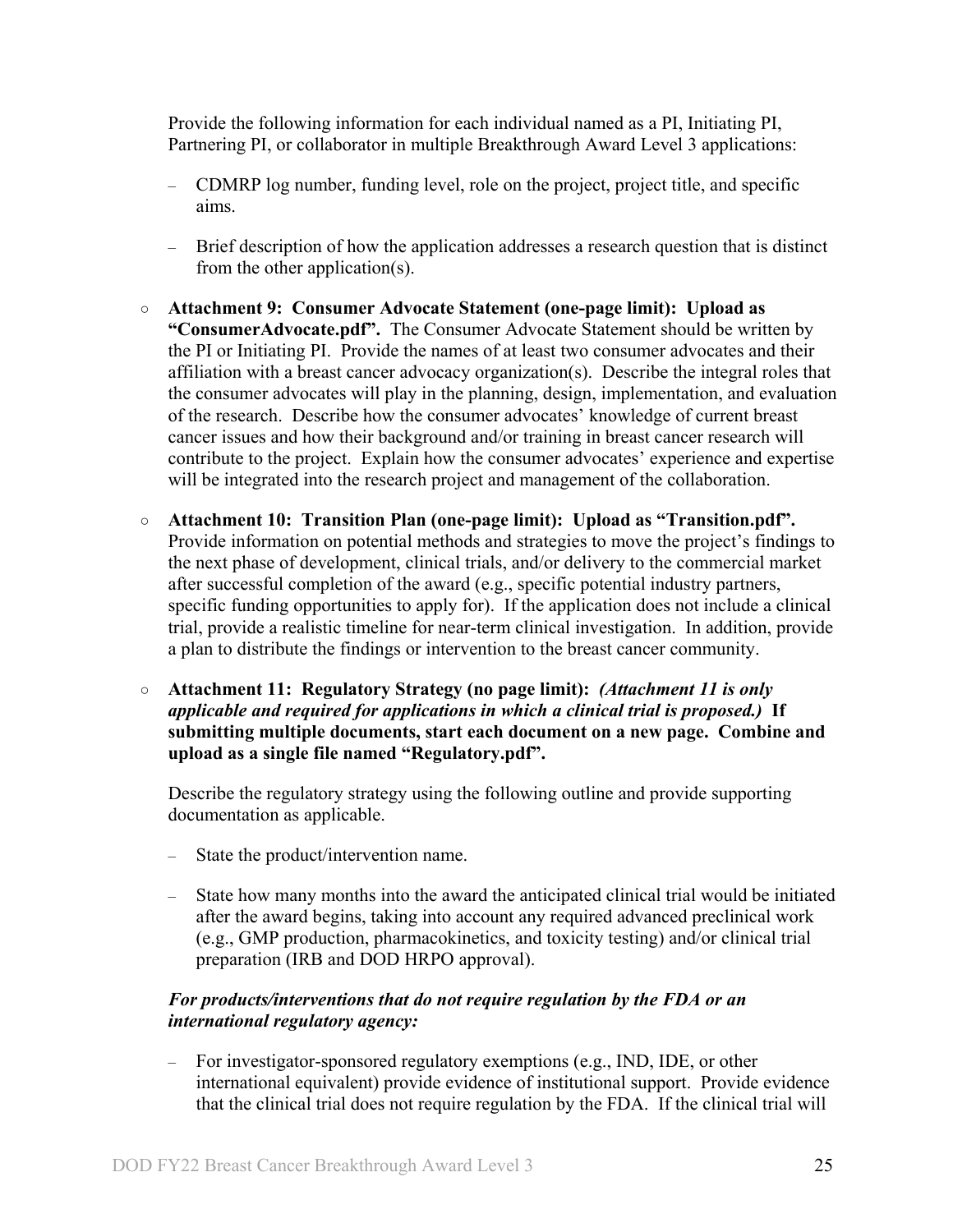be conducted at international sites, provide equivalent information relevant to the host country(ies) regulatory requirements. No further information for this attachment is required.

# *For products/interventions that require regulation by the FDA or an international regulatory agency:*

- State whether the product is FDA-approved, -licensed, or -cleared and marketed in the United States.
- If the product is marketed in the United States, state the product label indication. State whether the proposed research involves a change to the approved label indication for the route of administration, dosage level, and/or subject population. Indicate whether the proposed research involves a change that increases the risks associated with using the product. State whether the product is being promoted for an off-label use (where promotion involves the sale of a marketed product).
- If the product is not currently FDA-approved, -licensed, or -cleared, state the planned indication/use. Indicate whether the product would be classified as a drug, device, biologic, or combination product. Indicate whether the FDA has confirmed the proposed classification. Identify the regulatory sponsor. Include a signed sponsor commitment letter acknowledging the regulatory sponsor's understanding of all sponsor responsibilities and commitment to oversee execution of the study.
- If an IND or IDE is required and the application has not been submitted to the FDA yet, describe plans for IND or IDE application submission including when it will be submitted. If an IND or IDE is required and the application has already been submitted to the FDA, provide the date of submission, the application number, and a copy of the FDA letter acknowledging the submission. Provide an explanation of the status of the IND or IDE application and include copies of communications from the FDA relevant to the most recent status of the application. If available, provide a copy of the communication from the FDA indicating the IND or IDE application is active/safe to proceed.
- If the clinical trial will be conducted at international sites, provide equivalent information and supporting documentation relevant to the product indication/label and regulatory approval and/or filings in the host country(ies).
- If a drug is to be used in the proposed clinical trial, describe the current status for manufacturing development (e.g., manufacturer's name, GMP-compliant lots available, status of stability testing), non-clinical development (e.g., test facility name, status of pivotal Good Laboratory Practice (GLP) toxicology studies to support phase 1 testing), and clinical development (e.g., clinical site name, safety profile, status of any completed or ongoing clinical trials).
- If a device is to be used in the proposed clinical trial, indicate who holds the intellectual property rights to the intervention, if applicable, and how the PI has obtained access to those rights for the conduct of the clinical trial.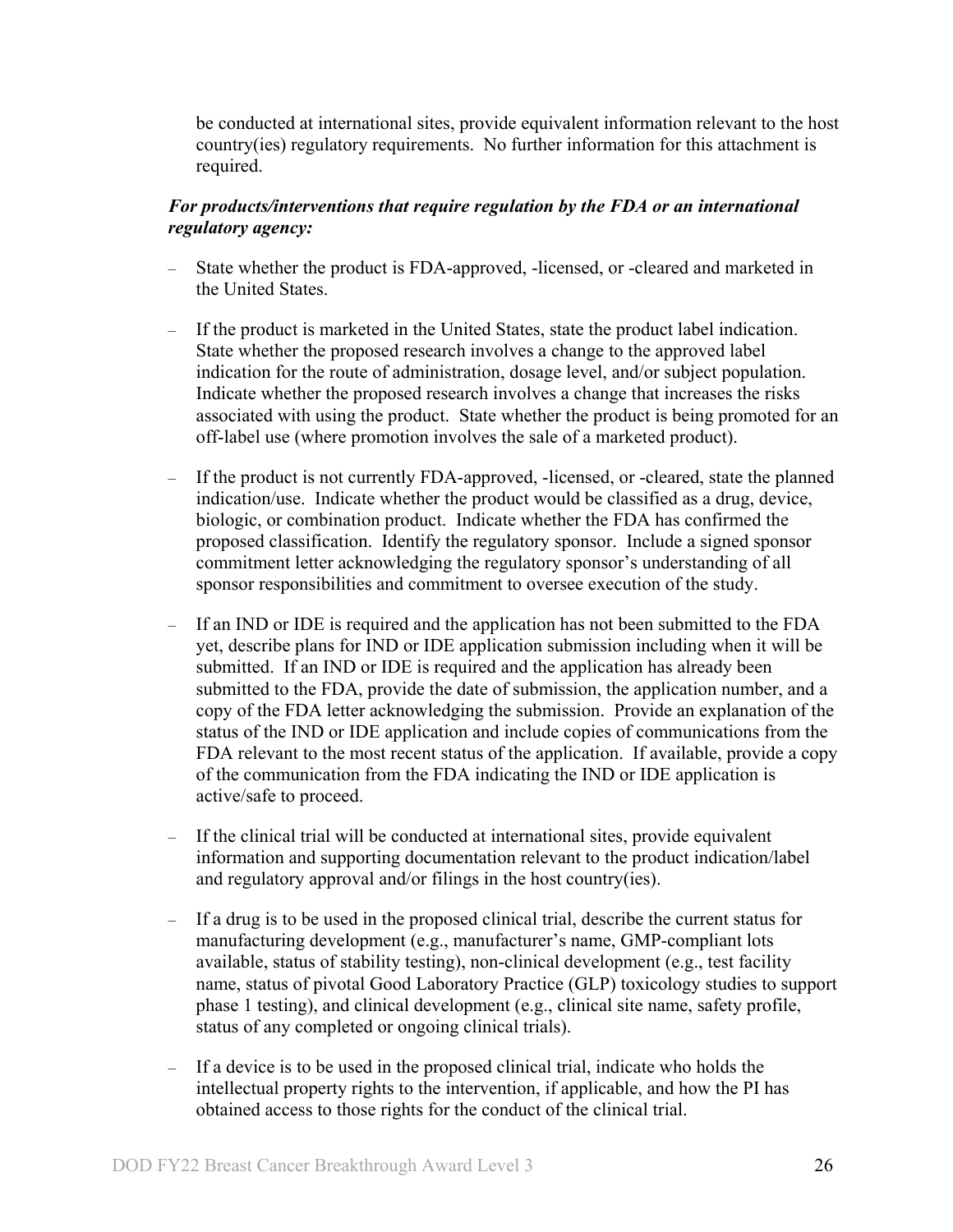- Describe the overall regulatory strategy and product development plan that will support the planned product indication/label. Include a description of the numbers and types of studies proposed to reach approval, licensure, or clearance, and the types of FDA meetings that will be held/planned. Include considerations for compliance with current GMP, GLP, and Good Clinical Practice guidelines.
- <span id="page-26-1"></span>○ **Attachment 12: Inclusion of Women and Minorities (five-page limit): Upload as "Inclusion.pdf".** *(Attachment 12 is only applicable and required for applications that propose clinical research, including clinical trials.)* Describe the strategy for the inclusion of women and minorities appropriate to the objectives of the study, including a description of the composition of the proposed study population in terms of sex/gender, racial, and ethnic group, and an accompanying rationale for the selection of subjects. Provide an anticipated enrollment table(s) with the proposed enrollment distributed on the basis of sex/gender, race, and ethnicity. The Public Health Service (PHS) Inclusion Enrollment Report is a three-page fillable PDF form, which can be downloaded from eBRAP at [https://ebrap.org/eBRAP/public/Program.htm.](https://ebrap.org/eBRAP/public/Program.htm)
- **Attachment 13: Representations, if applicable (extramural submissions only): Upload as "RequiredReps.pdf".** All extramural applicants must complete and submit the Required Representations template available on eBRAP [\(https://ebrap.org/eBRAP/](https://ebrap.org/eBRAP/public/Program.htm) [public/Program.htm\)](https://ebrap.org/eBRAP/public/Program.htm). For more information, see the General Application Instructions, Appendix 5, Section B, Representations.
- <span id="page-26-2"></span>○ **Attachment 14: Suggested Collaborating DOD Military Facility Budget Format, if applicable: Upload as "MFBudget.pdf".** If a military facility (Military Health System facility, research laboratory, medical treatment facility, dental treatment facility, or a DOD activity embedded with a civilian medical center) will be a collaborator in performance of the project, complete a separate budget, using "Suggested Collaborating DOD Military Facility Budget Format", available for download on the eBRAP "Funding Opportunities & Forms" web page [https://ebrap.org/eBRAP/public/Program.htm\)](https://ebrap.org/eBRAP/public/Program.htm), including a budget justification, for each military facility as instructed. The costs per year should be included on the Grants.gov Research & Related Budget Form under subaward costs. Refer to the General Application Instructions, Section III.A.8, for detailed information.

#### • **Extramural and Intramural Applications**

To evaluate compliance with Title IX of the Education Amendments of 1972 (20 USC 1681[a] et seq.), the DOD is collecting certain demographic and career information to be able to assess the success rates of women who are proposed for key roles in applications in science, technology, engineering, and/or mathematics (STEM) disciplines. To enable this assessment, each application must include the following forms completed as indicated.

<span id="page-26-0"></span>**Research & Related Personal Data:** For extramural submissions (via Grants.gov), refer to the General Application Instructions, Section III.A.3, and for intramural submissions (via eBRAP), refer to the General Application Instructions, Section IV.A.2, for detailed information.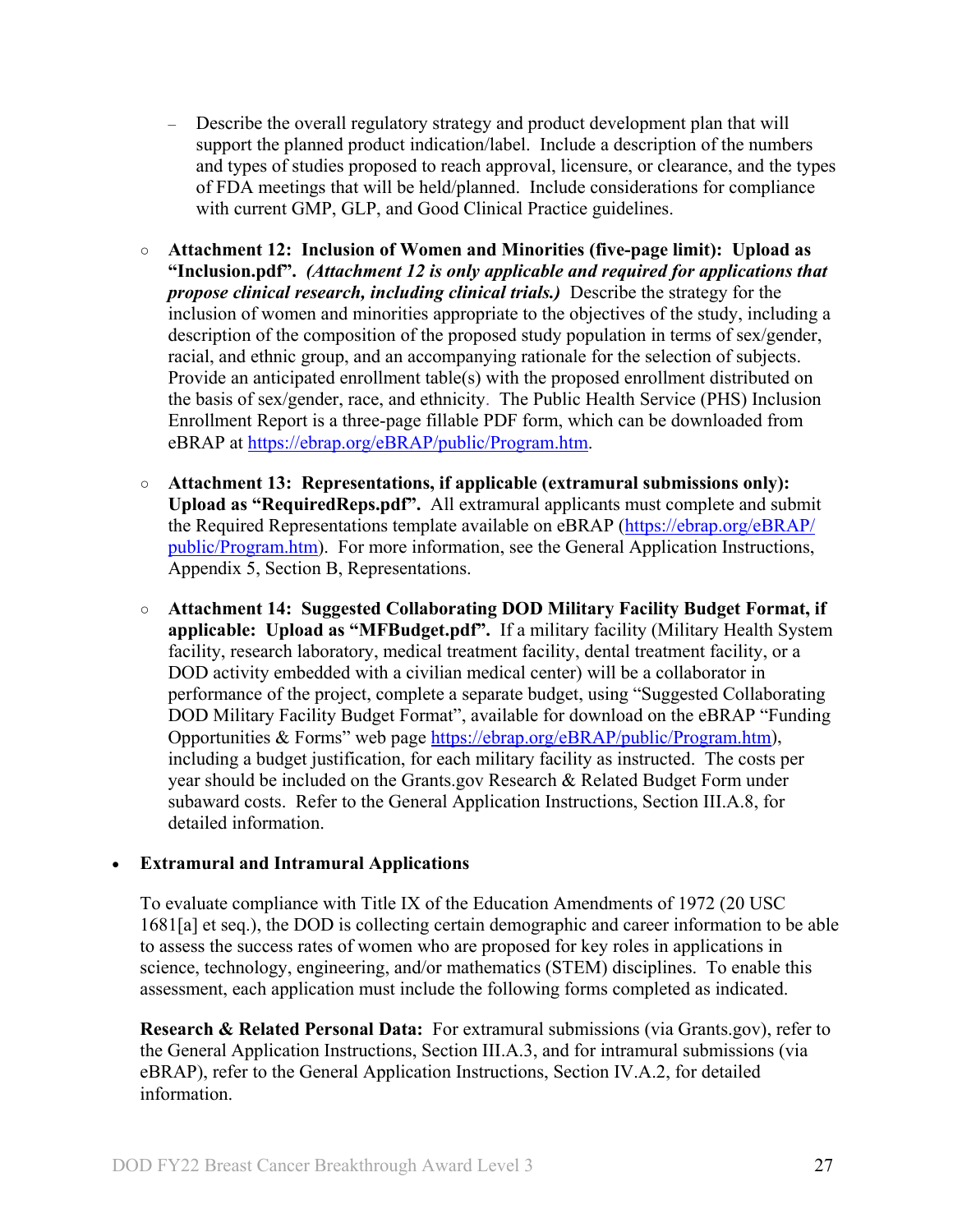<span id="page-27-0"></span>**Research & Related Senior/Key Person Profile (Expanded):** For extramural submissions (via Grants.gov), refer to the General Application Instructions, Section III.A.4, and for intramural submissions (via eBRAP), refer to the General Application Instructions, Section IV.A.3, for detailed information.

- PI Biographical Sketch (five-page limit): Upload as "Biosketch\_LastName.pdf". The suggested biographical sketch format is available on the "Funding Opportunities  $\&$ Forms" web page [\(https://ebrap.org/eBRAP/public/Program.htm\)](https://ebrap.org/eBRAP/public/Program.htm) in eBRAP. The National Institutes of Health (NIH) Biographical Sketch may also be used. All biographical sketches should be submitted in uneditable PDF format.
- PI Previous/Current/Pending Support (no page limit): Upload as "Support\_LastName.pdf".
	- For extramural submissions, refer to the General Application Instructions, Section III.A.4, for detailed information.
	- For intramural submissions, refer to the General Application Instructions, Section IV.A.3, for detailed information.
- Key Personnel Biographical Sketches (five-page limit each): Upload as "Biosketch\_LastName.pdf".
	- Include biographical sketch for team members, including consumer advocates.
- Key Personnel Previous/Current/Pending Support (no page limit): Upload as "Support\_LastName.pdf".
	- For extramural submissions, refer to the General Application Instructions, Section III.A.4, for detailed information.
	- For intramural submissions, refer to the General Application Instructions, Section IV.A.3, for detailed information.

<span id="page-27-1"></span>**Research & Related Budget:** For extramural submissions (via Grants.gov), refer to the General Application Instructions, Section III.A.5, and for intramural submissions (via eBRAP), refer to the General Application Instructions, Section IV.A.4, for detailed information.

**Budget Justification (no page limit): Upload as "BudgetJustification.pdf".** The budget justification for the entire period of performance must be uploaded to the Research & Related Budget after completion of the budget for Period 1.

*Partnering PI Option: Initiating and Partnering PIs must have a separate budget and justification specific to their distinct portions of the effort that the applicant organization will submit as separate Grants.gov or eBRAP application packages. The Initiating PI should not include budget information for Partnering PI even if they are located within*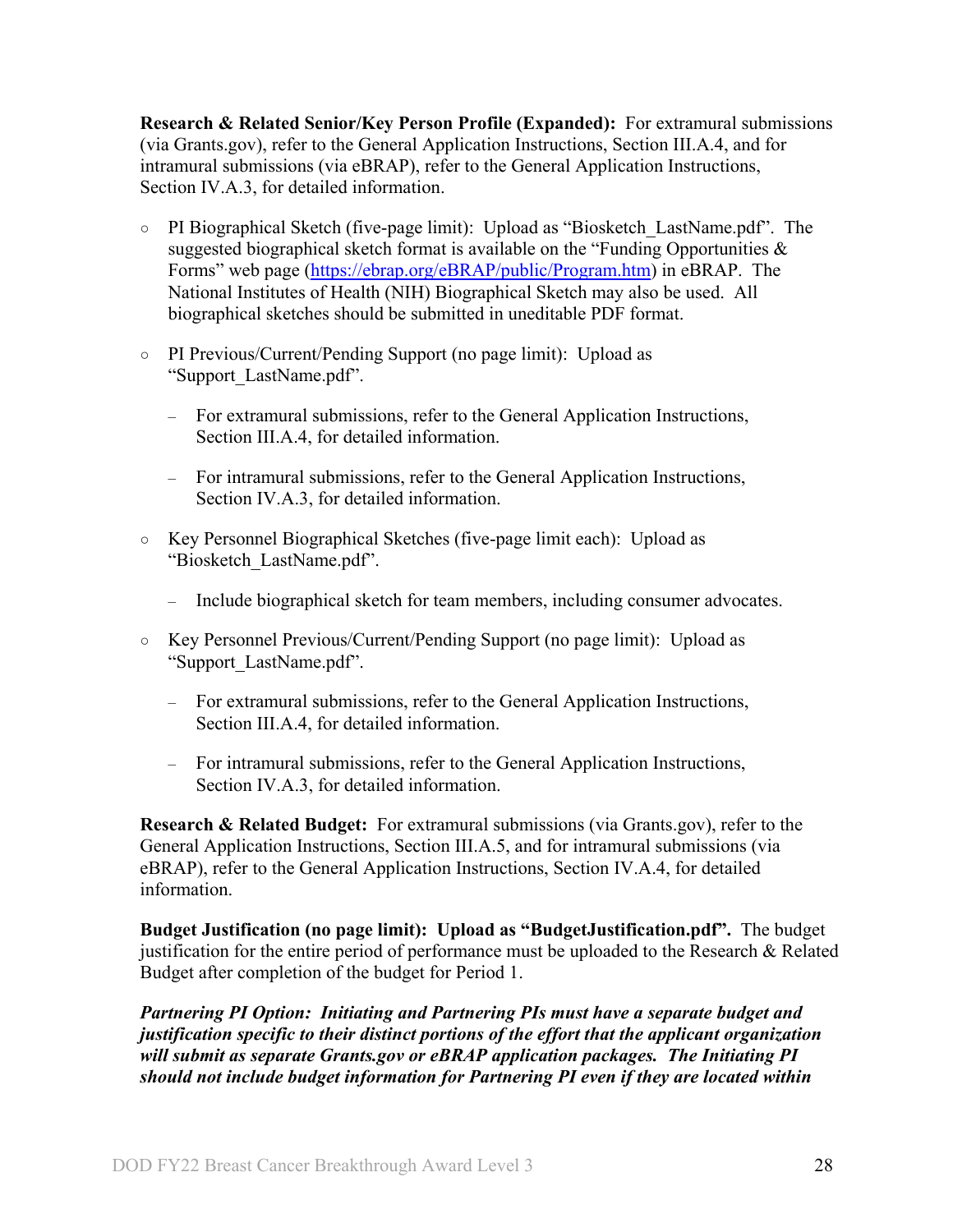### *the same organization. Refer to Section [II.D.5, Funding Restrictions,](#page-32-0) for detailed information.*

**Project/Performance Site Location(s) Form:** For extramural submissions (via Grants.gov), refer to the General Application Instructions, Section III.A.6, and for intramural submissions (via eBRAP), refer to the General Application Instructions, Section IV.A.5, for detailed information.

#### • **Extramural Applications Only**

<span id="page-28-0"></span>**Research & Related Subaward Budget Attachment(s) Form (if applicable):** Refer to the General Application Instructions, Section III.A.7, for detailed information.

- **Extramural Subaward:** Complete the Research & Related Subaward Budget Form through Grants.gov. (Refer to the General Application Instructions, Section III.A.7, for detailed information.) Verify subaward budget(s) and budget justification forms are present in eBRAP during the application verification period. If these components are missing, upload them to eBRAP before the end of the application verification period.
- **Intramural DOD Collaborator(s):** Complete the "Suggested Collaborating DOD Military Facility Budget Format" and upload to Grants.gov attachment form as [Attachment 14.](#page-26-2) (Refer to the General Application Instructions, Section IV.A.4, for detailed information.) Each Intramural DOD Collaborator should include costs per year on the Grants.gov Research & Related Budget Form under subaward costs.

**Suggested DOD Military Budget Format:** A military facility collaborating in the performance of the project (but not participating as a Partnering PI) should be treated as a subaward for budget purposes. *Note:*Applicants should complete a separate military budget using "Suggested Collaborating DOD Military Facility Budget Format" (available for download on the eBRAP "Funding Opportunities & Forms" web page [\[https://ebrap.org/eBRAP/public/Program.htm\]](https://ebrap.org/eBRAP/public/Program.htm)) [\(Attachment 14\)](#page-26-2) to show all direct and indirect costs. The costs per year should be included on the Grants.gov Research & Related Budget Form under subaward costs. Refer to the General Application Instructions, Section III.A.8, for detailed information.

#### **Application Components for the Partnering PI, if applying under the Partnering PI Option**

The Partnering PI must follow the link in the email from eBRAP and, if not registered in eBRAP, complete the registration process prior to the application submission deadline in order to associate their full application package with that of the Initiating PI.

For the Partnering PI, the Initiating PI must identify if the Partnering PI will be named on an extramural or intramural application (in accordance with the guidelines in Section [II.C.1.a,](#page-7-2)  [Organization\)](#page-7-2) and the appropriate mode of submission (Grants.gov for extramural and eBRAP for intramural). The Partnering PI must verify their contact information and mode of submission within eBRAP to ensure proper submission of their application.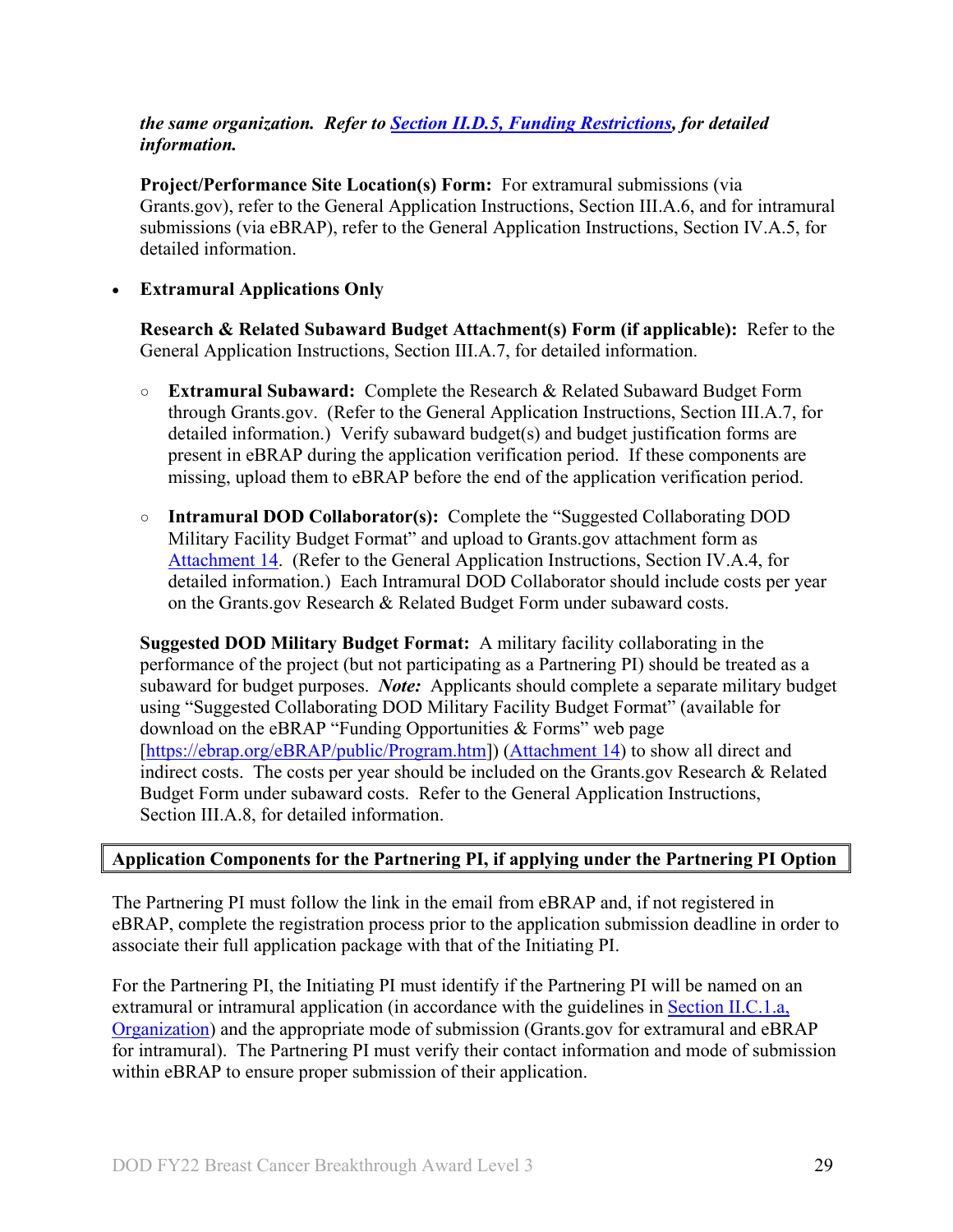The application submission process for the Partnering PI uses an abbreviated full application package that includes:

• **Extramural and Intramural Applications** 

#### **Attachments:**

- **Attachment 5: Statement of Work (three-page limit if a clinical trial is not proposed or six-page limit if a clinical trial is proposed): Upload as "SOW.pdf".** Refer to the General Application Instructions, Section III.A.2, for detailed information on completing the SOW. Each PI must submit an identical copy of a jointly created SOW. The contributions of the Initiating PI and the Partnering PI should be noted for each task.
- **Attachment 13: Representations (extramural submissions only): Upload as "RequiredReps.pdf".** All extramural applicants must complete and submit the Required Representations template available on eBRAP [\(https://ebrap.org/eBRAP/](https://ebrap.org/eBRAP/public/Program.htm) [public/Program.htm\)](https://ebrap.org/eBRAP/public/Program.htm). For more information, see the General Application Instructions, Appendix 5, Section B, Representations.
- **Attachment 14: Suggested Collaborating DOD Military Facility Budget Format: Upload as "MFBudget.pdf".** Refer to the General Application Instructions, Section IV.A.4, for detailed information. The costs per year should be included on the Grants.gov Research & Related Budget Form under subaward costs.

**Research & Related Personal Data:** For extramural submissions (via Grants.gov) refer to the General Application Instructions, Section III.A.3, and for intramural submissions (via eBRAP), refer to the General Application Instructions, Section IV.A.2, for detailed information.

**Research & Related Senior/Key Person Profile (Expanded):** For extramural submissions (via Grants.gov), refer to the General Application Instructions, Section III.A.4, and for intramural submissions (via eBRAP), refer to the General Application Instructions, Section IV.A.3, for detailed information.

- PI Biographical Sketch (five-page limit): Upload as "Biosketch\_LastName.pdf". The suggested biographical sketch format is available on the "Funding Opportunities  $\&$ Forms" web page [\(https://ebrap.org/eBRAP/public/Program.htm\)](https://ebrap.org/eBRAP/public/Program.htm) in eBRAP. The NIH Biographical Sketch may also be used. All biographical sketches should be submitted in the PDF format that is not editable.
- PI Previous/Current/Pending Support (no page limit): Upload as "Support\_LastName.pdf".
	- For extramural submissions, refer to the General Application Instructions, Section III.A.4, for detailed information.
	- For intramural submissions, refer to the General Application Instructions, Section IV.A.3, for detailed information.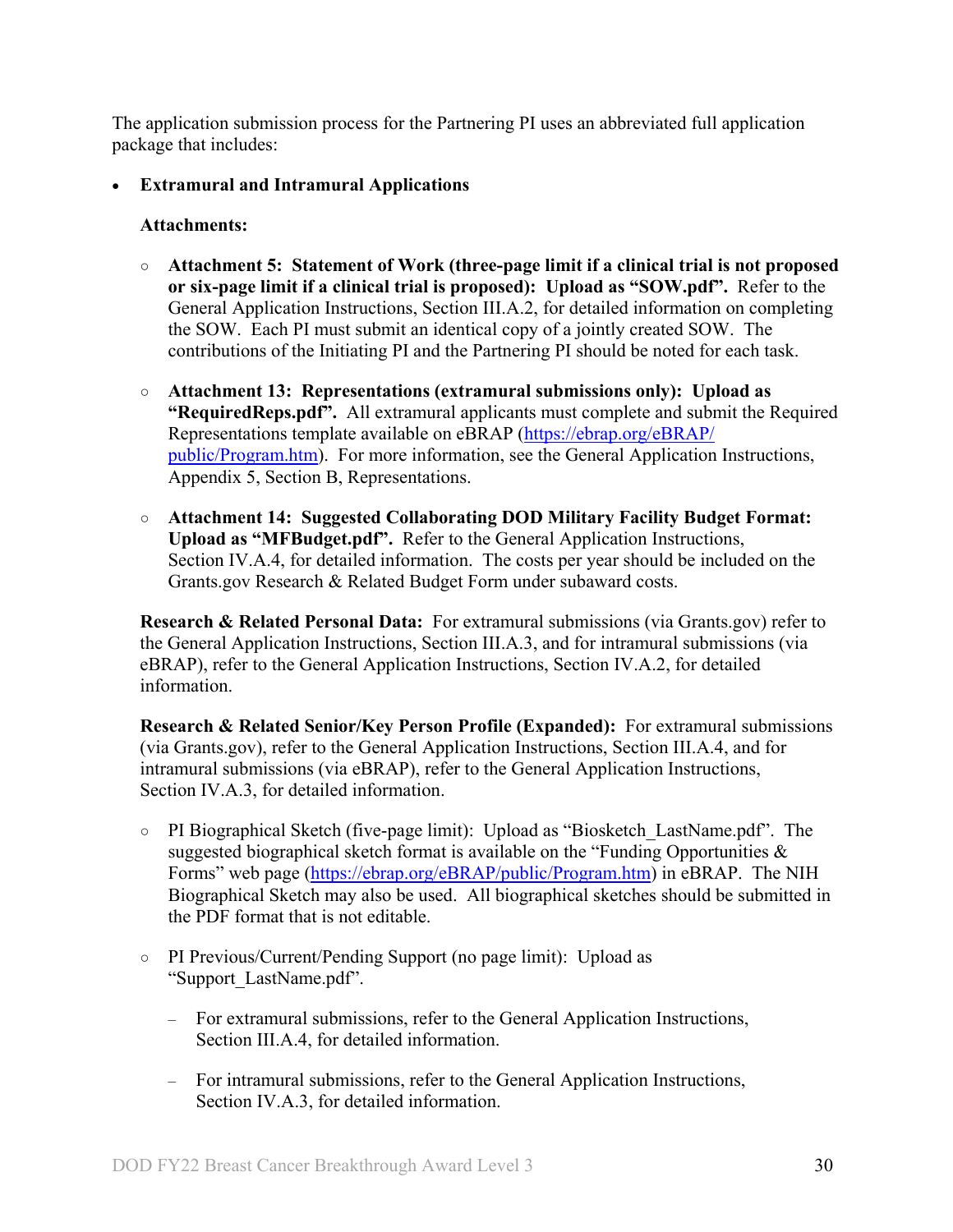- Key Personnel Biographical Sketches (five-page limit each): Upload as "Biosketch\_LastName.pdf".
	- Include biographical sketches for team members, including consumer advocates.
- Key Personnel Previous/Current/Pending Support (no page limit): Upload as "Support\_LastName.pdf".
	- For extramural submissions, refer to the General Application Instructions, Section III.A.4, for detailed information.
	- For intramural submissions, refer to the General Application Instructions, Section IV.A.3, for detailed information.

**Research & Related Budget:** For extramural submissions, refer to the General Application Instructions, Section III.A.5, and for intramural submissions, refer to the General Application Instructions, Section IV.A.4, for detailed information.

### **Budget Justification (no page limit): Upload as "BudgetJustification.pdf".**

*Initiating and Partnering PIs must each submit a budget and justification specific to their own portion of the efforts as part of their separate Grants.gov or eBRAP application packages. The Research & Related Budget for the Partnering PI should not include budget information for the Initiating PI, even if they are located within the same organization. Refer to [Section II.D.5, Funding Restrictions,](#page-32-0) for detailed information.* 

<span id="page-30-0"></span>**Project/Performance Site Location(s) Form:** For extramural submissions (via Grants.gov), refer to the General Application Instructions, Section III.A.6, and for intramural submissions (via eBRAP), refer to General Application Instructions, Section IV.A.5, for detailed information.

• **Extramural Applications Only** 

### **Research & Related Subaward Budget Attachment(s) Form:**

- **Extramural Subaward:** Complete the Research & Related Subaward Budget Form through Grants.gov. (Refer to the General Application Instructions, Section III.A.7, for detailed information.)
- **Intramural DOD Collaborator(s):** Complete a separate DOD military budget, using Suggested Collaborating DOD Military Facility Budget Format (available for download on the eBRAP "Funding Opportunities & Forms" web page [\[https://ebrap.org/eBRAP/public/Program.htm\]](https://ebrap.org/eBRAP/public/Program.htm)), and upload to Grants.gov attachment form as [Attachment 14.](#page-26-2) (Refer to the General Application Instructions, Section III.A.8, for detailed information.)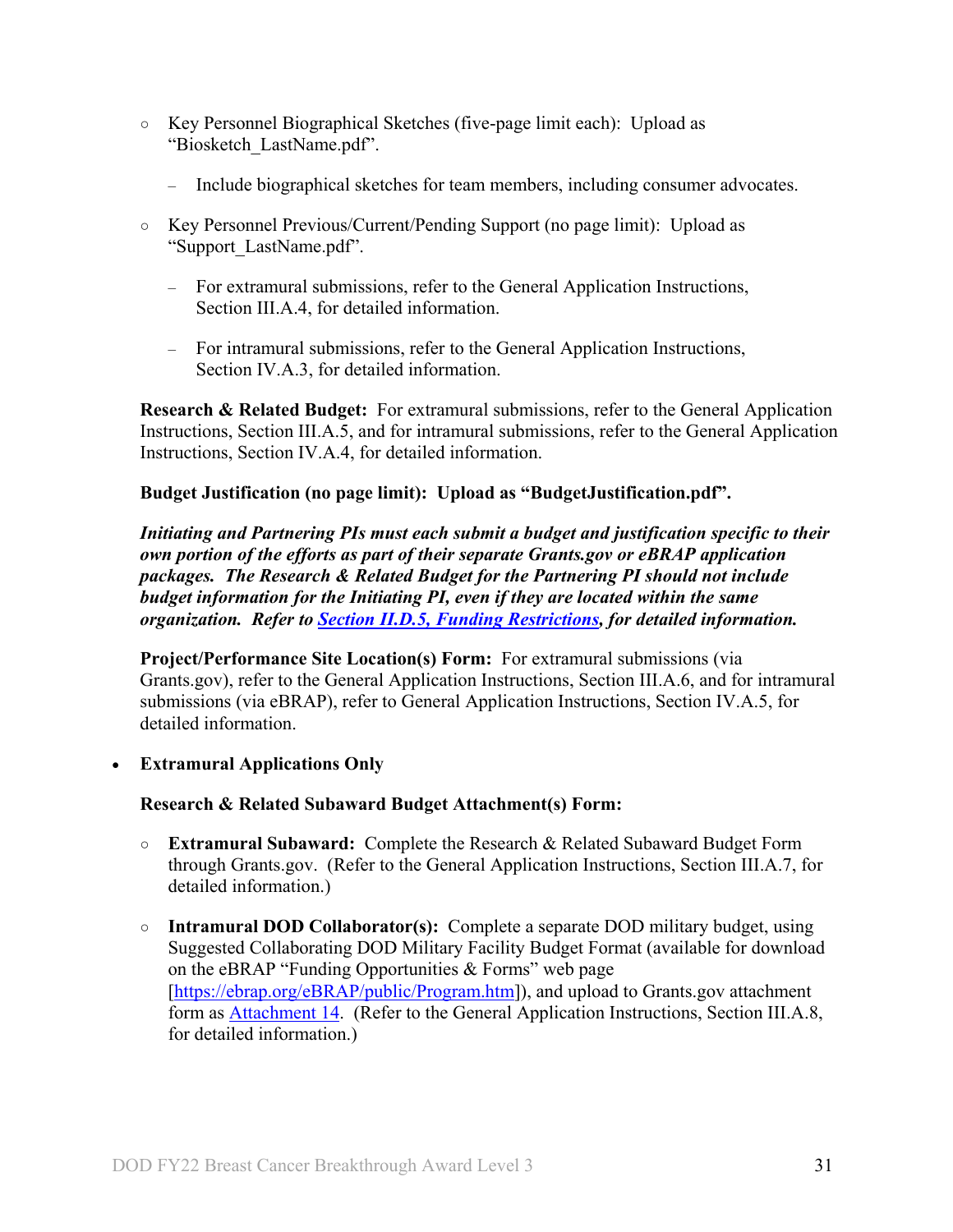# <span id="page-31-0"></span>**II.D.3. Unique Entity Identifier (UEI) System for Award Management (SAM)**

The applicant organization must be registered as an entity in SAM [\(https://www.sam.gov/SAM/\)](https://www.sam.gov/SAM/) and receive confirmation of an "Active" status before submitting an application through Grants.gov. As published in the Federal Register, July 10, 2019, [\(https://www.federalregister.gov/documents/2019/07/10/2019-14665/unique-entity-id-standard](https://www.federalregister.gov/documents/2019/07/10/2019-14665/unique-entity-id-standard-for-awards-management)[for-awards-management\)](https://www.federalregister.gov/documents/2019/07/10/2019-14665/unique-entity-id-standard-for-awards-management), the UEI for awards management generated through SAM will be used instead of the Data Universal Numbering System (DUNS) number as of April 2022. *All federal awards including, but not limited to, contracts, grants, and cooperative agreements will use the UEI.* USAMRDC will transition to use of the UEI beginning with FY22 announcements and utilize the latest SF424, which includes the UEI. The DUNS will no longer be accepted. Applicant organizations will not go to a third-party website to obtain an identifier. During the transition, your SAM registration will automatically be assigned a new UEI displayed in SAM. (For more information, visit the General Services Administration: [https://www.gsa.gov/about](https://www.gsa.gov/about-us/organization/federal-acquisition-service/office-of-systems-management/integrated-award-environment-iae/iae-information-kit/unique-entity-identifier-update)[us/organization/federal-acquisition-service/office-of-systems-management/integrated-award](https://www.gsa.gov/about-us/organization/federal-acquisition-service/office-of-systems-management/integrated-award-environment-iae/iae-information-kit/unique-entity-identifier-update)[environment-iae/iae-information-kit/unique-entity-identifier-update\)](https://www.gsa.gov/about-us/organization/federal-acquisition-service/office-of-systems-management/integrated-award-environment-iae/iae-information-kit/unique-entity-identifier-update). Current SAM.gov registrants are assigned their Unique Entity Identifier and can view it within SAM.gov. *Authorized Organizational Representatives with existing eBRAP accounts should update their organizational profile to include the UEI prior to submission of the full application to Grant.gov (see below).* Refer to the General Application Instructions, Section III, for further information regarding Grants.gov requirements.

# <span id="page-31-1"></span>**II.D.4. Submission Dates and Times**

All submission dates and times are indicated in [Section I, Overview of the Funding Opportunity.](#page-0-1) Pre-application and application submissions are required. The pre-application and application submission process should be started early to avoid missing deadlines. There are no grace periods. Failure to meet either of these deadlines will result in submission rejection.

### <span id="page-31-2"></span>**Applicant Verification of Full Application Submission in eBRAP**

*For Both Extramural and Intramural Applicants:* eBRAP allows an organization's representatives and PIs to view and modify the full application submissions associated with them. Following retrieval and processing of the full application, eBRAP will notify the organizational representatives and PI by email to log into eBRAP to review, modify, and verify the full application submission. eBRAP will validate full application files against the specific program announcement requirements, and discrepancies will be noted in an email to the PI and in the "Full Application Files" tab in eBRAP. eBRAP does not confirm the accuracy of file content. Application viewing, modification, and verification in eBRAP are strongly recommended, but not required. It is the applicant's responsibility to review all application components and ensure proper ordering as specified in the program announcement. *If either the Project Narrative or the budget fails eBRAP validation or needs to be modified, an updated full application package must be submitted prior to the application submission deadline. The Project Narrative and Research & Related Budget Form cannot be changed after the application submission deadline.* Other application components may be changed until the end of the [application verification period.](#page-0-0) Verify that subaward budget(s) and budget justification forms are present in eBRAP during the application verification period. If these components are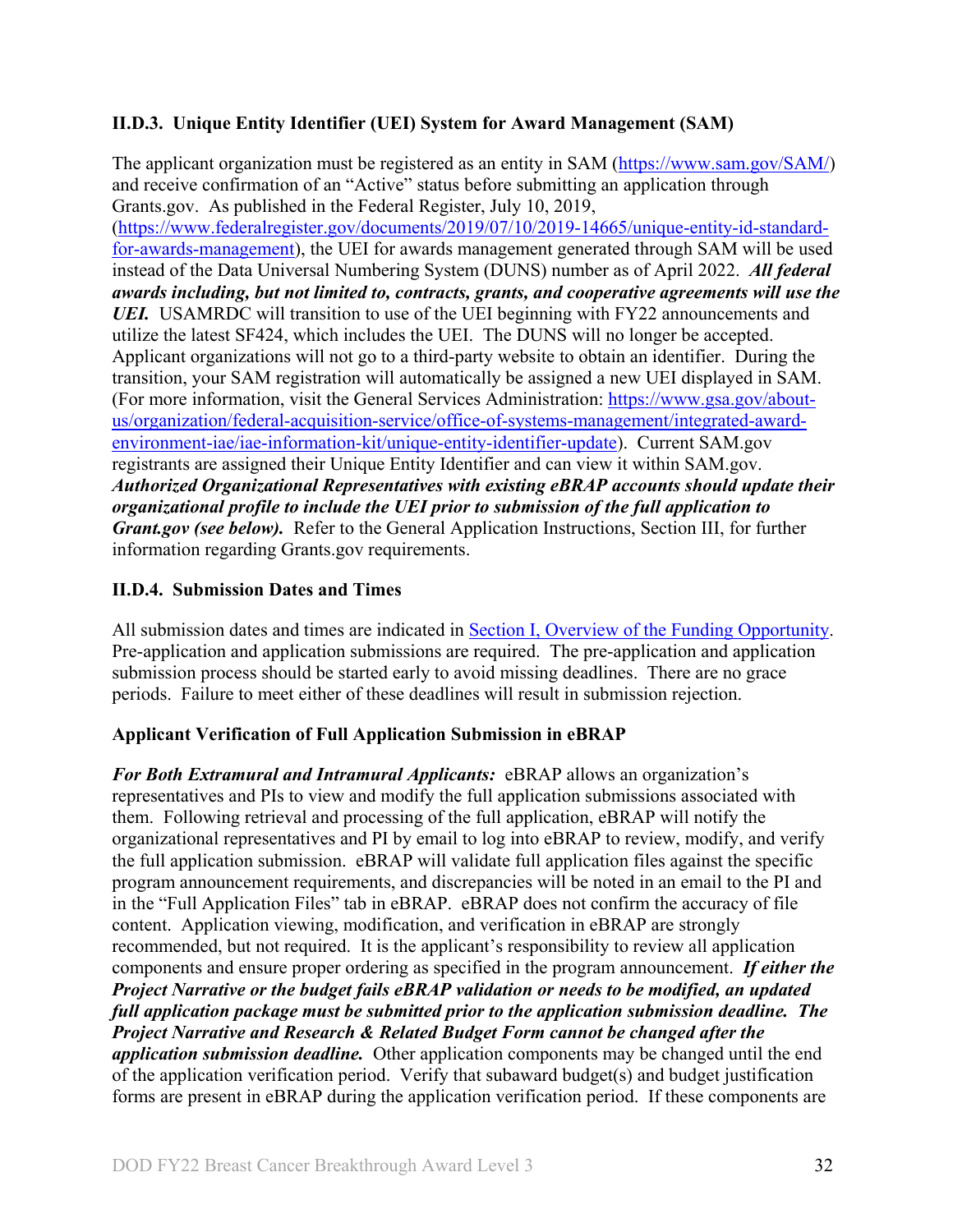missing, upload them to eBRAP before the end of the application verification period. After the end of the application verification period, the full application cannot be modified.

*Extramural Submission:* The full application package submitted to Grants.gov may be viewed and modified in eBRAP until the end of the application verification period. During the application verification period, the full application package, *with the exception of the Project Narrative and Budget Form,* may be modified.

*Intramural DOD Submission:* After eBRAP has processed the full application, the organizational Resource Manager/Comptroller/Task Area Manager or equivalent Business Official and PI(s) will receive email notification of the status and will be able to view and modify application components in eBRAP. During the application verification period, the full application package, *with the exception of the Project Narrative and Budget Form*, may be modified. The Resource Manager/Comptroller/Task Area Manager or equivalent Business Official should log into eBRAP to review and to approve the application package prior to the application verification deadline.

*For All Submissions:* Verify that subaward budget(s) with budget justification are present in eBRAP during the application verification period. If these components are missing, upload them to eBRAP before the end of the application verification period.

# <span id="page-32-0"></span>**II.D.5. Funding Restrictions**

*The requested funding level should be aligned with the scope of the research proposed and the [funding level description.](#page-3-1)*

### **Funding Level 3 (single PI):**

The maximum period of performance is **4** years.

The anticipated direct costs budgeted for the entire period of performance will not exceed **\$4M**. If indirect cost rates have been negotiated, indirect costs are to be budgeted in accordance with the organization's negotiated rate. No budget will be approved by the government exceeding **\$4M** direct costs or using an indirect cost rate exceeding the organization's negotiated rate.

### *Clinical Trials*

For applications that propose a clinical trial, funds may be requested for the full proposed period of performance (up to **4** years) to cover:

- Advanced preclinical work (e.g., GMP production, pharmacokinetics and toxicity testing) and/or clinical trial preparation (e.g., IND approval, IRB and DOD HRPO approval), which will be considered the base award; and
- Clinical trial work, which will be considered the optional research effort(s).

The approval of optional research effort(s) will be contingent upon the completion of advanced preclinical work (if applicable) and all necessary regulatory approvals under the base award.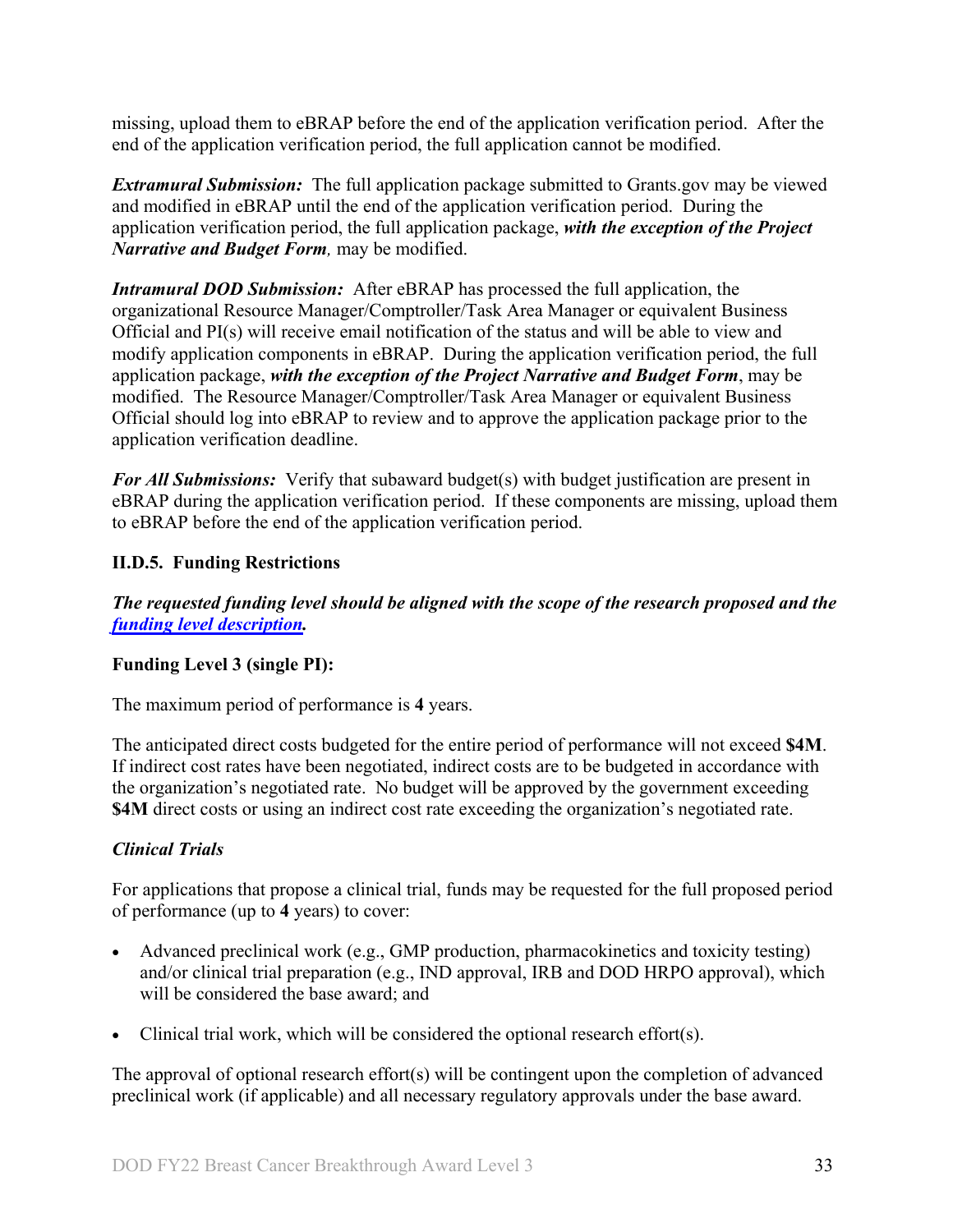Approval may be dependent on the availability of future year appropriations. The application must include two separate, but related, budgets and SOWs for the base and the option(s), not to exceed a combined **\$4M** in direct costs. The budget for the option(s) should be submitted using the Research & Related Subaward Budget Attachment(s) Form. Also, these option periods, if funded, are to be conducted within the maximum period of performance (up to 4 years).

# **Funding Level 3 with Partnering PI Option:**

The maximum period of performance is **4** years.

The anticipated combined direct costs budgeted for the entire period of performance in the applications of the Initiating PI and the Partnering PI will not exceed **\$5M**. If indirect cost rates have been negotiated, indirect costs are to be budgeted in accordance with the organization's negotiated rate. Collaborating organizations should budget associated indirect costs in accordance with each organization's negotiated rate. The combined budgeted direct costs approved by the government will not exceed **\$5M** or use an indirect cost rate exceeding each organization's negotiated rate.

# *Clinical Trials*

For applications that propose a clinical trial, funds may be requested for the full proposed period of performance (up to **4** years) to cover:

- Advanced preclinical work (e.g., GMP production, pharmacokinetics and toxicity testing) and/or clinical trial preparation (e.g., IND approval, IRB and DOD HRPO approval), which will be considered the base award; and
- Clinical trial work, which will be considered the optional research effort(s).

The approval of the optional research effort(s) will be contingent upon the completion of advanced preclinical work (if applicable) and all necessary regulatory approvals under the base award. Approval may be dependent on the availability of future year appropriations. The Initiating and Partnering PIs' applications must include two separate, but related, budgets and SOWs for the base and the option(s), not to exceed a combined **\$5M** in direct costs. The budget for the option(s) should be submitted using the Research & Related Subaward Budget Attachment(s) Form. Also, these option periods, if funded, are to be conducted within the maximum period of performance (up to 4 years).

### **For All Funding Level 3 Options:**

All direct and indirect costs of any subaward or contract must be included in the total direct costs of the primary award.

The applicant may request the entire maximum funding amount for a project that may have a period of performance less than the maximum **4** years.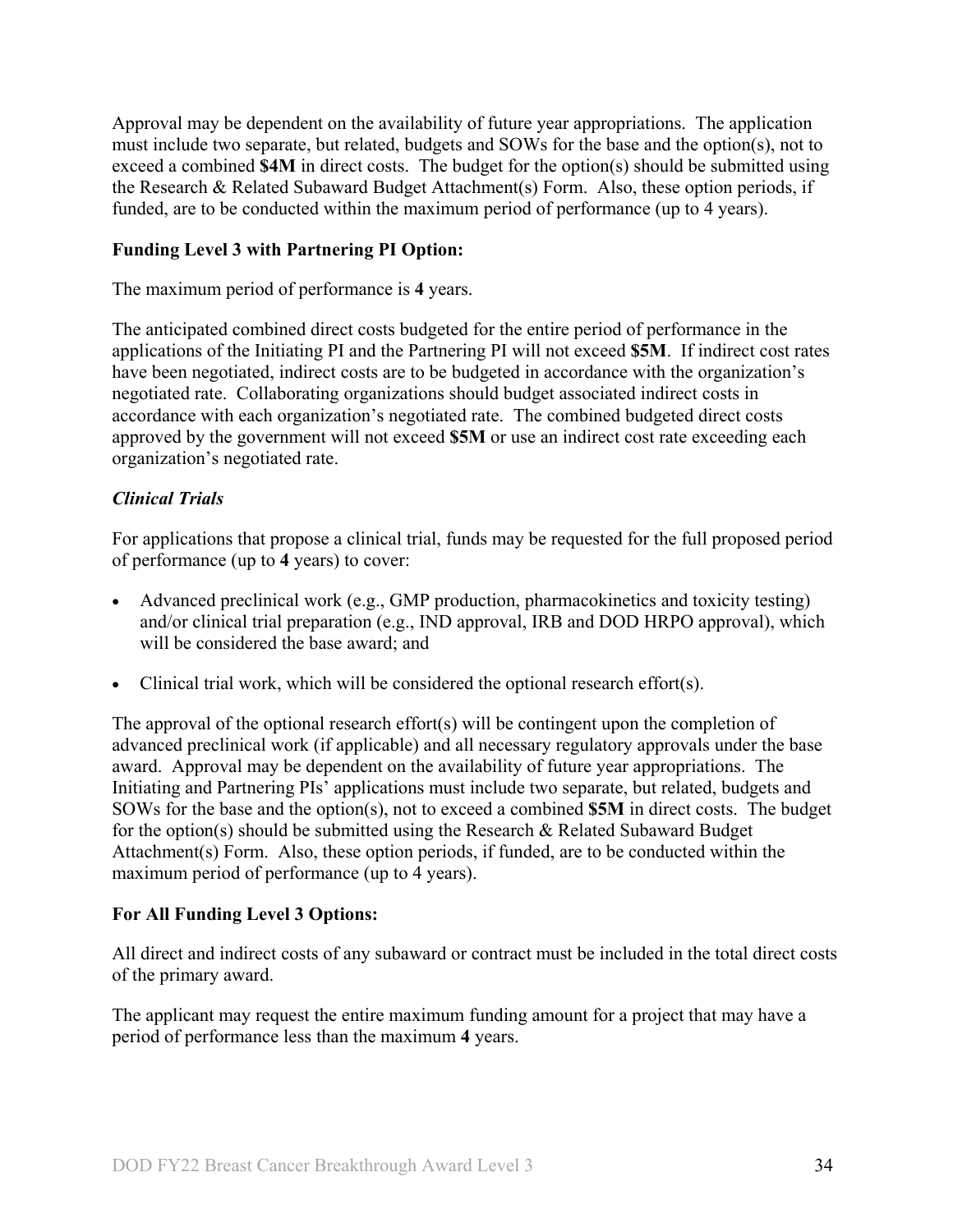For this award mechanism, direct costs may be requested for (not all-inclusive):

- Travel in support of multidisciplinary collaborations.
- Costs for three investigators to travel to one scientific/technical meeting per year. The intent of travel costs to scientific/technical meetings is to present project information or disseminate project results from the FY22 BCRP Breakthrough Award Level 3.

For extramural awards with an intragovernmental component, direct transfer of funds from an extramural award recipient to a DOD or other federal agency is not allowed except under very limited circumstances. Funding to intramural DOD and other federal agencies will be managed through a direct funds transfer. Intramural applicants are responsible for coordinating through their agency's procedures the use of contractual or assistance funding awards or other appropriate agreements to support extramural collaborators.

Refer to the General Application Instructions, Section III.A.5, for budget regulations and instructions for the Research & Related Budget. *For federal agencies or organizations collaborating with federal agencies, budget restrictions apply as are noted in the General Application Instructions, Section III.A.5***.**

#### <span id="page-34-0"></span>**II.D.6. Other Submission Requirements**

Refer to the General Application Instructions, Appendix 4, for detailed formatting guidelines.

# <span id="page-34-1"></span>**II.E. Application Review Information**

### <span id="page-34-2"></span>**II.E.1. Criteria**

### **II.E.1.a. Peer Review**

### *For applications without a clinical trial:*

To determine technical merit, all applications will be evaluated according to the following **scored criteria**, which are of equal importance:

#### • **Impact**

*Note*: Reviewers will evaluate how the proposed research will have an impact on the overarching challenge(s), assuming the objective/goals are realized.

- To what degree the proposed project will have a major impact on the overarching challenge(s).
- To what degree the project meets the requirement for high potential to accelerate progress toward ending breast cancer substantially beyond an incremental advance.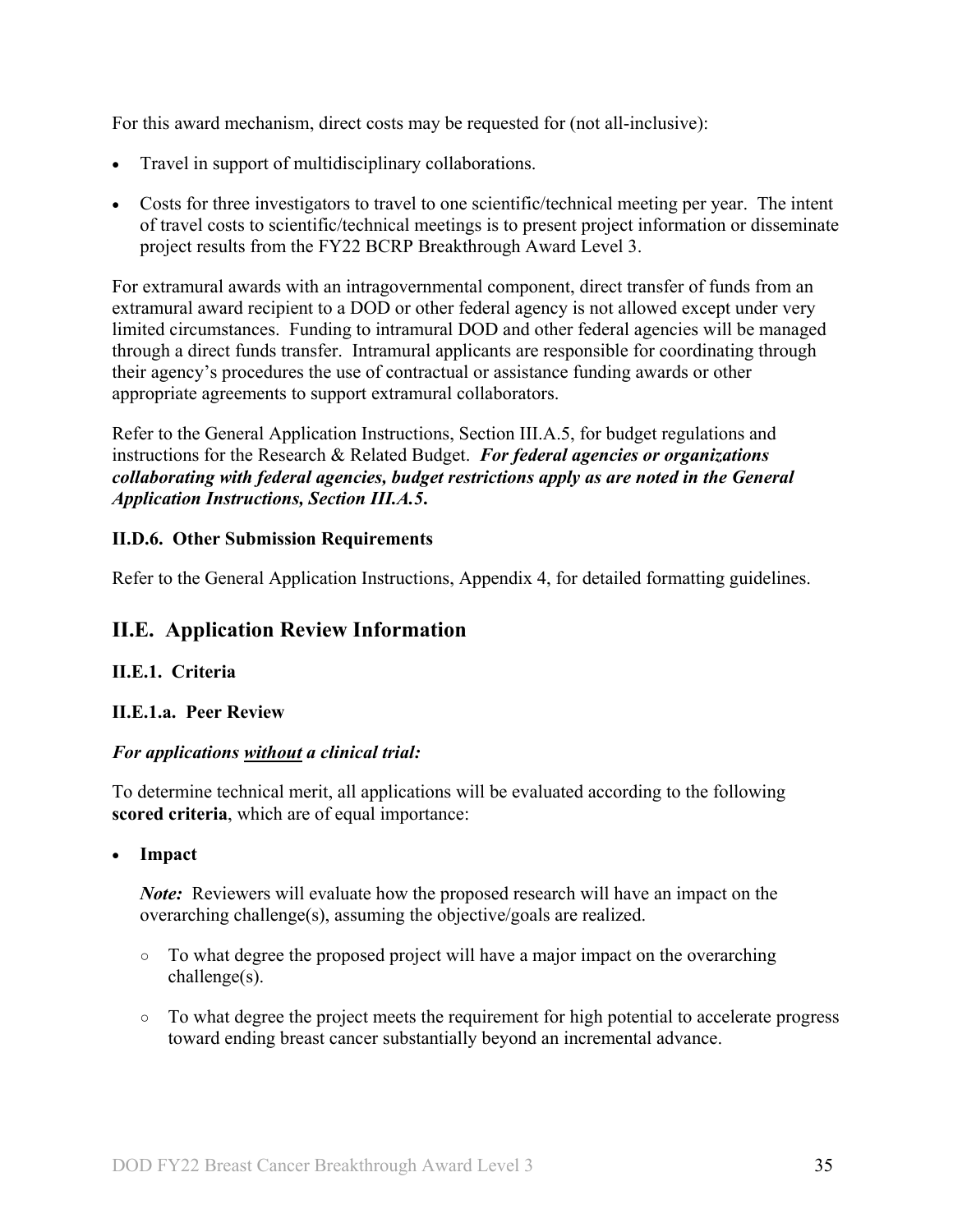- Whether the proposed research will lead to a fundamentally new approach that is significantly more effective than interventions already approved or in clinical development.
- How well the proposal justifies how the identified breast cancer patients or at-risk individuals would benefit from the proposed research.

# • **Research Strategy**

- How well the scientific rationale supports the project and its feasibility as demonstrated by a critical review and analysis of published literature, logical reasoning, and preliminary data.
- How well the hypothesis, objectives, and specific aims are developed.
- How well the experimental design, methods, and analyses are developed and support completion of the specific aims.
- Whether there is documented availability of, access to, and quality control for all data, cohort(s), and/or critical reagents, where relevant.
- If applicable, whether the strategy for the inclusion of women and minorities and distribution of proposed enrollment are appropriate for the proposed research.
- If applicable, whether there are resources available for the development of sufficient quantities of critical reagents under GMP.
- If applicable, whether data will be appropriately reported and documented to support a regulatory filing with the FDA.
- How well the application acknowledges potential pitfalls and problem areas and addresses alternative methods and approaches.
- How well the SOW indicates a feasible plan and timeline to conduct the research and provides clearly defined research milestones to be accomplished by the end of each year in the period of performance.

# • **Statistical Plan**

○ To what degree an appropriate statistical plan is provided, including power analysis.

# • **Transition Plan**

- To what degree the application's timeline for near-term clinical investigation is realistic and appropriate.
- To what degree the application demonstrates feasible methods and strategies to move the project's finding to the next phase of development, clinical trials, and/or delivery to the commercial market after successful completion of the award.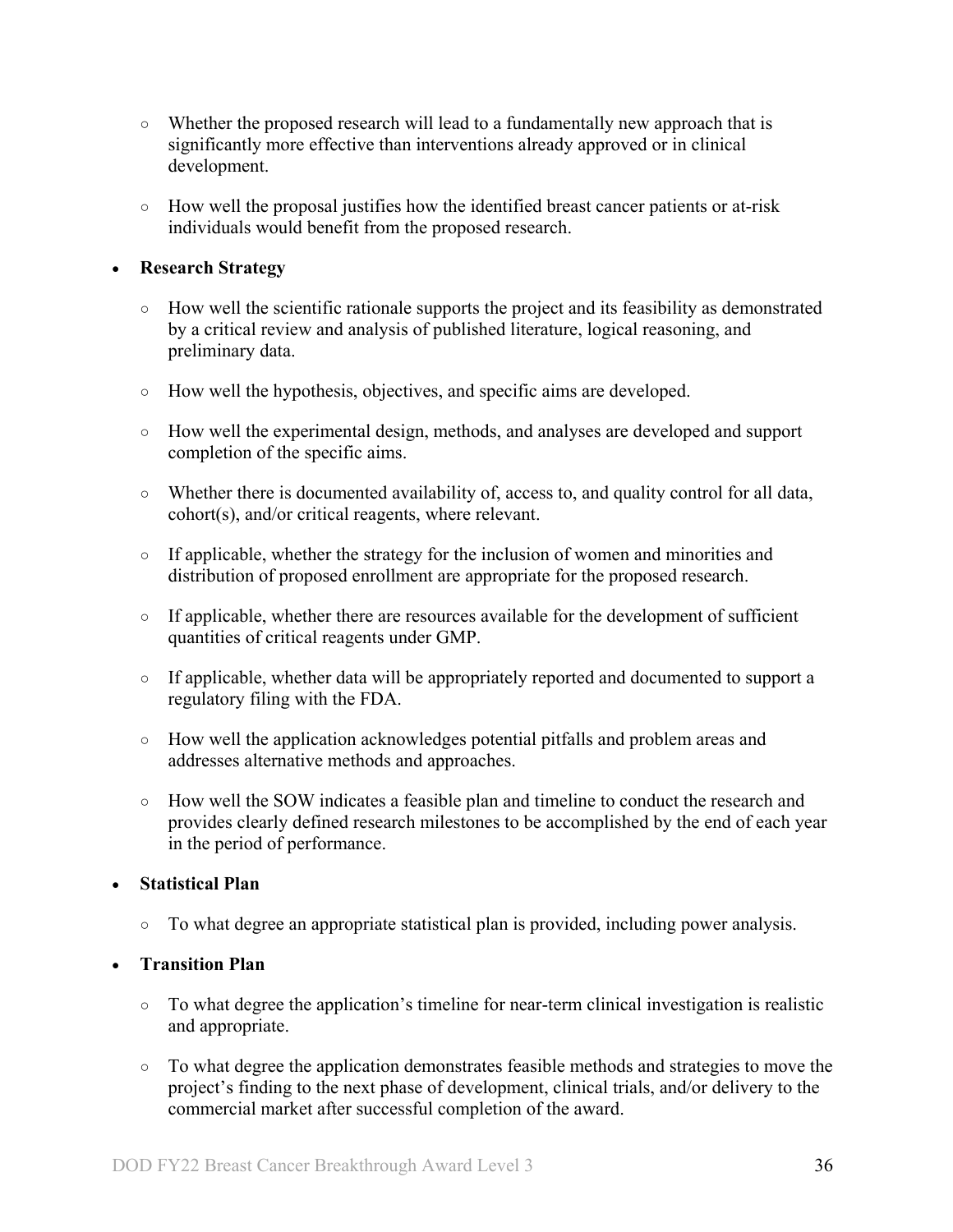○ Whether the application has an appropriate plan to distribute the findings or intervention to the breast cancer community.

#### • **Personnel**

- Whether the application includes an appropriate and robust research team with the combined backgrounds and breast cancer-related expertise to enable successful conduct of the project.
- Whether the levels of effort are appropriate for successful conduct of the proposed work.
- Whether two or more consumer advocates are named in the application and meet the criteria according to the program announcement.
- How well consumer advocates are integrated into the planning, design, implementation, and evaluation of the research.
- To what degree the consumer advocates' knowledge of current breast cancer issues and how their background and/or training in breast cancer research will contribute to the project.

#### • **Partnership** *(only applicable to Partnering PI Option applications)*

- How well the partnership and combined expertise of the Initiating and Partnering PIs contribute to the research strategy and completion of the SOW.
- To what degree the partnership will better address the research question together rather than through separate individual efforts.
- How well the application reflects that both PIs contribute equal intellectual input into the design of the project and will devote similar and appropriate levels of effort to the conduct of the project.
- Whether funding will be balanced between both PIs or is otherwise appropriately justified.

In addition, the following **unscored criteria** will also contribute to the overall evaluation of the application:

#### • **Environment**

- Whether the scientific environment is appropriate for the proposed research.
- How well the research requirements are supported by the availability of, and access to, facilities and resources (including collaborative arrangements).
- Whether the quality and extent of institutional support are appropriate for the proposed research.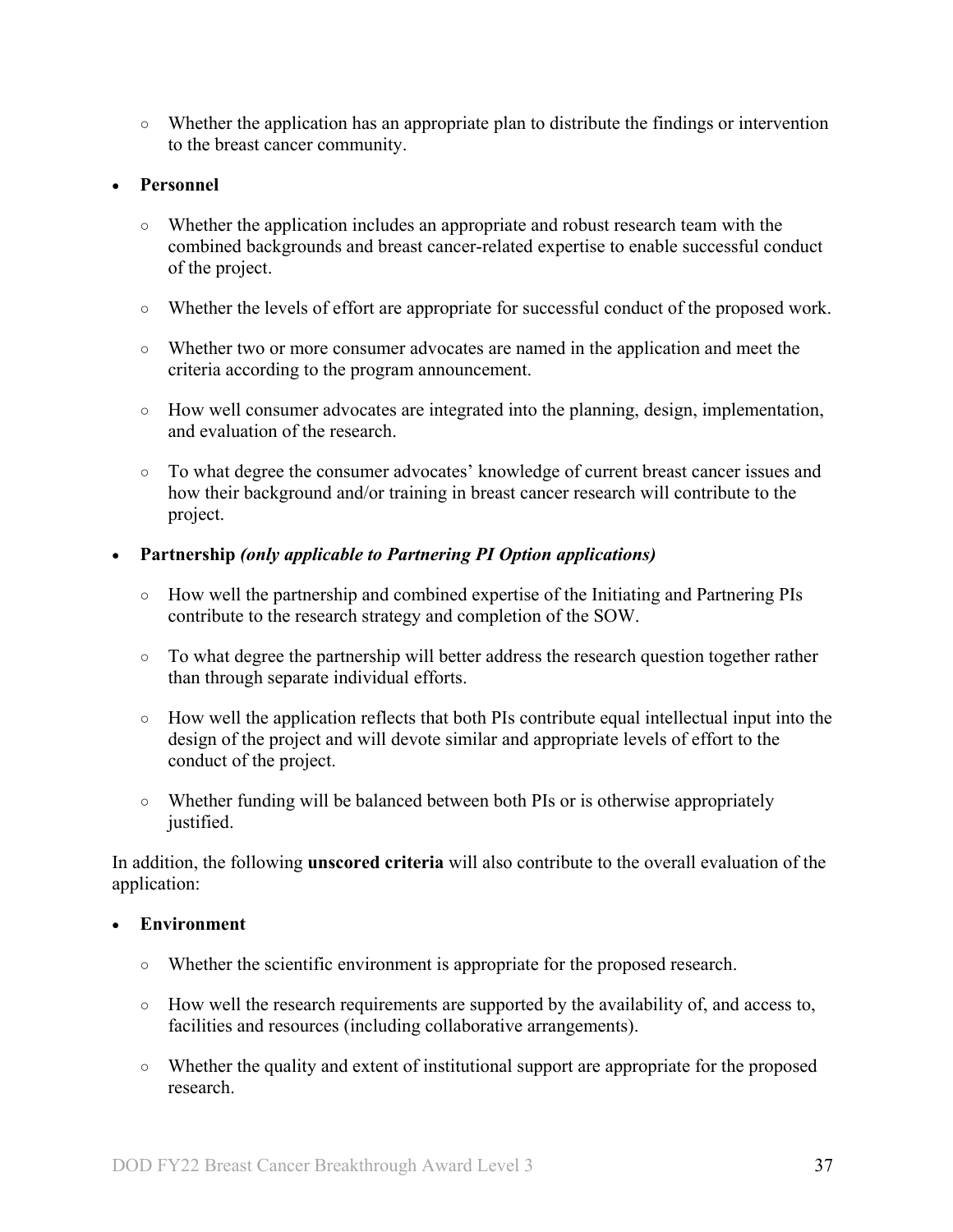○ If applicable, to what degree the intellectual and material property plan is appropriate.

• **Budget**

- Whether the **direct** costs exceed the allowable direct costs as published in the program announcement.
- Whether the budget is appropriate for the proposed research and funding level.

#### • **Application Presentation**

 $\circ$  To what extent the writing, clarity, and presentation of the application components influence the review.

#### *For applications with a clinical trial:*

To determine technical merit, all applications will be evaluated according to the following **scored criteria**, which are of equal importance:

• **Impact**

*Note:* Reviewers will evaluate how the proposed research will have an impact on the overarching challenge(s), assuming the objective/goals are realized.

- $\circ$  To what degree the proposed project will have a major impact on the overarching challenge(s).
- To what degree the project meets the requirement for high potential to lead to accelerate progress toward ending breast cancer substantially beyond an incremental advance.
- Whether the proposed research will lead to a fundamentally new approach that is significantly more effective than interventions already approved or in clinical development.
- How well the proposal justifies how the identified breast cancer patients or at-risk individuals would benefit from the proposed research.

### • **Clinical Trial**

- $\circ$  Whether the type of clinical trial (e.g., prospective, randomized, controlled) to be performed is appropriate to meet the project's objectives.
- How well the clinical trial is designed with appropriate study variables, controls, and endpoints.
- $\circ$  How well the application demonstrates the availability of, and access to, the appropriate patient population(s), as well as the ability to recruit a sufficient number of subjects.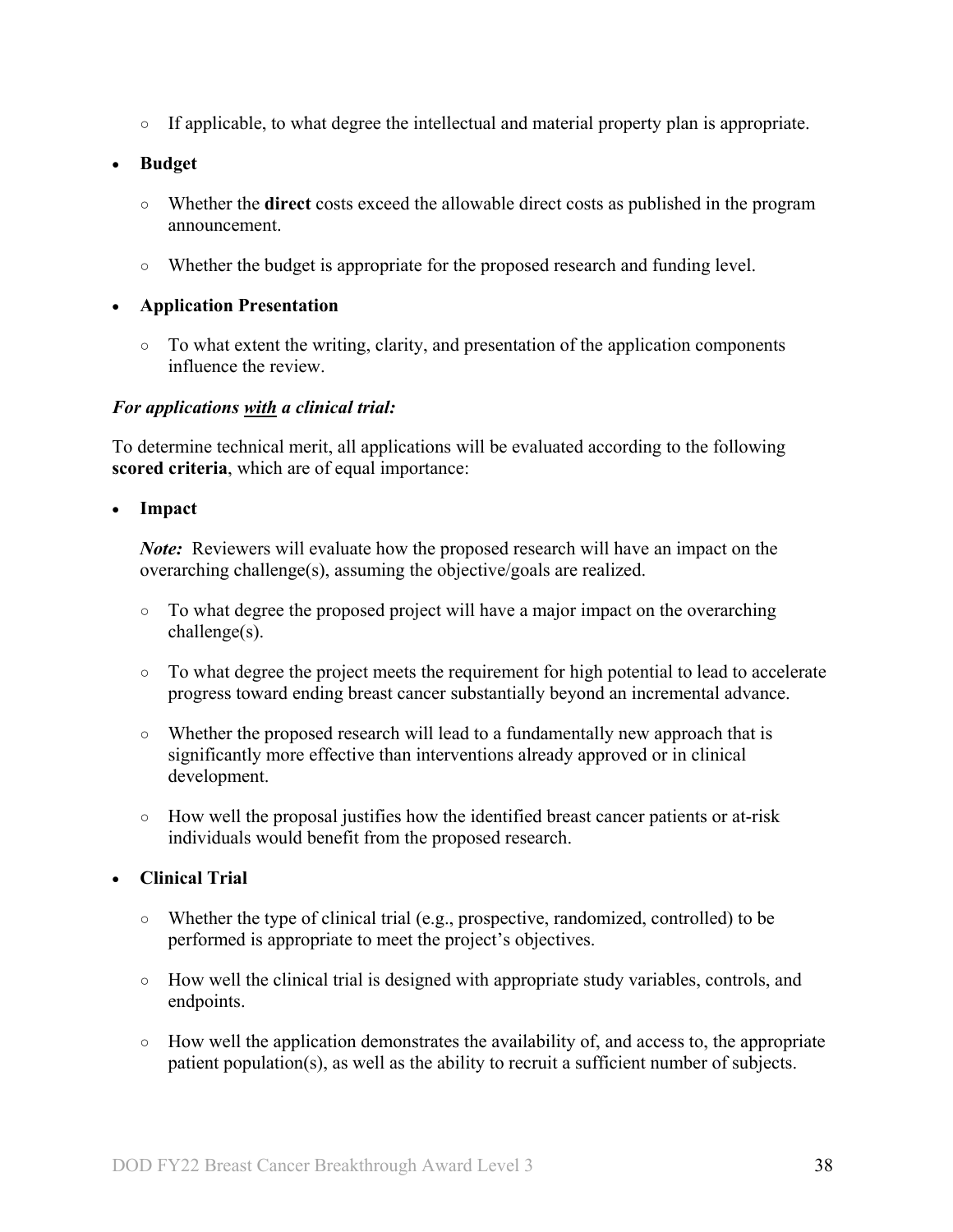- Whether the strategy for the inclusion of women and minorities and distribution of proposed enrollment are appropriate for the proposed research.
- Whether the clinical trial design, methods, and analysis plan meet the requirements for applying for and obtaining IND/IDE status (or other FDA approval), if appropriate.
- Whether potential challenges and alternative strategies are appropriately identified.
- To what degree the SOW indicates a feasible plan and timeline to conduct the clinical trial and provides clearly defined milestones to be accomplished by the end of each year in the period of performance.

#### • **Regulatory Strategy**

- Whether the application states the product/intervention to be used.
- Whether the application includes documentation that the study is exempt from FDA or other international agency regulation, or whether plans for IND or IDE application (and/or other international equivalent) to the FDA or other international regulatory agency are reasonable and appropriate.
- $\circ$  For investigator-sponsored regulatory exemptions (e.g., IND, IDE, or other international equivalent), whether there is evidence of appropriate institutional support.
- If a drug is to be used, how well the application describes the current status for manufacturing development, non-clinical development, and clinical development.
- If a device is to be used, whether the application indicates who holds the intellectual property rights to the intervention and how the PI has obtained access to those rights for the proposed clinical trial.
- To what degree the regulatory strategy and development plan to support the product indication/label are appropriate and well described.

### • **Research Strategy** *(applicable only to applications that include laboratory research studies)*

- How well the scientific rationale supports the project and its feasibility as demonstrated by a critical review and analysis of published literature, relevant, ongoing or recently completed clinical trials, logical reasoning, and preliminary data.
- How well the hypothesis, objectives, and specific aims are developed.
- How well the experimental design, methods, and analyses are developed and support completion of the specific aims.
- How well the application acknowledges potential pitfalls and addresses alternative approaches.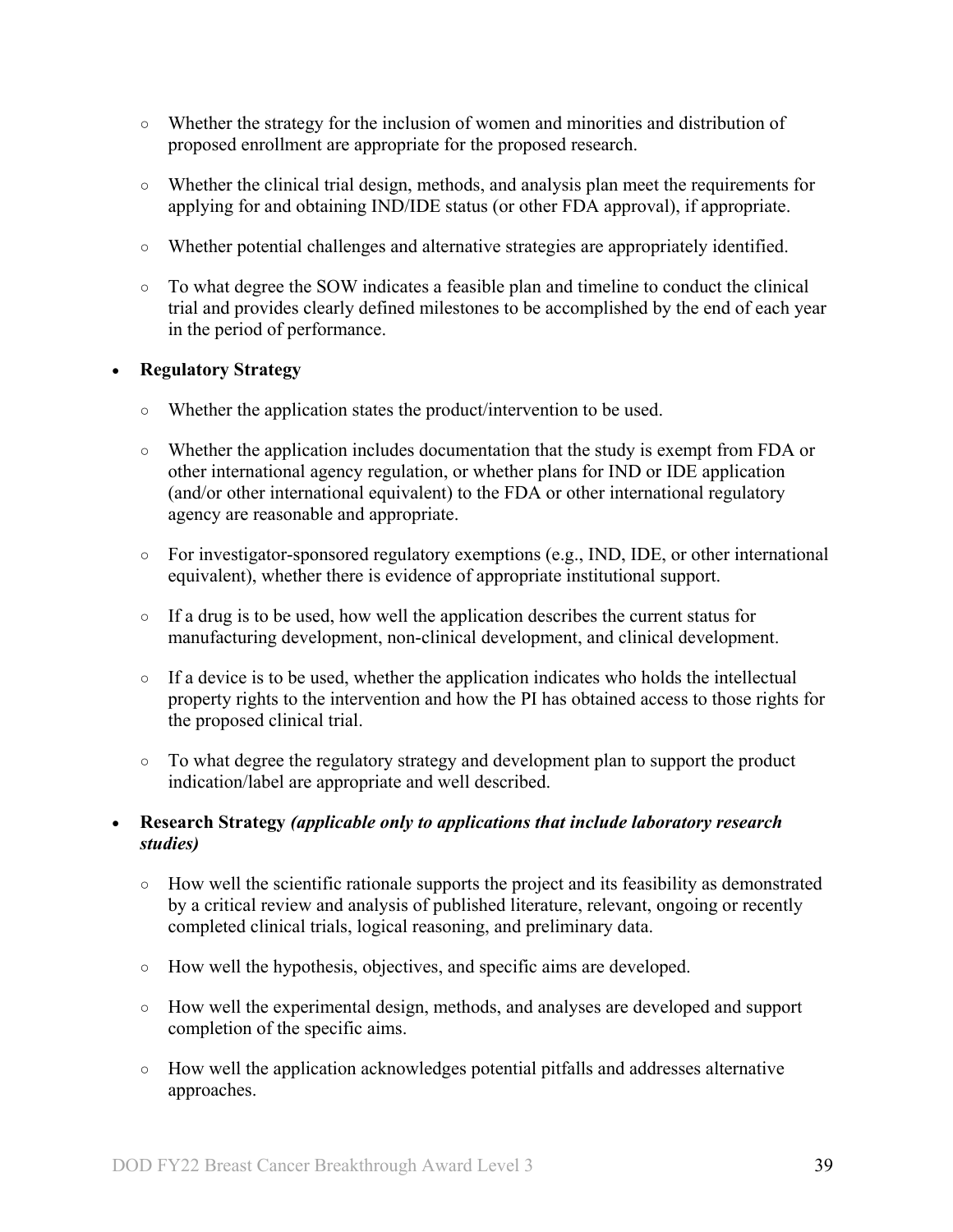- Whether there is documented availability of, access to, and quality control for all data and/or critical reagents, where relevant.
- Whether there are resources available for the development of sufficient quantities of critical reagents under GMP, if applicable.
- Whether the proposed laboratory research studies are clearly linked to the proposed clinical trial.
- If applicable, whether data will be appropriately reported and documented to support a regulatory filing with the FDA.
- How well the SOW indicates a feasible plan and timeline to conduct the research and provides clearly defined research milestones to be accomplished by the end of each year in the period of performance.

### • **Statistical Plan**

- To what degree an appropriate statistical model and data analysis plan is provided, including a complete power analysis.
- Whether the clinical trial is designed with enough statistical power to demonstrate that the sample size is appropriate to meet the objectives of the study.

#### • **Transition Plan**

- To what degree the application demonstrates feasible methods and strategies to move the project's findings to the next phase of development, clinical trials, and/or delivery to the commercial market after successful completion of the award.
- Whether the application has an appropriate plan to distribute the findings or intervention to the breast cancer community.

### • **Personnel**

- Whether the application includes an appropriate and robust research/clinical team with the combined backgrounds and breast cancer-related expertise to enable successful conduct of the project.
- Whether the levels of effort are appropriate for successful conduct of the proposed work.
- Whether two or more consumer advocates are named in the application and meet the criteria according to the program announcement.
- To what degree consumer advocates are integrated into the planning, design, implementation, and evaluation of the research.
- How well the consumer advocates' knowledge of current breast cancer issues and how their background and/or training in breast cancer research will contribute to the project.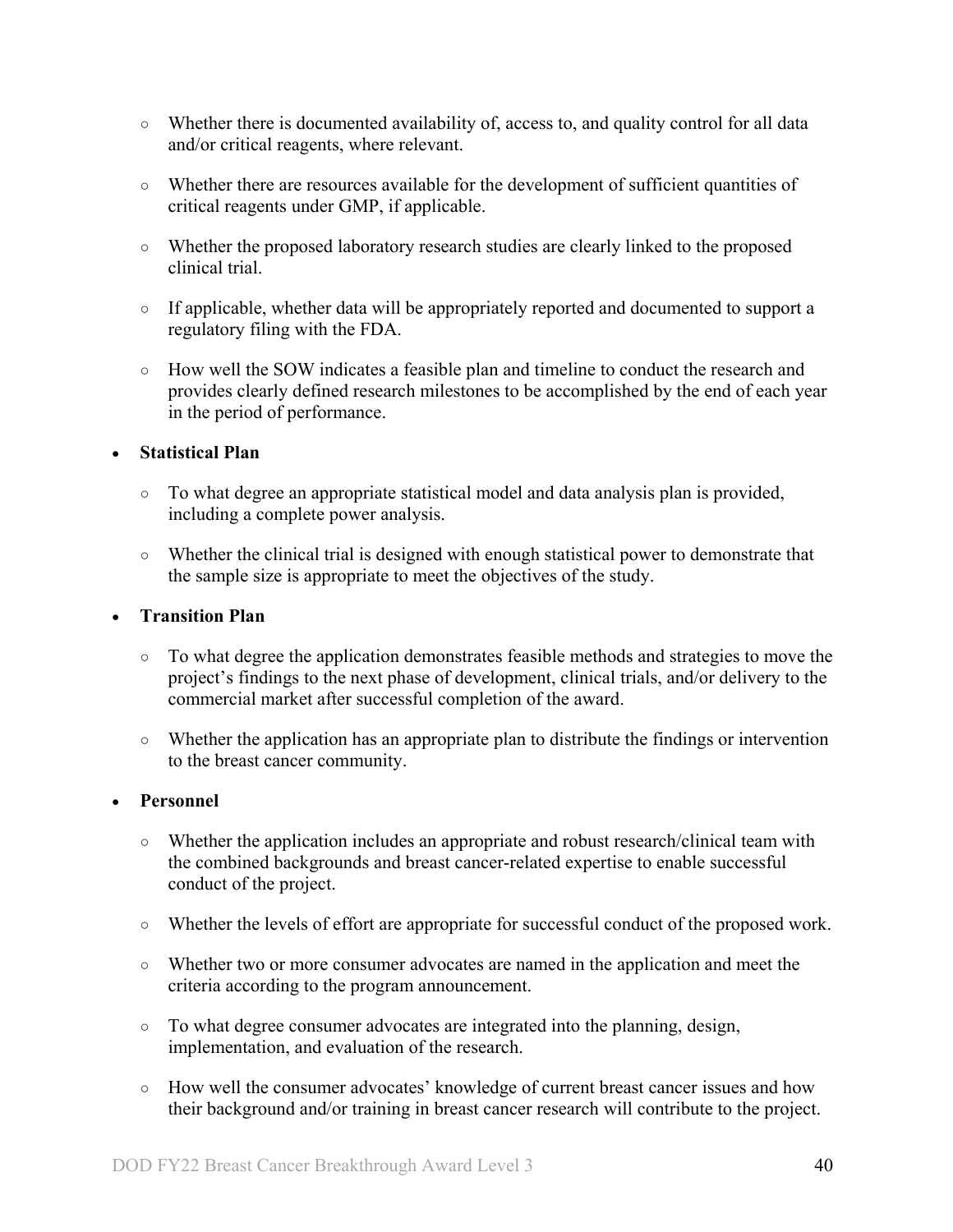### • **Partnership** *(only applicable to Partnering PI Option applications)*

- How well the partnership and combined expertise of the Initiating and Partnering PIs contribute to the research strategy and completion of the SOW.
- To what degree the partnership will better address the research question together rather than through separate individual efforts.
- How well the application reflects that both PIs contribute equal intellectual input into the design of the project and will devote similar and appropriate levels of effort to the conduct of the project.
- Whether funding will be balanced between both PIs or is otherwise appropriately justified.

In addition, the following **unscored criteria** will also contribute to the overall evaluation of the application:

### • **Environment**

- To what degree the scientific environment, clinical setting, and the accessibility of institutional resources support the clinical trial at each participating center or institution (including collaborative arrangements).
- Whether there is evidence for appropriate institutional commitment from each participating institution.
- If applicable, whether the intellectual and material property plan that is agreed upon by each participating institution is appropriate for the proposed clinical trial.

### • **Budget**

- Whether the **direct** costs exceed the allowable direct costs as published in the program announcement.
- Whether the budget is appropriate for the proposed research.

### • **Application Presentation**

○ To what extent the writing, clarity, and presentation of the application components influence the review.

#### <span id="page-40-0"></span>**II.E.1.b. Programmatic Review**

To make funding recommendations and select the application(s) that, individually or collectively, will best achieve the program objectives, the following criteria are used by programmatic reviewers: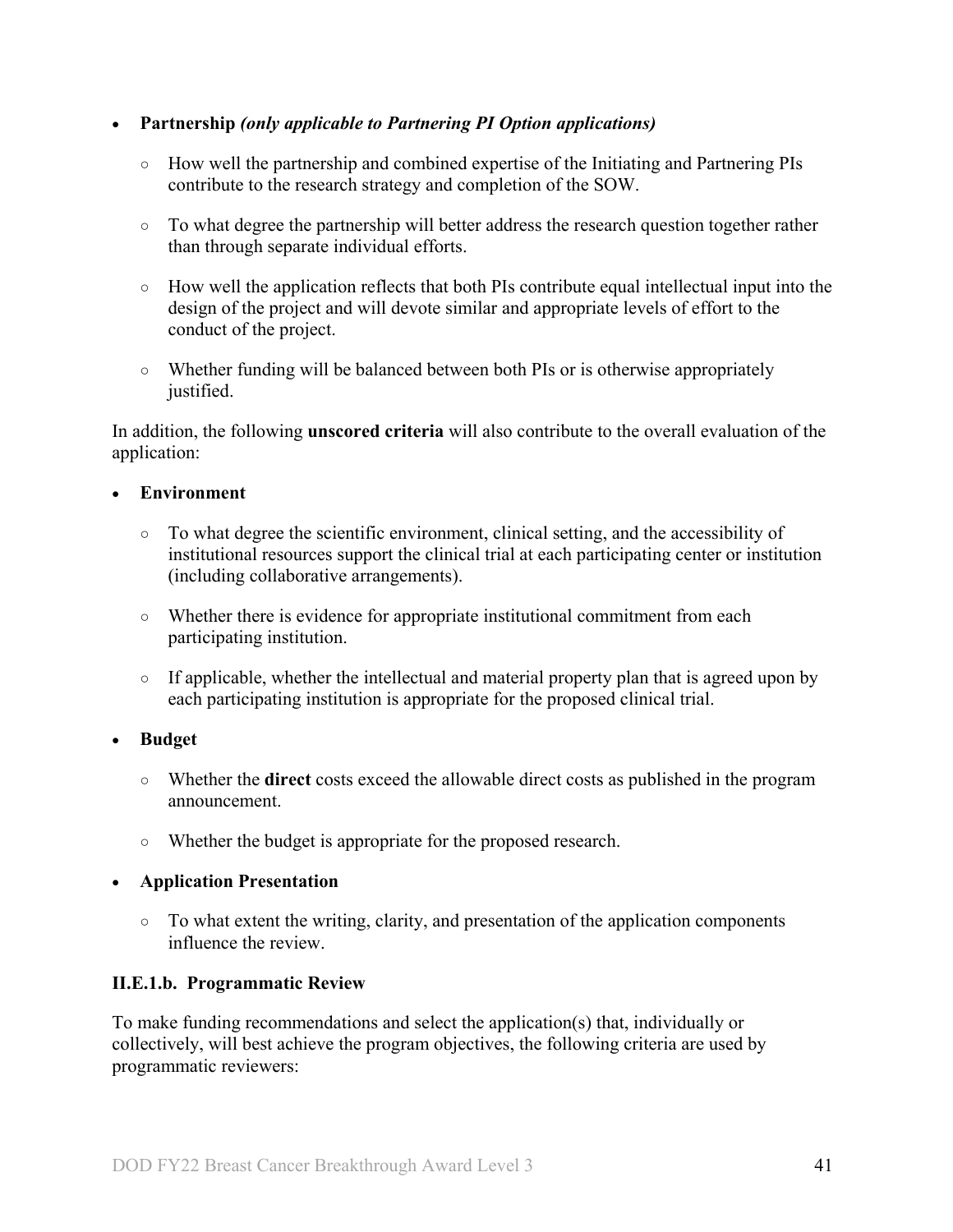- Ratings and evaluations of the peer reviewers
- Relevance to the mission of the DHP and FY22 BCRP, as evidenced by the following:
	- Adherence to the intent of the award mechanism
	- Program portfolio composition
	- Relative impact

# <span id="page-41-0"></span>**II.E.2. Application Review and Selection Process**

All applications are evaluated by scientists, clinicians, and consumers in a two-tier review process. The first tier is **peer review**, the evaluation of applications against established criteria to determine technical merit, where each application is assessed for its own merit, independent of other applications. The second tier is **programmatic review**, a comparison-based process in which applications with high scientific and technical merit are further evaluated for programmatic relevance. Final recommendations for funding are made to the Commanding General, USAMRDC. *The highest-scoring applications from the first tier of review are not automatically recommended for funding. Funding recommendations depend on various factors as described in Section [II.E.1.b, Programmatic Review.](#page-40-0)* Additional information about the two-tier process used by the CDMRP can be found at [https://cdmrp.army.mil/about/2tierRevProcess.](http://cdmrp.army.mil/about/2tierRevProcess) An information paper describing the funding

recommendations and review process for the award mechanisms for the BCRP will be provided to the PI(s) and posted on the CDMRP website.

All CDMRP review processes are conducted confidentially to maintain the integrity of the meritbased selection process. Panel members sign a statement declaring that application and evaluation information will not be disclosed outside the panel. Violations of confidentiality can result in the dissolving of a panel(s) and other corrective actions. In addition, personnel at the applicant or collaborating organizations are prohibited from contacting persons involved in the review and approval process to gain protected evaluation information or to influence the evaluation process. Violations of these prohibitions will result in the administrative withdrawal of the organization's application. Violations by panel members or applicants that compromise the confidentiality of the review and approval process may also result in suspension or debarment from federal awards. Furthermore, the unauthorized disclosure of confidential information of one party to another third party is a crime in accordance with 18 USC 1905.

# <span id="page-41-1"></span>**II.E.3. Integrity and Performance Information**

Prior to making an assistance agreement award where the federal share is expected to exceed the simplified acquisition threshold, as defined in 2 CFR 200.1, over the period of performance, the federal awarding agency is required to review and consider any information about the applicant that is available in the Federal Awardee Performance and Integrity Information System (FAPIIS).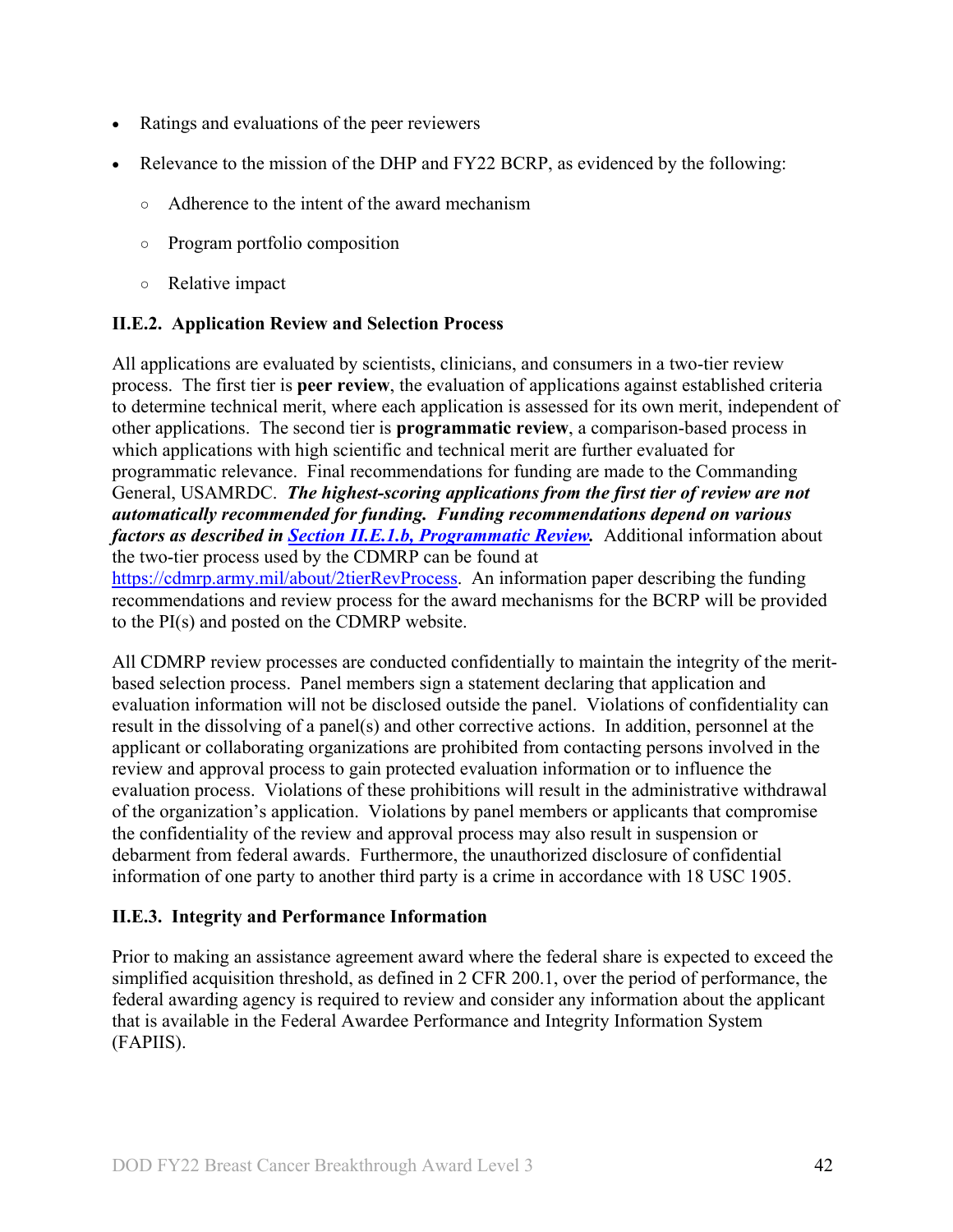An applicant organization may review FAPIIS, accessible through SAM, and submit comments to FAPIIS on any information about the organization that a federal awarding agency previously entered and is currently available in FAPIIS.

The federal awarding agency will consider any comments by the applicant, in addition to other information in the designated integrity and performance system, in making a judgment about the applicant's integrity, business ethics, and record of performance under federal awards when determining a recipient's qualification prior to award, according to the qualification standards of the Department of Defense Grant and Agreement Regulations (DoDGARs), Section 22.415.

# <span id="page-42-0"></span>**II.E.4. Anticipated Announcement and Federal Award Dates**

All application review dates and times are indicated in [Section I, Overview of the Funding](#page-0-1)  [Opportunity.](#page-0-1)

Each PI and organization will receive email notification of posting of the funding recommendation in eBRAP. Each PI will receive a peer review summary statement on the strengths and weaknesses of the application.

# <span id="page-42-1"></span>**II.F. Federal Award Administration Information**

# <span id="page-42-2"></span>**II.F.1. Federal Award Notices**

Awards supported with FY22 funds are anticipated to be made no later than September 30, 2023. Refer to the General Application Instructions, Appendix 2, for additional award administration information.

After email notification of application review results through eBRAP, and if selected for funding, a representative from the USAMRAA will contact the Business Official authorized to negotiate on behalf of the PI's organization.

**Pre-Award Costs:** An institution of higher education, hospital, or non-profit organization may, at its own risk and without the government's prior approval, incur obligations and expenditures to cover costs up to 90 days before the beginning date of the initial budget period of a new award. Refer to the General Application Instructions, Section III.A.5.

*Only an appointed USAMRAA Grants Officer may obligate the government to the expenditure of funds.* No commitment on the part of the government should be inferred from discussions with any other individual. **The award document signed by the Grants Officer is the official authorizing document.**

**Federal Government Organizations:**Funding made to federal government organizations (to include intramural DOD organizations) will be executed through the Military Interdepartmental Purchase Request (MIPR) or Funding Authorization Document (FAD) process. Transfer of funds is contingent upon appropriate safety and administrative approvals. Intramural applicants and collaborators are reminded to coordinate receipt and commitment of funds through their respective Resource Manager/Task Area Manager/Comptroller or equivalent Business Official.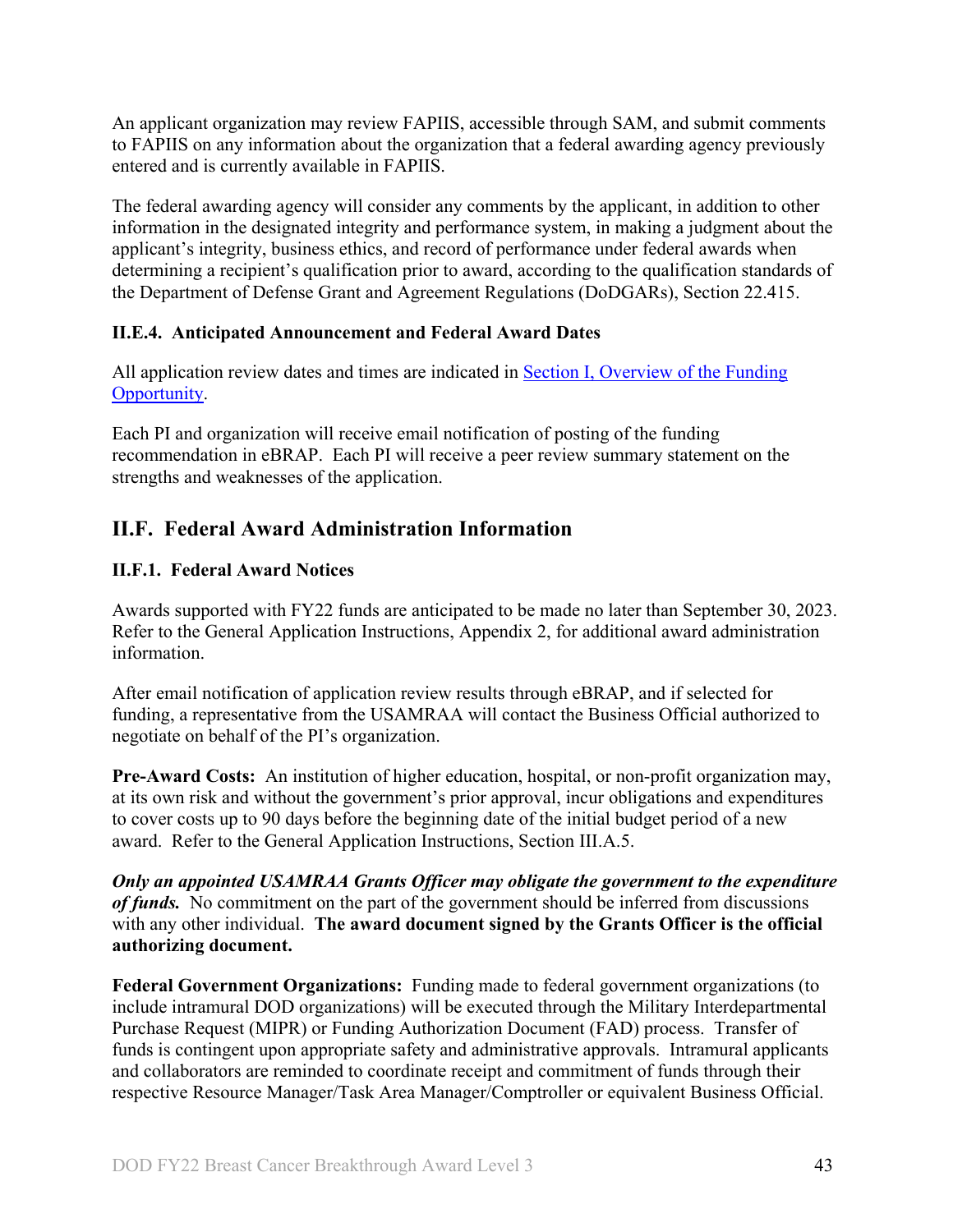# **II.F.1.a. PI Changes and Award Transfers**

Changes in PI, Initiating PI, or Partnering PI are not allowed, except under extenuating circumstances that will be evaluated on a case-by-case basis and at the discretion of the Grants Officer.

An organizational transfer of an award supporting a PI, Initiating PI, or Partnering PI is discouraged. The organizational transfer of an award supporting a clinical trial is strongly discouraged and in most cases will not be allowed. Approval of a transfer request will be on a case-by-case basis at the discretion of the Grants Officer.

An organizational transfer of an award will not be allowed in the last year of the (original) period of performance or any extension thereof.

Refer to the General Application Instructions, Appendix 2, Section B, for general information on organization or PI changes.

# <span id="page-43-0"></span>**II.F.2. Administrative and National Policy Requirements**

Applicable requirements in the DoDGARs found in 32 CFR, Chapter I, Subchapter C, and 2 CFR, Chapter XI, apply to grants and cooperative agreements resulting from this program announcement.

Refer to the General Application Instructions, Appendix 2, for general information regarding administrative requirements.

Refer to the General Application Instructions, Appendix 5, for general information regarding national policy requirements.

Refer to full text of the latest DoD [R&D General Terms and Conditions;](https://www.onr.navy.mil/work-with-us/manage-your-award/manage-grant-award/grants-terms-conditions) the [USAMRAA](https://www.usamraa.army.mil/Pages/Resources.aspx)  [General Research Terms and Conditions with Institutions of Higher Education, Hospitals, and](https://www.usamraa.army.mil/Pages/Resources.aspx)  [Non-Profit Organizations: Addendum to the DoD](https://www.usamraa.army.mil/Pages/Resources.aspx) R&D General Terms and Conditions; and the [USAMRAA General Research Terms and Conditions with For-Profit Organizations](https://www.usamraa.army.mil/Pages/Resources.aspx) for further information.

*New Requirement:* Certification Regarding Disclosure of Funding Sources. The proposing entity must comply with Section 223(a) of the William M. (Mac) Thornberry National Defense Authorization Act for Fiscal Year 2021, which requires that the PI, Partnering PI (if applicable), and all key personnel:

- Certify that the current and pending support provided on the application is current, accurate, and complete;
- Agree to update such disclosure at the request of the agency prior to the award of support and at any subsequent time the agency determines appropriate during the term of the award; and
- Have been made aware of the requirements under Section  $223(a)(1)$  of this Act.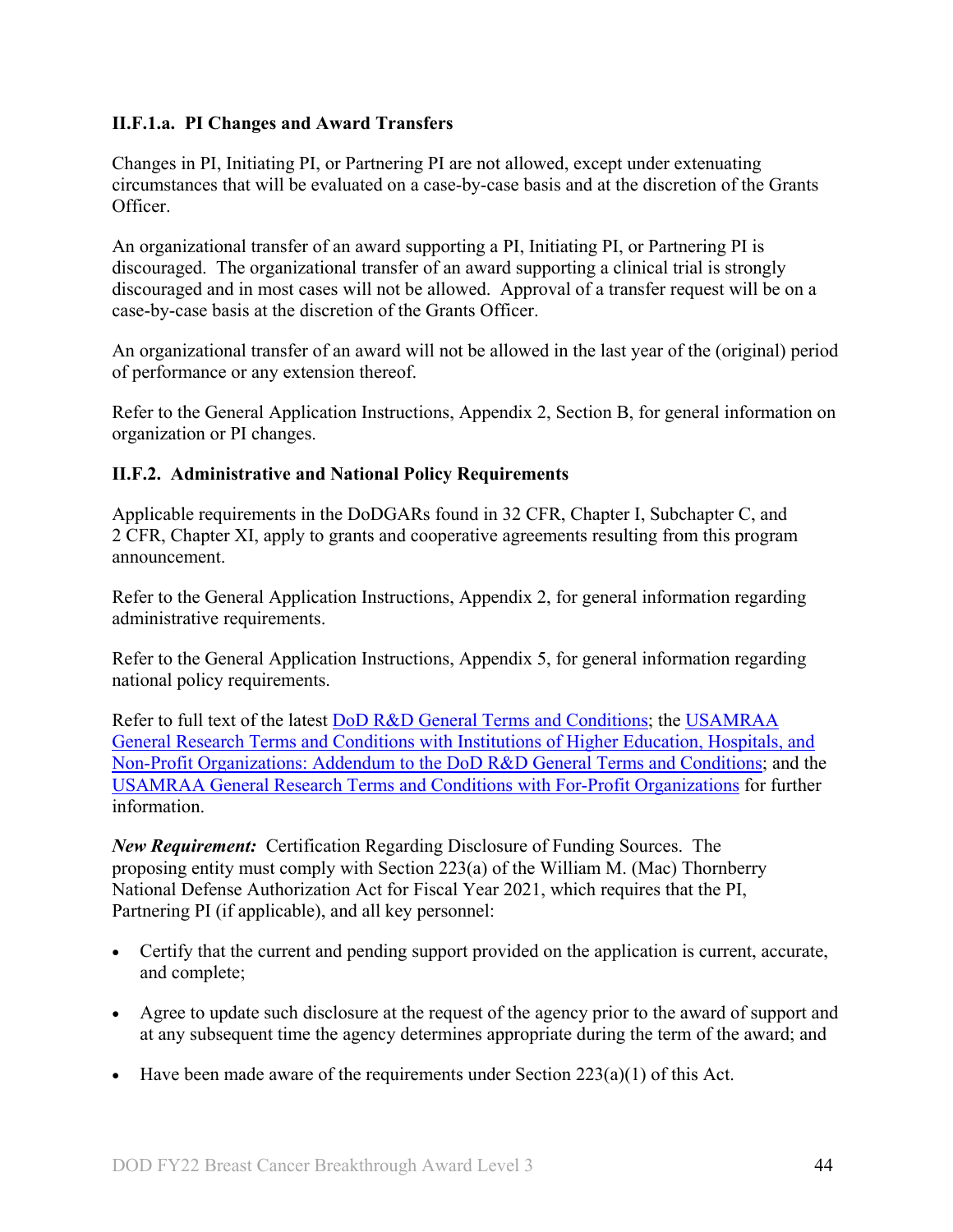False, fictitious, or fraudulent statements or claims may result in criminal, civil, or administrative penalties (U.S. Code, Title 218, Section 1001).

# <span id="page-44-0"></span>**II.F.3. Reporting**

Refer to the General Application Instructions, Appendix 2, Section A, for general information on reporting requirements. *If there are technical reporting requirement delinquencies for any existing USAMRAA-sponsored awards at the applicant organization, no new awards will be issued to the applicant organization until all delinquent reports have been submitted.*

Annual progress reports as well as a final progress report will be required.

The Award Terms and Conditions will specify if more frequent reporting is required.

Award Expiration Transition Plan: An Award Expiration Transition Plan must be submitted with the final progress report. Use the one-page template "Award Expiration Transition Plan," available on the eBRAP "Funding Opportunities & Forms" web page [\(https://ebrap.org/eBRAP/public/Program.htm\)](https://ebrap.org/eBRAP/public/Program.htm) under the "Progress Report Formats" section. The Award Expiration Transition Plan must outline if and how the research supported by this award will progress and must include source(s) of funding, either known or pending.

PHS Inclusion Enrollment Reporting Requirement *(only required for clinical research studies)*: Enrollment reporting on the basis of sex/gender, race, and/or ethnicity will be required with each annual and final progress report. The PHS Inclusion Enrollment Report is available on the "Funding Opportunities & Forms" web page [\(https://ebrap.org/eBRAP/public/Program.htm\)](https://ebrap.org/eBRAP/public/Program.htm) in eBRAP.

Awards resulting from this program announcement may entail additional reporting requirements related to recipient integrity and performance matters. Recipient organizations that have federal contract, grant, and cooperative agreement awards with a cumulative total value greater than \$10M are required to provide information to FAPIIS about certain civil, criminal, and administrative proceedings that reached final disposition within the most recent 5-year period and that were connected with performance of a federal award. These recipients are required to disclose, semiannually, information about criminal, civil, and administrative proceedings as specified in the applicable Representations (see General Application Instructions, Appendix 5, Section B).

# <span id="page-44-1"></span>**II.G. Federal Awarding Agency Contacts**

# <span id="page-44-2"></span>**II.G.1. eBRAP Help Desk**

Questions related to program announcement content or submission requirements as well as questions related to the pre-application or intramural application submission through eBRAP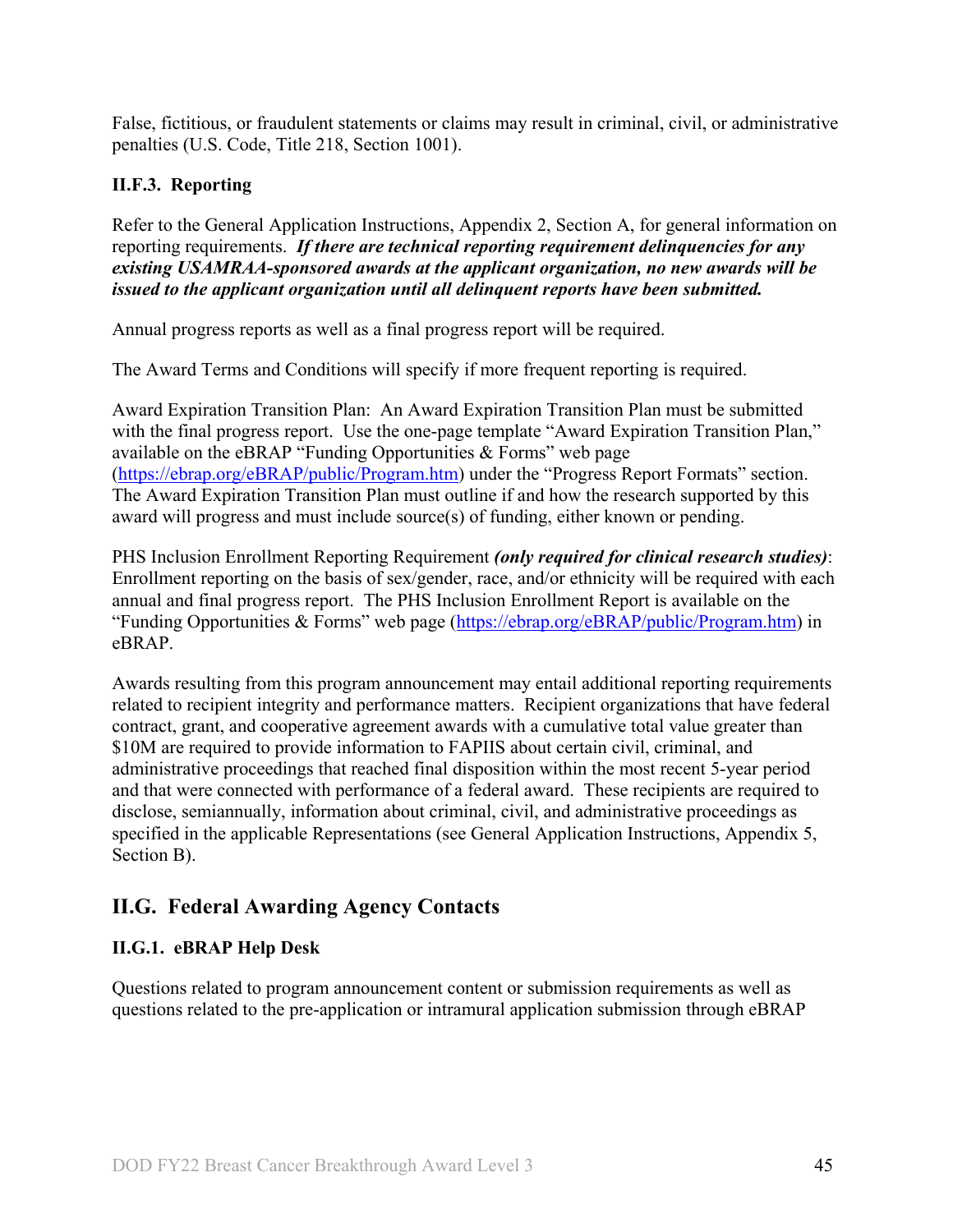should be directed to the eBRAP Help Desk, which is available Monday through Friday from 8:00 a.m. to 5:00 p.m. ET. Response times may vary depending upon the volume of inquiries.

Phone: 301-682-5507 Email: [help@eBRAP.org](mailto:help@eBRAP.org)

# <span id="page-45-0"></span>**II.G.2. Grants.gov Contact Center**

Questions related to extramural application submission through Grants.gov portal should be directed to the Grants.gov Contact Center, which is available 24 hours a day, 7 days a week (closed on U.S. federal holidays). Note that the eBRAP Help Desk is unable to provide technical assistance with Grants.gov submission.

Phone: 800-518-4726; International 1-606-545-5035 Email: [support@grants.gov](mailto:support@grants.gov)

Sign up on Grants.gov for "send me change notification emails" by following the link on the "Synopsis" page for the program announcement or by responding to the prompt provided by Grants.gov when first downloading the Grants.gov application package. If the Grants.gov application package is updated or changed, the original version of the application package may not be accepted by Grants.gov.

# <span id="page-45-1"></span>**II.H. Other Information**

### <span id="page-45-2"></span>**II.H.1. Program Announcement and General Application Instructions Versions**

Questions related to this program announcement should refer to the program name, the program announcement name, and the program announcement version code 701b. The program announcement numeric version code will match the General Application Instructions version code 701.

### <span id="page-45-3"></span>**II.H.2. Administrative Actions**

After receipt of pre-applications or applications, the following administrative actions may occur:

# **II.H.2.a. Rejection**

The following will result in administrative rejection of the pre-application:

• Preproposal Narrative is missing.

The following will result in administrative rejection of the application:

- Submission of an application for which a letter of invitation was not received.
- Project Narrative exceeds page limit.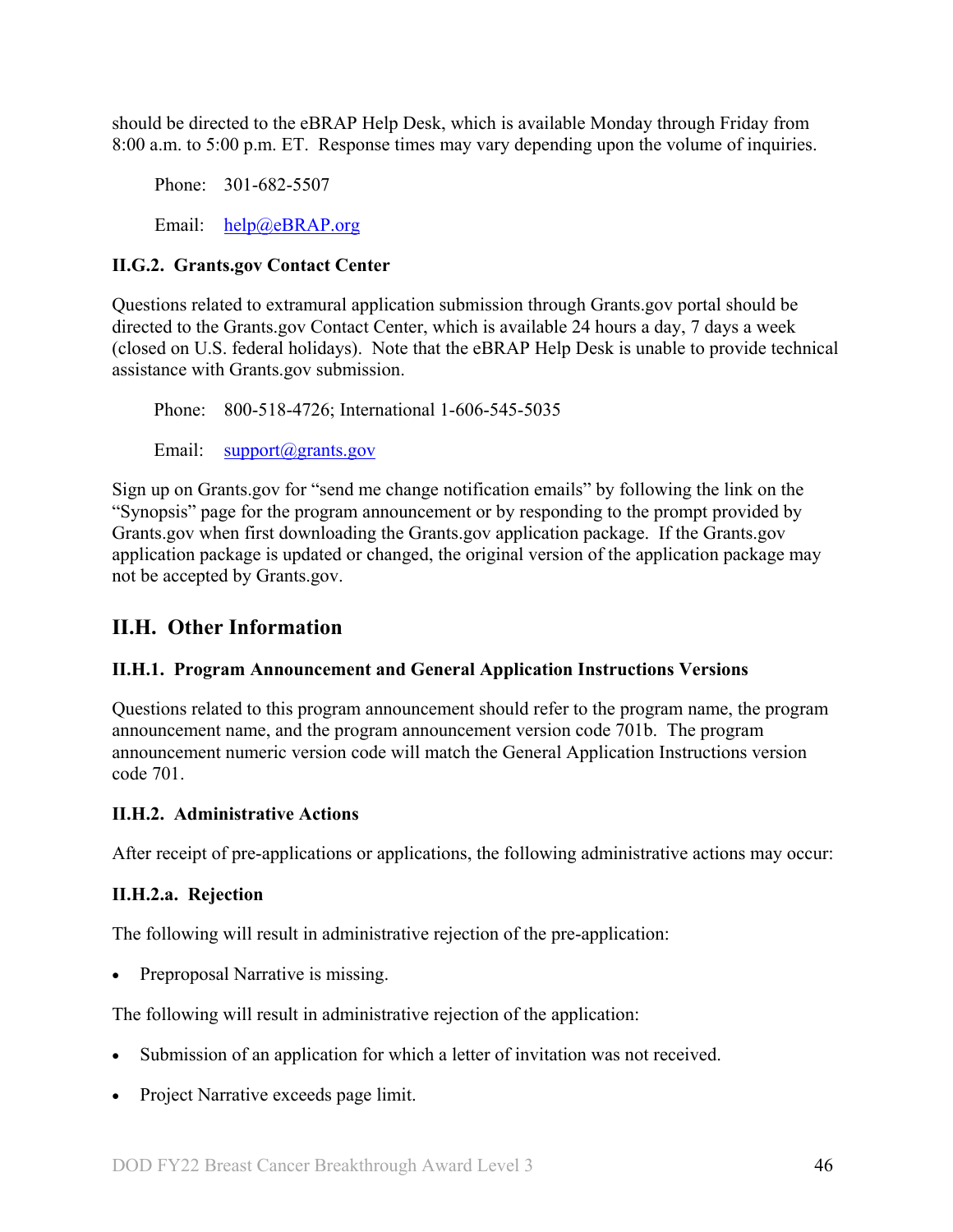- **Partnering PI Option:** Failure to submit both associated (Initiating PI and Partnering PI) applications by the application submission deadline.
- Project Narrative is missing.
- Budget is missing.

# **II.H.2.b. Modification**

- Pages exceeding the specific limits will be removed prior to review for all documents other than the Preproposal Narrative and Project Narrative.
- Documents not requested will be removed.

# <span id="page-46-0"></span>**II.H.2.c. Withdrawal**

The following may result in administrative withdrawal of the pre-application or application:

- An FY22 BCRP Programmatic Panel member is named as being involved in the research proposed or is found to have assisted in the pre-application or application processes including, but not limited to, concept design, application development, budget preparation, and the development of any supporting documentation. *A list of the FY22 BCRP Programmatic Panel members can be found at<https://cdmrp.army.mil/bcrp/panels/panels22>.*
- The application fails to conform to this program announcement description.
- Inclusion of URLs, with the exception of links in References Cited and Publication and/or Patent Abstract sections.
- Page size is larger than 8.5 inches x 11.0 inches (approximately 21.59 cm x 27.94 cm).
- To preserve the integrity of its peer and programmatic review processes, the CDMRP discourages inclusion of any employee of its review contractors having any role in the preparation, research or other duties for submitted applications. For FY22, the identities of the peer review contractor and the programmatic review contractor may be found at the CDMRP website [\(https://cdmrp.army.mil/about/2tierRevProcess\)](https://cdmrp.army.mil/about/2tierRevProcess). Applications that include names of personnel from either of these companies may be administratively withdrawn.
- Personnel from applicant or collaborating organizations are found to have contacted persons involved in the review or approval process to gain protected evaluation information or to influence the evaluation process.
- Applications from extramural organizations, including non-DOD federal agencies, received through eBRAP may be withdrawn.
- Applications submitted by an intramural DOD organization may be withdrawn if the intramural organization cannot coordinate the use of contractual, assistance, or other appropriate agreements to provide funds to extramural collaborators.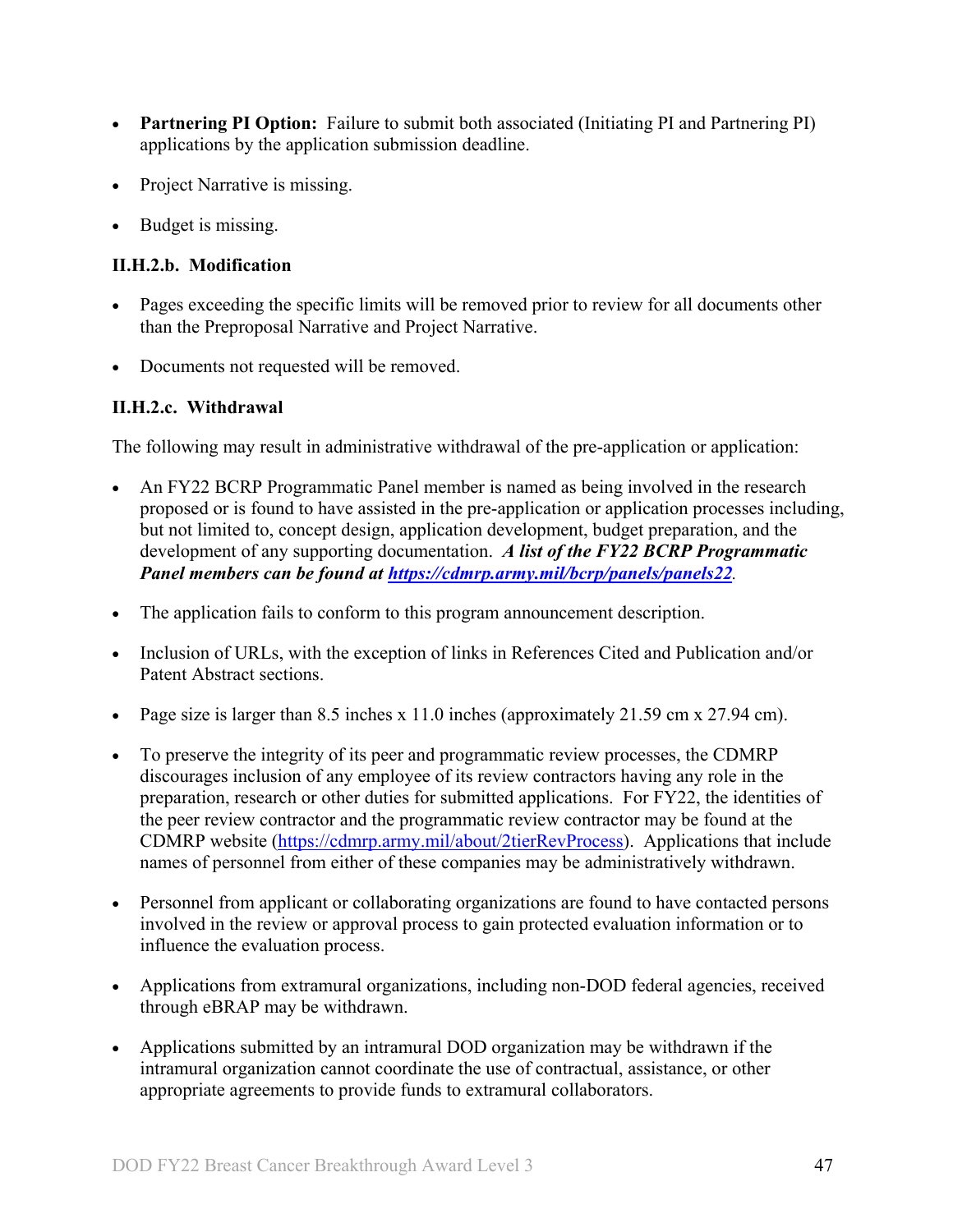- Submission of the same research project to different funding opportunities within the same program and funding cycle.
- The invited application proposes a different research project than that described in the preapplication.
- Application fails to include two consumer advocates on the research team as required by this program announcement.

### **II.H.2.d. Withhold**

Applications that appear to involve research misconduct will be administratively withheld from further consideration pending organizational investigation. The organization will be required to provide the findings of the investigation to the USAMRAA Grants Officer for a determination of the final disposition of the application.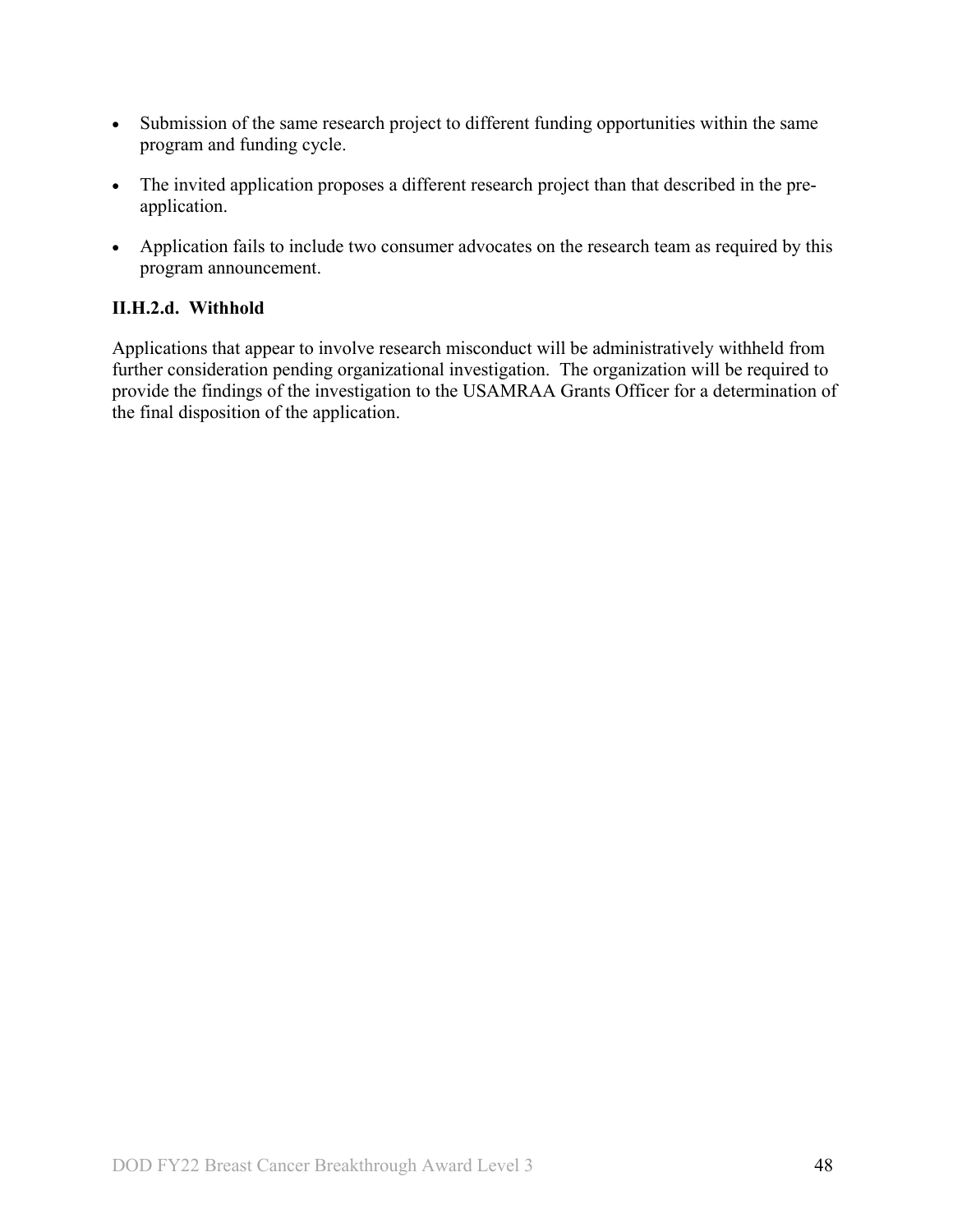#### **Application Components Action Single or Initiating PI Completed Partnering PI Completed** SF424 Research & Related Application for Federal Assistance **(extramural submissions only)** Complete form as instructed Summary (Tab 1) and Application Contacts (Tab 2) **(intramural submissions only)** Complete tabs as instructed Attachments Project Narrative: Upload as Attachment 1 with file name "ProjectNarrative.pdf" Supporting Documentation: Upload as Attachment 2 with file name "Support.pdf" Technical Abstract: Upload as Attachment 3 with file name "TechAbs.pdf" Lay Abstract: Upload as Attachment 4 with file name "LayAbs.pdf" Statement of Work: Upload as Attachment 5 with file name "SOW.pdf" Impact Statement: Upload as Attachment 6 with file name "Impact.pdf" Partnership Statement: Upload as Attachment 7 with file name "Partnership.pdf" if applicable Submissions Statement: Upload as Attachment 8 with file name "Submissions.pdf" if applicable Consumer Advocate Statement: Upload as Attachment 9 with a file name "ConsumerAdvocate.pdf" Transition Plan: Upload as Attachment 10 with file name "Transition.pdf" Regulatory Strategy: Upload as Attachment 11 with file name "Regulatory.pdf" if applicable Inclusion Statement: Upload as Attachment 12 with file name "Inclusion.pdf" if applicable Representations (extramural submissions only): Upload as Attachment 13 with file name "RequiredReps.pdf"

#### <span id="page-48-0"></span>**II.H.3. Application Submission Checklist**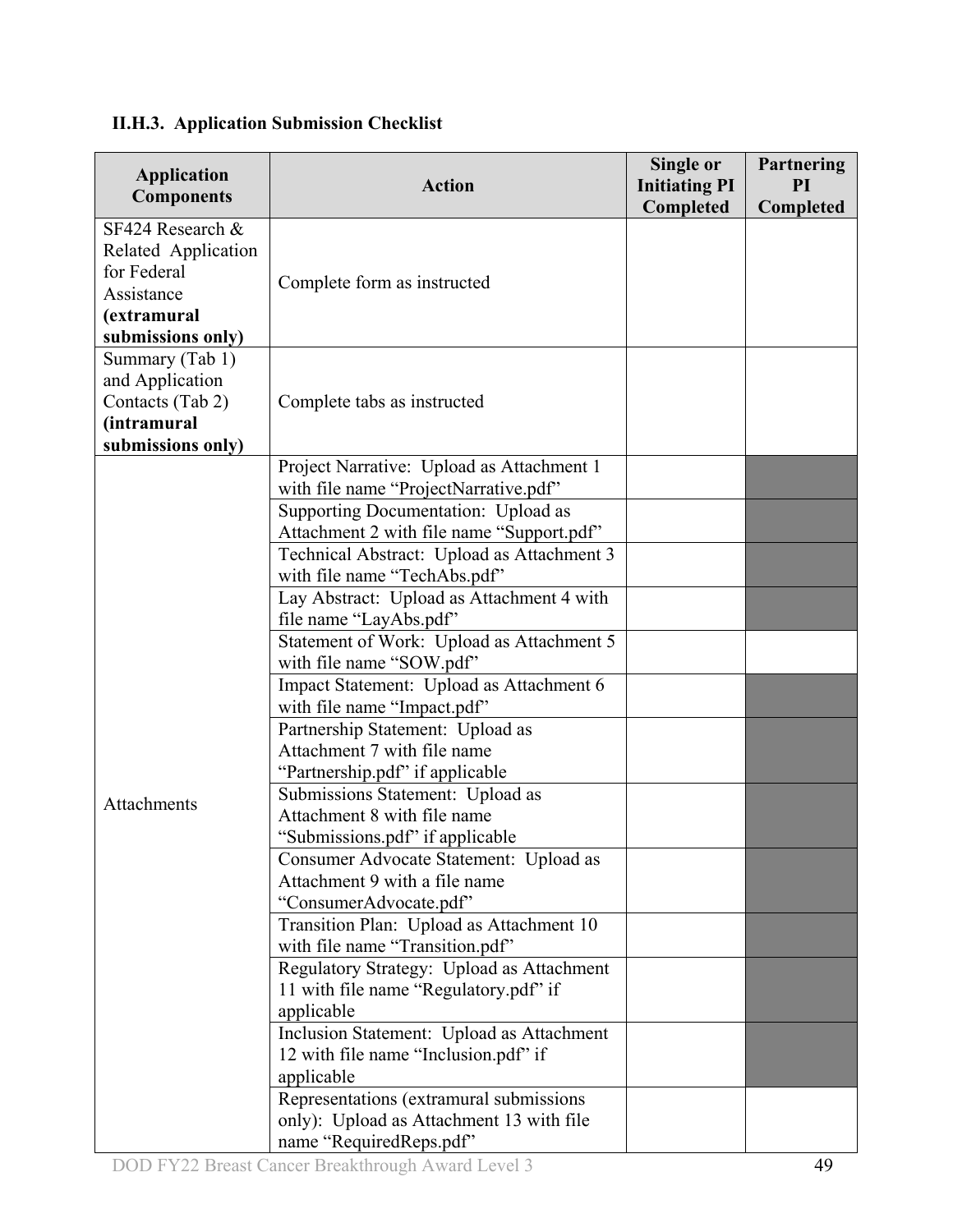| <b>Application</b><br><b>Components</b> | <b>Action</b>                                  | Single or<br><b>Initiating PI</b> | Partnering<br>PI |
|-----------------------------------------|------------------------------------------------|-----------------------------------|------------------|
|                                         |                                                | Completed                         | Completed        |
|                                         | <b>Suggested Collaborating DOD Military</b>    |                                   |                  |
|                                         | Facility Budget Format: Upload as              |                                   |                  |
|                                         | Attachment 14 with file name                   |                                   |                  |
|                                         | "MFBudget.pdf" if applicable                   |                                   |                  |
| Research & Related                      | Complete form as instructed                    |                                   |                  |
| Personal Data                           |                                                |                                   |                  |
|                                         | Attach PI Biographical Sketch                  |                                   |                  |
|                                         | (Biosketch LastName.pdf) to the appropriate    |                                   |                  |
|                                         | field                                          |                                   |                  |
|                                         | Attach PI Previous/Current/Pending Support     |                                   |                  |
| Research & Related                      | (Support LastName.pdf) to the appropriate      |                                   |                  |
| Senior/Key Person<br>Profile (Expanded) | field                                          |                                   |                  |
|                                         | <b>Attach Biographical Sketch</b>              |                                   |                  |
|                                         | (Biosketch LastName.pdf) for each              |                                   |                  |
|                                         | senior/key person to the appropriate field     |                                   |                  |
|                                         | <b>Attach Previous/Current/Pending</b>         |                                   |                  |
|                                         | (Support LastName.pdf) for each senior/key     |                                   |                  |
|                                         | person to the appropriate field                |                                   |                  |
| Research & Related                      | Complete as instructed. Attach Budget          |                                   |                  |
| Budget (extramural                      | Justification (BudgetJustification.pdf) to the |                                   |                  |
| submissions only)                       | appropriate field                              |                                   |                  |
| Budget (intramural                      | Complete the Suggested DOD Military            |                                   |                  |
| submissions only)                       | Budget Format, including justification         |                                   |                  |
| Project/Performance                     |                                                |                                   |                  |
| Site Location(s)                        | Complete form as instructed                    |                                   |                  |
| Form                                    |                                                |                                   |                  |
| Research & Related                      |                                                |                                   |                  |
| <b>Subaward Budget</b>                  | Complete form as instructed                    |                                   |                  |
| Attachment(s) Form                      |                                                |                                   |                  |